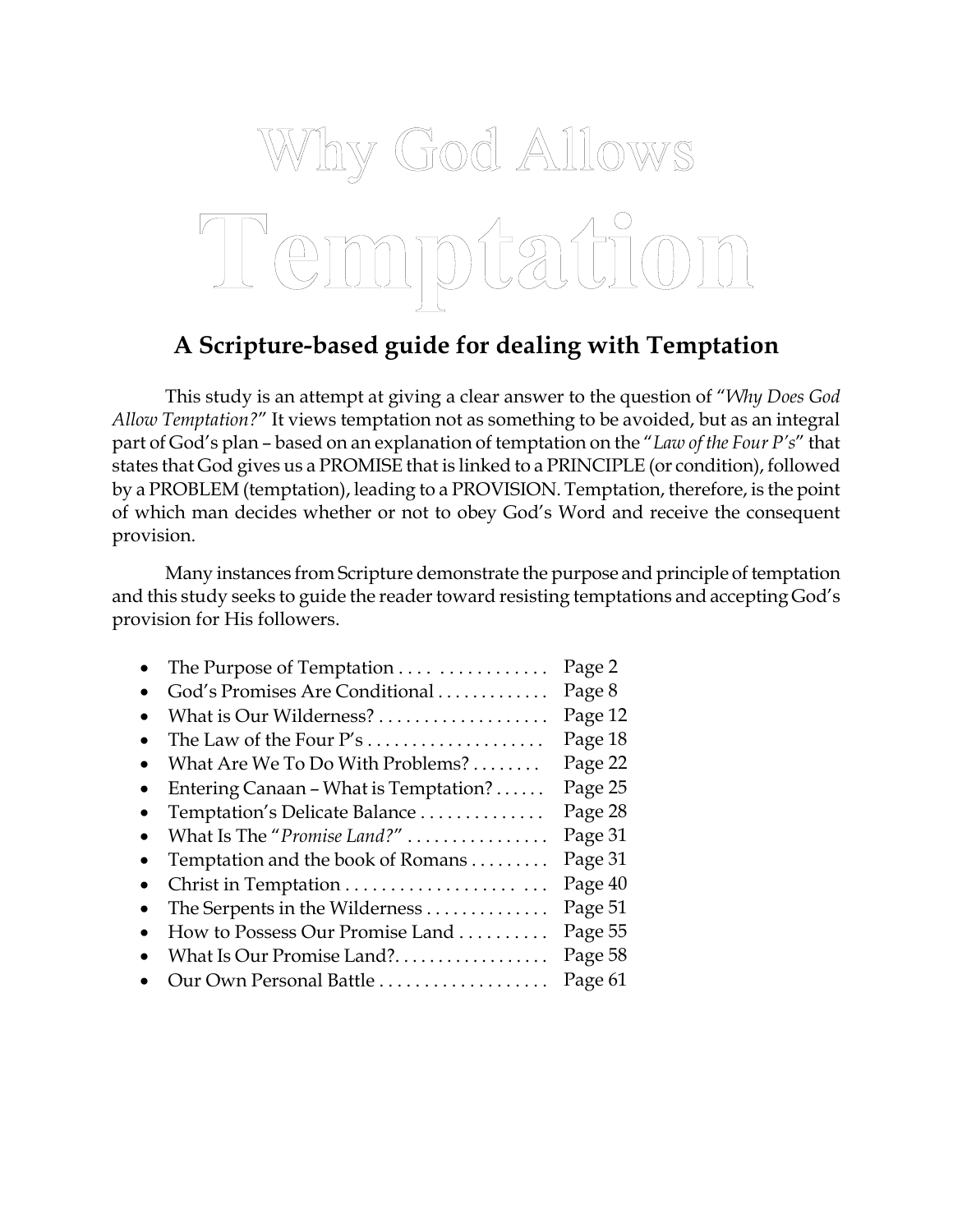# WHY GOD ALLOWS TEMPTATION!

# What is the purpose of temptation?

The Old Testament Prophet Hosea, speaking for God, cried out, "*My people perish for lack of knowledge*" (Hosea 4:6). This concept penetrates the need of God's people of every generation. The believer *must* be instructed in God's ways; he *must* come to understand that God works on given principles.

This study is designed to examine God's ways and learn His principles of operation. It is not a theological discourse on what happened in the Garden of Eden, but hopefully, it will become an instruction manual for understanding temptations. Learning these skills can help us understand Bible truths and being us into God's abundant living for the believer.

Our life can be changed! The provisions promised in God's Word in every realm can be claimed. But they will not come without an element of struggle and temptation, and that is the reason this study has come into being.

Many, like Israel, has left the land Egypt (symbolic of the sinner's life); they have been converted to Jesus Christ, yet, symbolically, they are wondering in the wilderness, yearning for the Promise Land – "*the land flowing with milk and honey*" – symbolic of the promises of plenty given in God's Word.

My prayer is that these lessons will bring you step-by-step into your own Promised Land of victory, living a life of triumph over all temptations.

=== ===

We begin by realizing that God views every temptation as serving an essential purpose in our life. We will see that temptation shows us *what we are* and *where we stand*; and it play an important role in *what we will be* in the future! Temptation is a factor in the psychological and spiritual growth process everyone must go through if we are to become mature individuals, capable of living a full and meaningful life.

The function of temptation is always to trigger a choice and provoke a definite stand or action. Temptation forces us to make a difficult and important decision. – *If we disobey what we know to be the right thing to do and commit an act of disobedience, it becomes easier psychologically to repeat the same choices in the future, however, doing the right thing establishes a pattern for mature and wise decisions in the future*.

Temptation is the dividing line between innocence and awareness. Once we face temptation and made a choice of action, we have stepped into a new dimension of reality. If our choice is right – we are blessed. If our choice is wrong – we harm our Christian walk.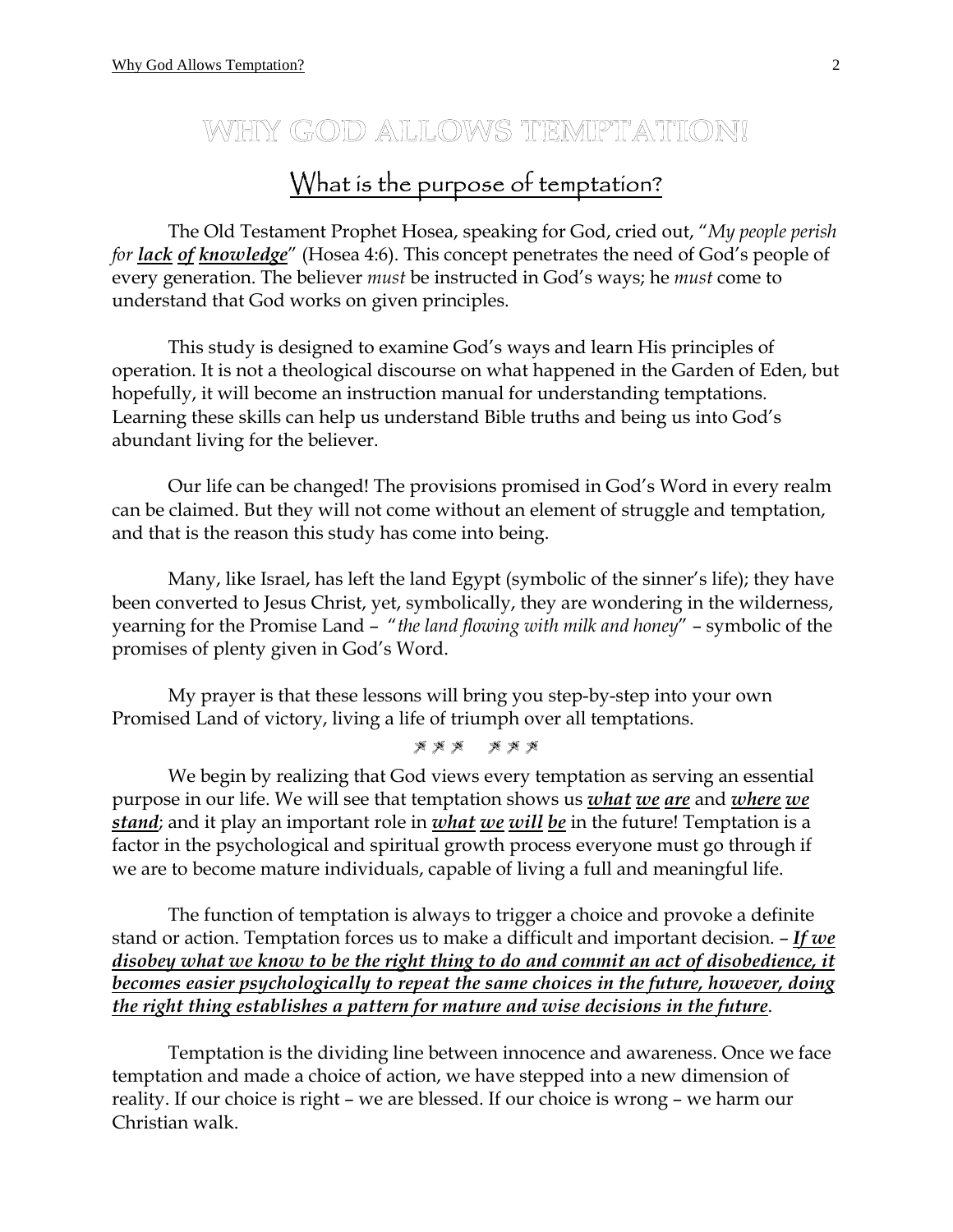Temptations will come into our experience whether we like it or not. They always present a lesson to be learned. Our choice demonstrates whether the lesson is learned or if it must be repeated.

We say to our children, "*Don't cross the busy street alone!*" Temptation comes into play the moment the child is given an opportunity to disobey. There is no one around to see, and the other side of the street beckons, promising adventure. The response to temptation will determine if the child can be trusted to play alone near the street in the future.

How we face temptation affects every area of our personal experience. For us to understand more about the nature of temptation and its definite purpose is of vital importance.

Unfortunately, temptation is one of the most *misunderstood* words in our language. It is thought of as something to be avoided at all cost – something dangerous that will cause much pain or trouble – or something that will surely lead us into wrongdoing.

Temptation *may* lead to these things, but only if we make the definite choice in that direction. Temptation is not the *cause* of trouble or wrongdoing. It just presents us with a choice. To blame my wrongdoing on temptation - (such as saying, "*I wouldn't have done it if I hadn't been tempted!*") – is as ridiculous as saying, "*I wouldn't have gotten a traffic ticket if the light hadn't changed to red just before I got to the intersection*."

*Who* was to blame for the ticket – you or the red light? The light only served to present you with a quick choice: Should I stop and obey the law? Or hurry through to save time – and make myself liable to face the consequences? The decision is entirely ours.

Understanding *how* temptation functions will help us face it differently – and can change our lives. When we Christians are honest with ourselves, we are forced to admit that there is a noticeable discrepancy between the Christian life that we read of in God's Word and what we experience in our daily living – (what we – down deep in our hearts – hope it would be). I use the word "*hope*," because it seems that some believers aren't even sure that the Christian life, as taught in the Bible, can be a reality in today's world.

Some explain the discrepancy between the beautiful promises in the Bible and the lives of many Christians by saying that these promises of Christ-like living must refer to heaven. This is "*pie-in-the-sky*" religion, and it doesn't do much to help us solve our problems here and now. Paul refused this kind of escapism when he emphasized the *now* aspect of the Christian life in Romans 5:17:

> "*The sin of this one man, Adam, cause death to be king over all, but all who will take God's gift of forgiveness and acquittal are kings of life because of this one man, Jesus Christ*."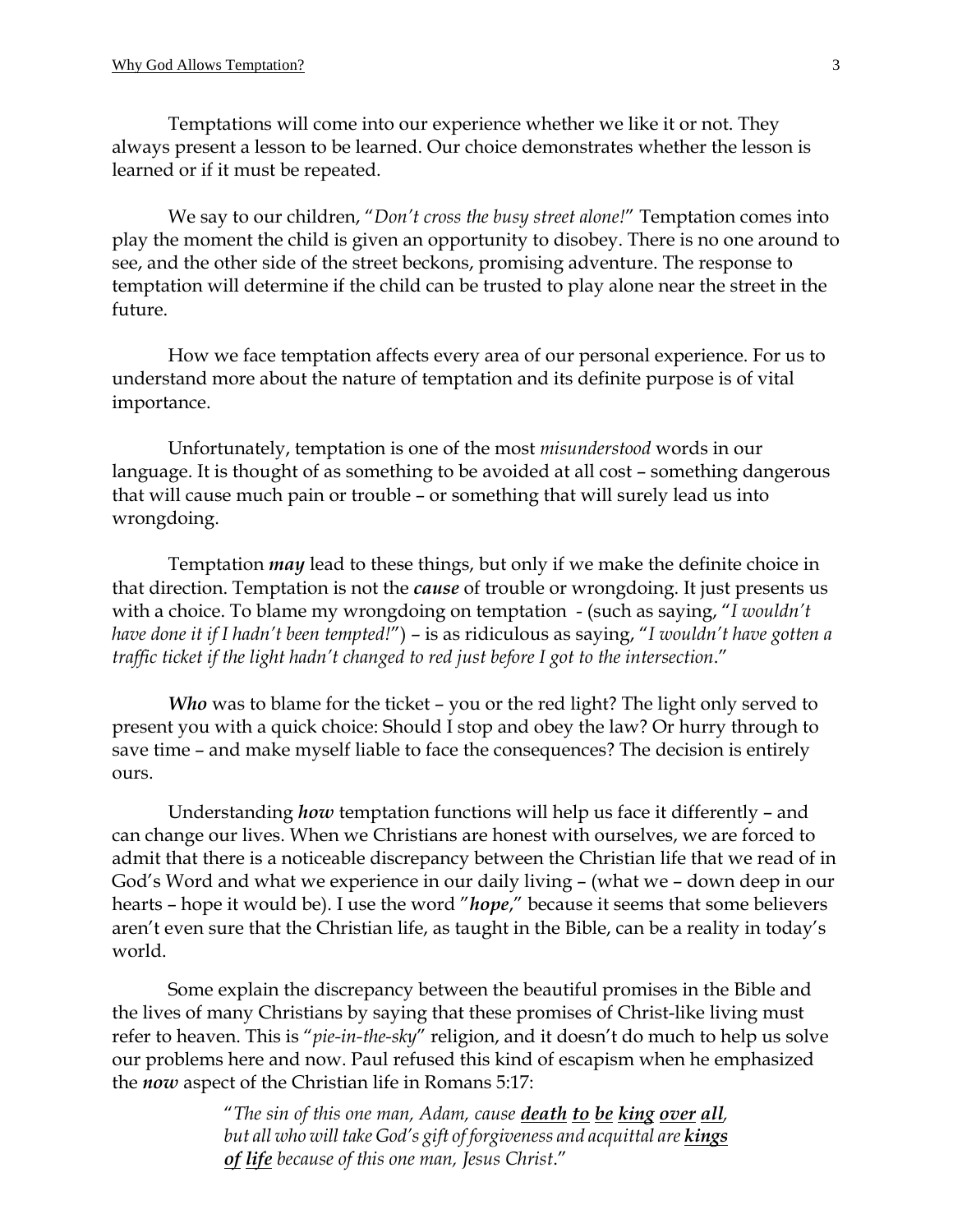Real Christianity is when Bible promises become reality. This is how God meant it to be. Realizing the abundance of God's promises – without experiencing their fulfillment – should bring us to a place where we refuse to seek another Biblical promises until the ones we already know become functional in our life.

Knowing all the promises in the Bible by memory doesn't make the provisions automatically ours. There are believes who go around quoting, "*There is now no condemnation awaiting those who belong to Christ Jesus*" (Romans 8:1). Yet, they live under constant condemnation, as if they must carry the guilt of their old sins with them to the grave. There are those who quote Scriptures about having joy in their hearts – and they are the most joyless creatures you could ever meet. And others know all the Scriptures on how we should love each other – however, they live in marriages that are on the verge of breakup, are unable to communicate love to their own children, and have continual difficulties in business relationships.

Can God . . .

- $\bullet$  heal the brokenhearted
	- $\bullet$  effect recovery to the sick
		- $\bullet$  bring love to the lonely and bitter
			- save the lost
				- set free those who are in misery
					- repair broken relationships?

Can He bring love, joy, and laughter into gray empty lives – make families one in love and spirit?

Can He meet our particular need – answer our particular prayer – fulfill the particular promise that we have cherished for years?

Can He – or can't He? Is the Bible true or is it a bunch of fairy tales – just something to comfort us in this world of problems? Is religion a crutch for the weak who cannot face reality?

I believe that the Bible is true – *every word of it*; and I have seen enough of those promises turned into real provision over the years to *know* – *without the least doubt* – that behind the words of the Bible stands our all-powerful and loving Father, who not only *can* make His words good, but *wants* to see this happen!

So, why can't we overcome these temptations; why aren't we all experiencing the promises of God turned into actual provisions? Since the promises are real enough, there must be something else wrong? We have to admit there is "*something else*" wrong. In our search for the culprit, we are usually required to turn the searchlight on ourselves. It doesn't necessarily mean that we need to pray more, give more time to Bible study, go to more prayer meetings, try harder to "*be good,"* or give more money to missions. All of these things are profitable, but they aren't at the heart of this particular problem that needs to be solved.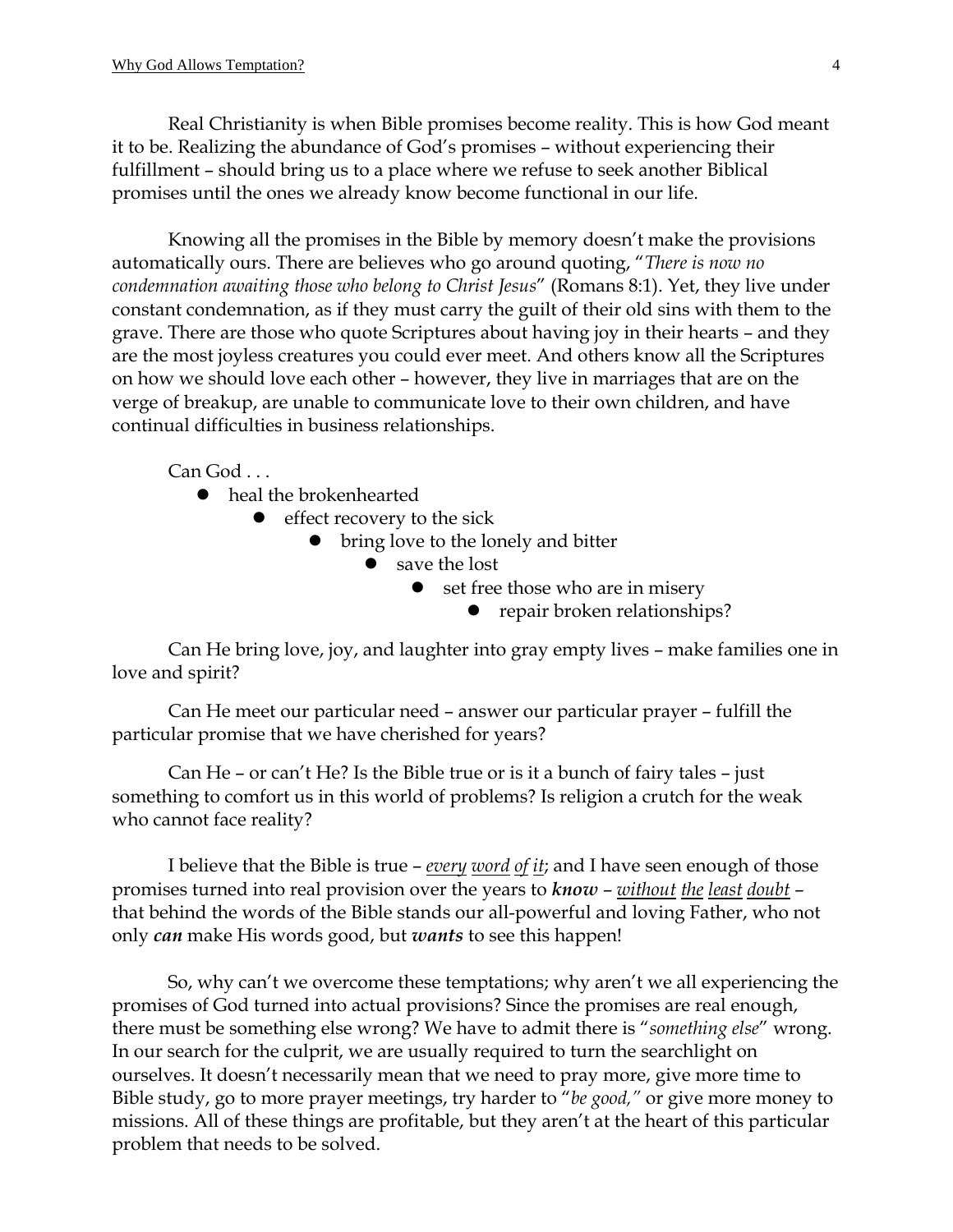Between us and the fulfillment of God's wonderful promises always lies a situation containing temptation – *and it is how we respond to temptation that determines whether or not we receive the fulfillment of our promises*.



In other words, when we learn how to face temptation, we will have learned how to see the promise become reality – our personal possession and fulfillment!

Before we go on, we should have a very clear understanding of what temptation is *not*. We wouldn't want to create another misunderstanding by implying that the reason we don't receive God's provision is because we are repeatedly indulging in sinful acts – like stealing, lying, adultery, etc. We can certainly be tempted to do some of these things, and if we choose that sort of life, this would be part of the reason why we are left standing with an empty promise instead of a fulfilled provision. But temptation is more than the comic-book caricature of a sexy woman, luring her pray into some adulterous act.

The Greek word that has been translated as "*temptation*," in the Bible means, "*that which puts to the proof*" – whether by good or malicious design. Temptation is designed to bring out what is really in our hearts. Temptation, in itself, is not good or evil; it simply puts to the proof and test. *It reveals what we really are!*

For example, steel must be tempered by heat and put to the test under varying degrees of stress to see how it will react for its intended use. Temptation puts to the test how we will react in a situation related to the promise God has given us. If we react according to Biblical specifications, the provision will be ours. This does *not* mean that God's promises are earned or deserved – God's gifts are always free, because of God's grace to mankind. The question is whether or not *we have the capacity to receive what God has promised?*

Untempered steel, given too much pressure, will break. Fulfillment of a promise, without preparation, can break us as well! We must come to realize that there is a reason for temptation? Its purpose is not to make life hard or difficult, but rather to assist in the preparation needed to receive the good things God desires to give to us.

Seen in this perspective, temptation isn't something frightening or to be avoided – rather, it is a necessary part of our Christian life – something we should understand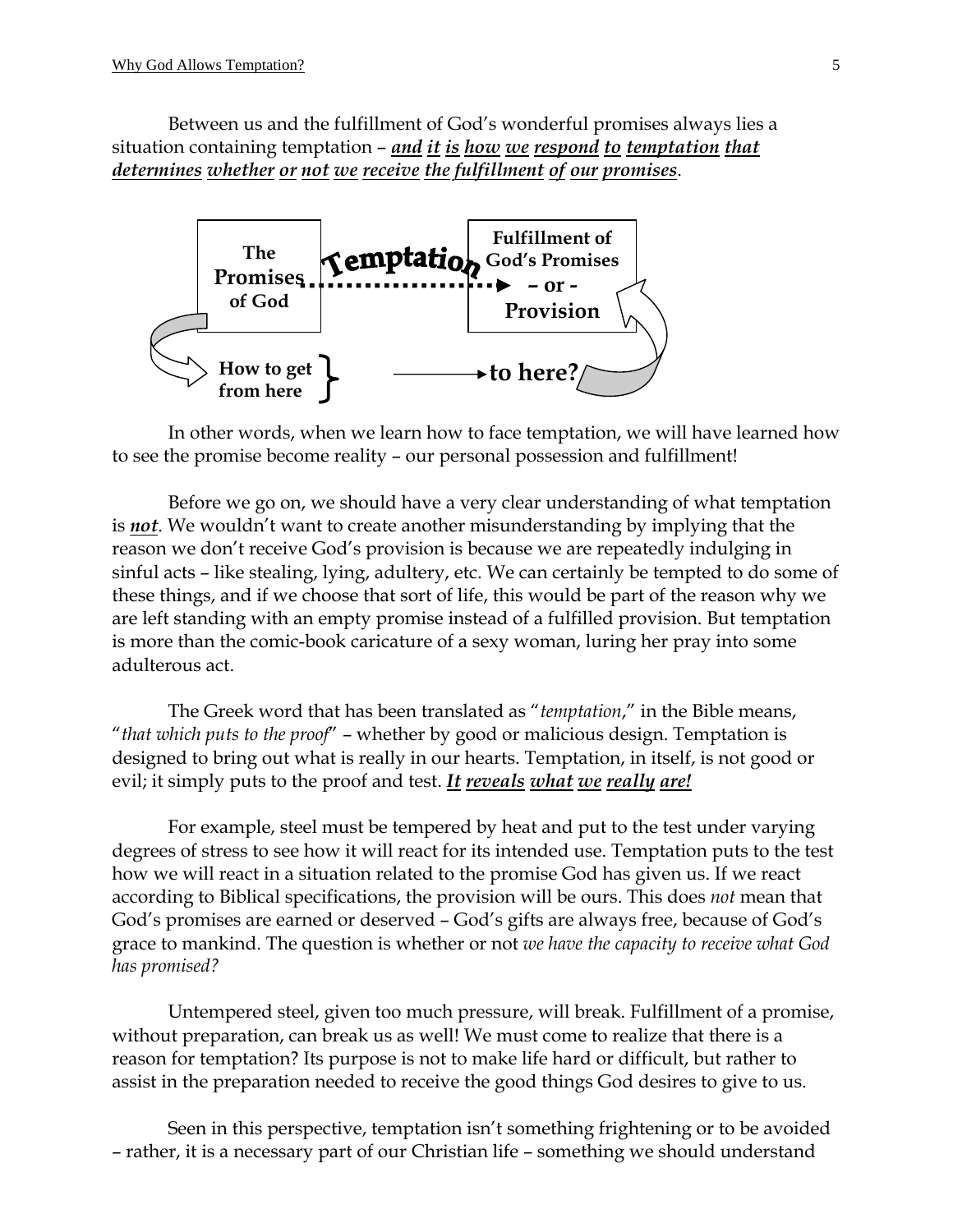and face eagerly and joyfully (James 1:2). After all, *temptation is designed to prepare us to receive what we long to have!*

The Bible is our textbook. We will find as we search its pages that the purpose and principle of temptation is clearly revealed and demonstrated here – beginning with the Old Testament and carrying on through the New Testament. A series of test cases will show how temptation provided the turning point that determined the success or failure of experiencing fulfilled promises.

The Christian life can never be defined in simple *methods!*. I am not suggesting that we can discover some easy step-by-step formula for *how* to face temptation and thus receive the fulfillment of God's promises. However, we will discover that God always operates according to clearly defined principles. When we understand these principles and learn to apply them in our life, we can move on and grow up into the fullness of life the Bible presents.

Right now – before we go any further – why not ask God to open your own understanding to this exciting possibility, and say with me.

#### "*Lord, teach me Thy ways!*"

#### aaaa aaaa

Jesus prayed, just before going to the cross, "*I pray not that Thou,* [Father] *should take them out of the world, but that Thou should keep them from the evil. They are not of the world, even as I am not of the world, Sanctify them through Thy truth*" [John 17:15-17].

God has a divine purpose for the believer between the time of his conversion to Jesus Christ and the end of his life on earth.

Paul ends his marvelous letter to the Romans by saying, "*Now to Him* [Jesus Christ] *that is of power to establish you according to my gospel, and the preaching of Jesus Christ, according to the revelation of the mystery,* [of the kingdom of God] *which was kept secret since the world began. But NOW made manifest, and by THE SCRIPTURES OF THE PROPHETS, according to the commandments of the everlasting God, made known to all nations for the obedience of faith*" (Romans 16:25-26).

Other translations, perhaps, makes this concept easier to comprehend:

"*Now to Him who is able to set you on your feet as His own sons – according to my gospel, according to the preaching of Jesus Christ Himself, and in accordance with the disclosing of that secret purpose which, after long ages of silence, has now been made known (in full agreement with the writings of the prophets long ago), by the command of the everlasting God to all the gentiles, that they might turn to Him in the obedience of faith – to Him, I say, the only God who is wise, be glory for ever through Jesus Christ, amen*!" – [J. B. Phillips]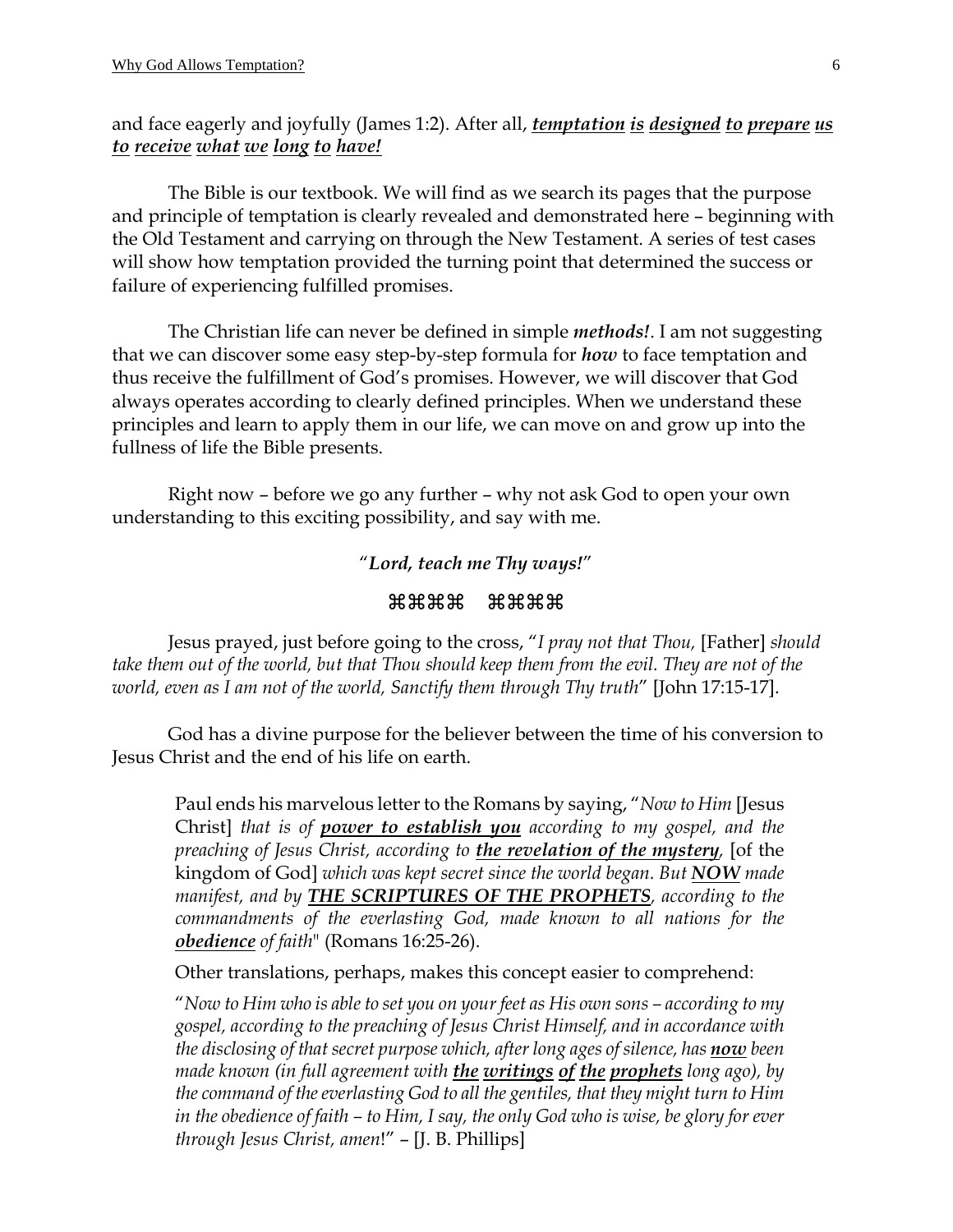"*To Him who is able to make you strong, according to the gospel I preach, and the proclamation concerning Jesus Christ, in harmony with the unveiling of the mystery shrouded in silence in past ages, but now brought to light and by the command of the eternal God made known through the writings of the Prophets among all the Gentiles to win them to obedience to the faith – to God, the only wise, through Jesus Christ, even to Him be the glory through all the ages! Amen*." [The New Testament in Modern Speech – by Weymouth]

What "*Scriptures of the prophets*" does Paul refer to?

One of the most interesting and informative verses in all the Bible is 1 Corinthians 10:6 that states, "*Now these things were our examples to the intent we should not lust after evil things as they also lusted*" – verses 7 through 10 lists Israel's sin, then, verse 11 continues, "*Now all these things happened unto them for examples; are they are written for our admonition, upon whom the ends of the world are come*." – This passage, of course, is referring to the children of Israel and God's dealings with them throughout the Old Testament. All these things of God's dealing with Israel given in the Old Testament happened *for our benefit*. God's dealings with Israel, that we read about in the whole Old Testament, was to give us lessons on how we, as believers, are to live for God. The experiences we will face and temptations that will come into our life are pictured in God's dealings with Israel. As we read of their trials and the promises God gave to them, we realize that it was all for us today in this Church Age to encourage and inspire us in our walk with God.

As we look into the Old Testament, we see that Israel was enslaved in Egypt, under the cruel whip of taskmasters; however, God delivered them from this miserable bondage. They were "*redeemed*" out of Egypt, as they obeyed God's command to apply the blood of a sacrificed lamb to the doorpost of their homes.

> This is clearly a "*figure*" of our salvation from the bondage of sin by the blood of Jesus Christ, our Lord.

However, this was *only the beginning* of Israel's journey. God wanted them not only out of Egypt, but to enter into the land of Canaan. Between Egypt and the land of Canaan lay a wilderness!

#### (1) **SALVATION FROM SIN**

After the blood was applied, Israel left Egypt's bondage.

#### (2) **BAPTISM IN WATER**

Israel's *first* experience was entering and coming up out of the Red Sea.

#### (3) **THE PRESENCE OF THE HOLY SPIRIT**

The next observation in the life of Israel was God's provision of the supernatural cloud and pillar of fire, leading, guiding and directing the children of Israel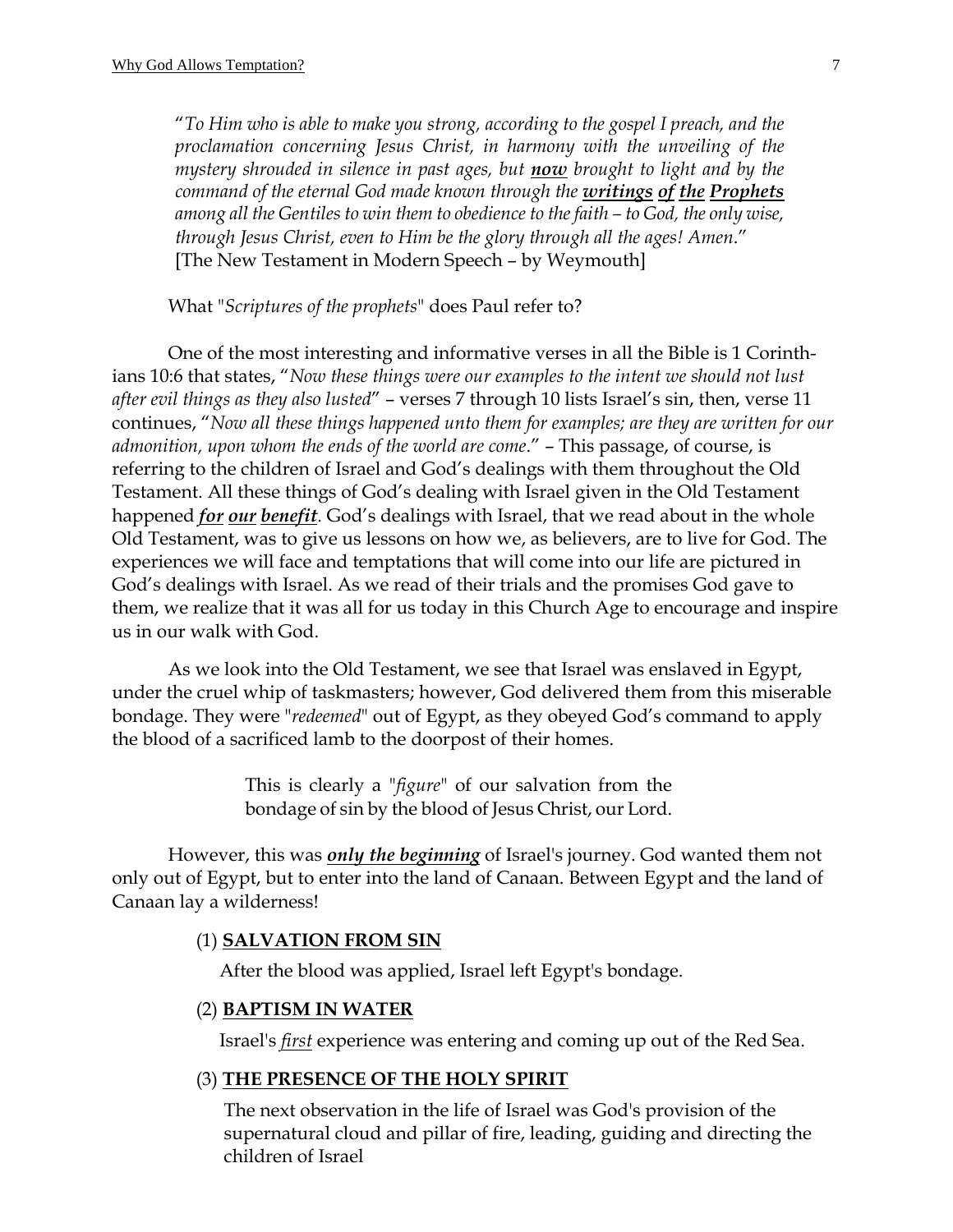#### (4) **GOD'S PROMISE AND COMMANDMENT**

#### Beginning in Exodus 19, God reveals His will for the children of Israel. **This is the Scripture, no doubt, which Paul is referring to in Romans 16:26, when He says, "***The Scriptures of the prophets*."

#### Exactly what does Exodus 19 teach?

Exodus 19:5-6, "*Now if you obey Me fully and keep My covenant, then out of all nations you will be My treasured possession. Although the whole earth is Mine, you will be for Me a kingdom of priests and a holy nation.' These are the words you are to speak to the Israelites."* 

The point is, before God's people could posses the promises God had given to them, there were conditions that they had to fulfill.

# God's Promises Are Conditional

Between each of us and the fulfillment of God's promises stands a situation that includes temptation. Let's take a closer look at some of the basic promises God offers all who come to Him and see at what point – in relation to the promise – temptation enters the picture.

What could be sadder than Christians who have resigned themselves to the erroneous idea that God either cannot – or will not – pour out His blessings on us today? To hear some talk, you would think that God is tight-fisted, dribbling out just enough blessings to bearly keep us going in this present world.

However, Scripture pictures God as eager and anxious to give good things without preference or partiality. While the Bible is often referred to as a Book of Promises, it is just as much a textbook on, "*How to Turn Promises Into Provisions*." No promise in the entire Bible is an empty promise. Luke 1:37 tells us, "*For with God nothing is ever impossible, and no word from God shall be without power or impossible of fulfillment*" (Amplified Bible).

Our first "*test case*" is the Israelites –- God's chosen people. He brought them out of Egyptian slavery in order to bring them into a land flowing with milk and honey. His promise was, "*you will become a great nation in a glorious land `flowing with milk and honey' even as the God of your fathers promised you…God will give you great cities full of good things – cities you didn't build, wells you didn't dig, and vineyards and olive trees you didn't plant*" (Deuteronomy 6:3, 10-11).

Keep in mind, that although we are speaking of a specific people in a certain place and time in history – the same promises are applicable to us today – as God's *spiritual* children. God desires to bring us out of whatever bondage we may be in - psychological, spiritual, or physical –- in order to bring us into "*a land flowing with milk and honey*." This is a picture of the abundance of good things (both spiritual and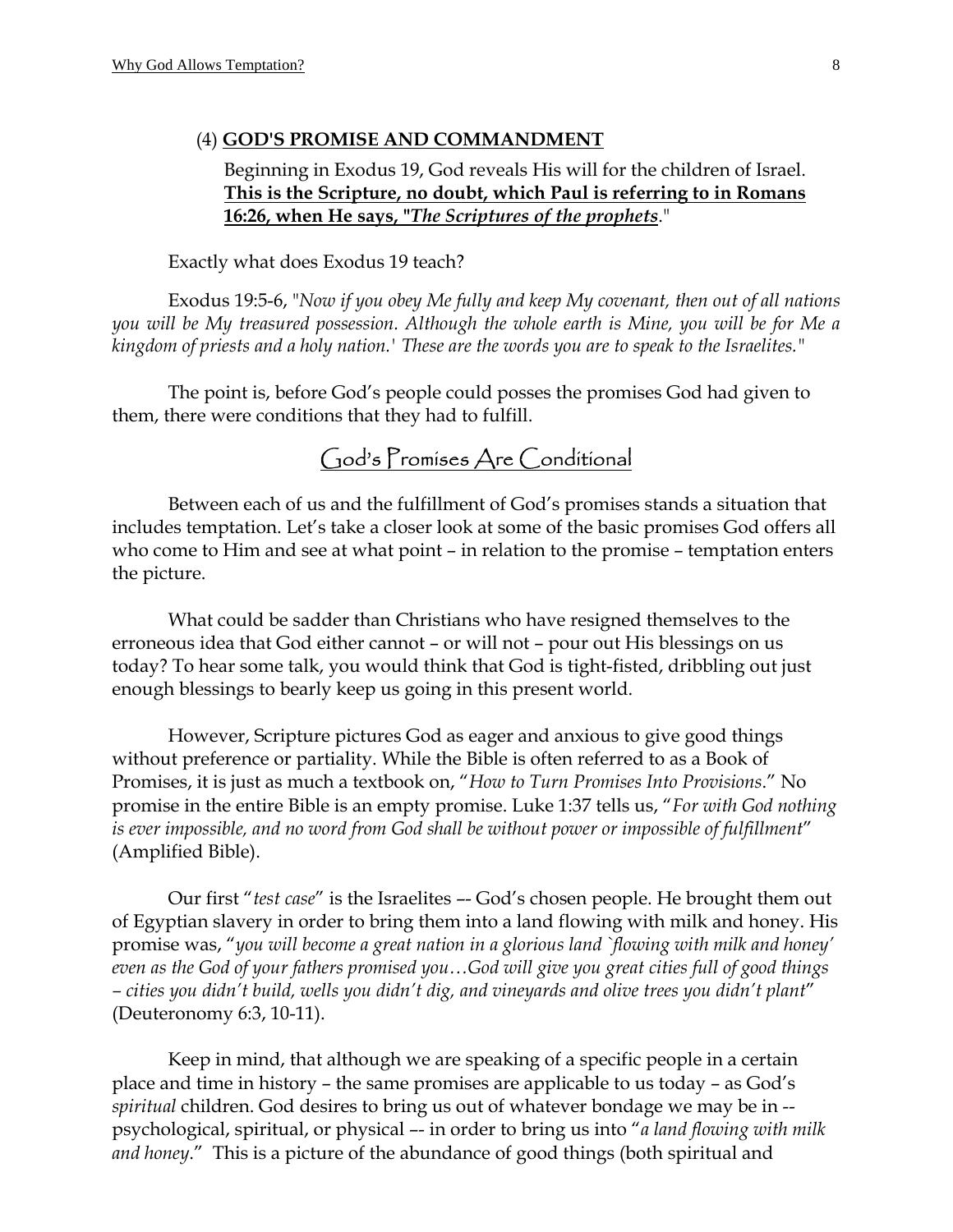physical) that God has for us in this life.

It sounds almost too good to be true doesn't it? God wants to give us everything we could possibly need – things for which we are not required to labor! Moses goes on to say to the Israelites, "*God will drive your enemies out before you*" (verse 19).

In plain, everyday language, this means that God desires to lead us into a situation – spiritual and physical – where He will provide for our every need – job, home, friends, clothes, food, peace of mind – everything our hearts may desire. To get all of this we do not have to work for it – earn it – or deserve it.

If it is all that simple, what kept the Israelites from claiming these promises from God? How is this similar – illustrative – of our Christian walk today? Doesn't the New Testament tell us that God gave His only begotten Son, Jesus Christ, as a free gift – and that by accepting Him as our Savior we no longer have to pay for our own sins – which is the death penalty? God tells us that, instead of a death penalty, we are told we can receive the gift of God's grace, His parson, and eternal life in Christ.

This brings us to what is probably one of the most debated aspects of the Christian life: legalism versus "*everything by grace*." There are groups of believers on each side of the fence – those who lean to the legalistic by overemphasizing the belief that we must observe certain rules and regulations in order to be in right standing with God – and those who say that under the New Covenant (the covenant sealed by Jesus Christ on the cross), we cannot earn God's gifts by keeping rules and regulations. All things are free in Christ.

What are we to do? Are we to choose up sides and come out fighting? God forbid! Neither extreme position is correct. Yet both have caught some aspect of the truth and carried it too far. Error can come by over-emphasis or neglect. God doesn't want legalism but neither does He want disobedience! In reality, everything God has for us is a gift. We cannot earn anything by our own goodness or efforts; however, God's gifts can only be received on certain conditions.

Just in case this sounds like double-talk to you, we shall look at some promises in the New Testament.

Jesus said, "*If you stay in Me and obey My commands, you may ask any request you like, and it will be granted*" (John15:7). This is Jesus Himself speaking, and He is giving a remarkable promise. But notice the "*if*" – there is a condition to the promise. In fact, I don't know of a single promise in the Bible that does not have a condition attached to it.

Consider the promise of salvation: "*God loved the world so much that He gave His only Son so that anyone who believes in Him shall not perish but have eternal life*" (John 3:16). Some people in this world are perishing because they haven't met the condition for salvation, which is offered as a free gift – but, only to those who choose to believe. The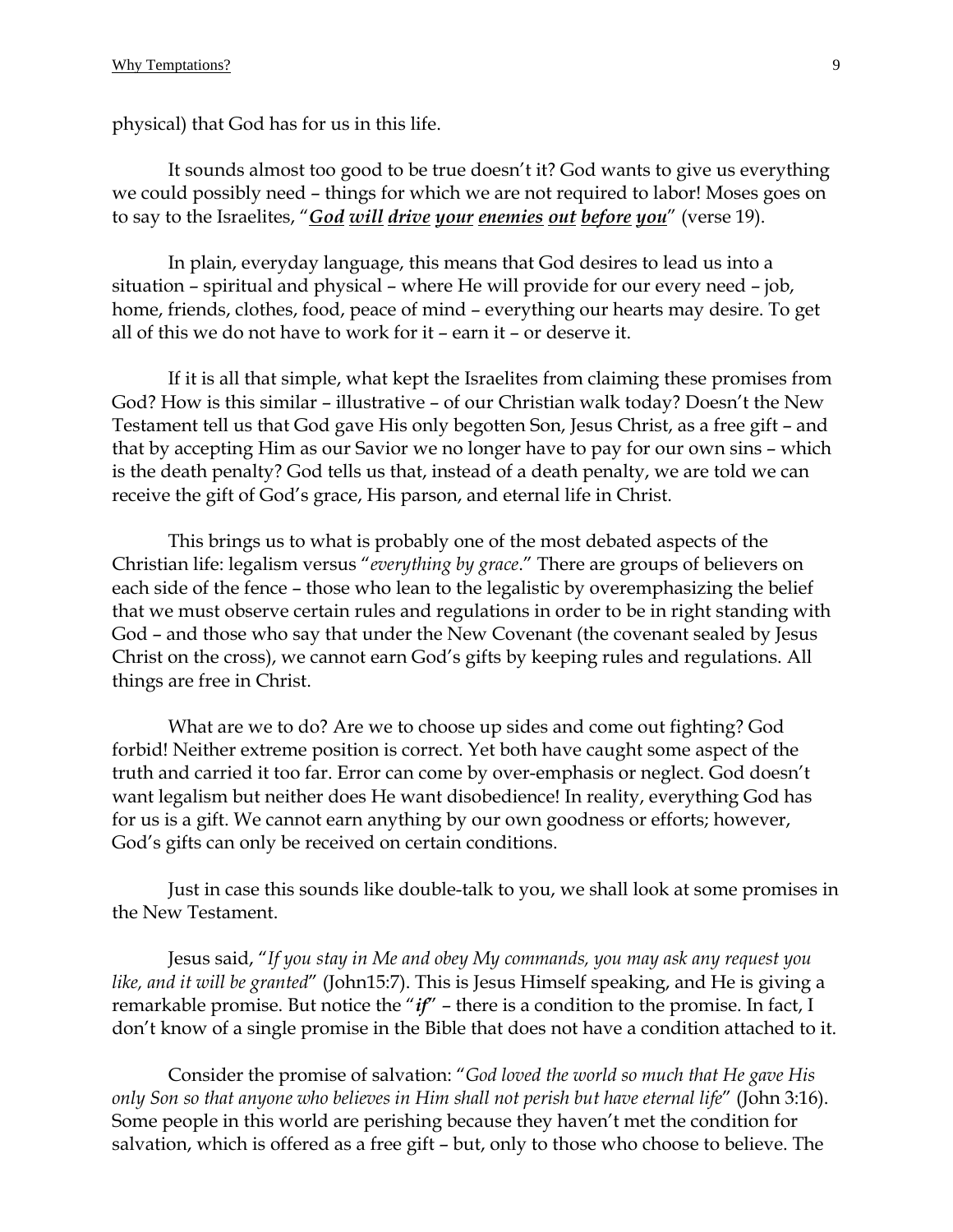Amplified Bible explains the term "*believing*" as, "*anyone who trusts, clings to, relies on Jesus Christ.*" We are talking about more than lip service here; rather it is a matter of a total personal trust and reliance on Christ in every aspect of life. That is the condition.

The condition always describes *how* a promise is to be fulfilled. Only under these prescribed conditions can the promise become reality. Taking another promise of Jesus, we note: "*I am the Vine, you are branches. Whoever lives in Me and I in him shall produce a large crop of fruit*" (John 15:5). The promise is that we shall produce a large crop of fruit, *provided* we live in Him and allow Him to live in us. Jesus goes on to explain *why* this is so. "*For apart from Me you can't do a thing. If anyone separates from Me, he is thrown away like a useless branch, withers and is gathered into a pile with all the others and burned*" (John 15:5b-6) The reason the condition is necessary is a very simple one – apart from Jesus Christ we cannot produce spiritual fruit!

The reasons for putting conditions on the promises given to the Israelites were the same: *apart from God they would not be able to posses the land and enjoy the kind of life God wanted for them*. Can you see that giving the condition, "*If you are willing and obedient*…" before the promise…"*you will eat of the good of the land*…" was due to the fact that God knew if they tried to do it in their own way, they would fail miserably in the end? Their obedience to God was designed to reduce their dependency on their own resources and strength, and increase their dependency on God.

God is not a tyrant who wants us all to cower in obedience before Him; but it is because He loves us and knows our natures well enough to see that – left to our own devices – we always make a mess of things. When Jesus said, "*On your own, apart from Me, you can do nothing*" (John 15:5), He meant that apart from Him we cannot do anything truly worthwhile and lasting. We just cannot produce the kind of fruits He can produce in us and through us when we stay close to Him and depend on Him. We need to give up our self-sufficiency so that we can come to a place in our Christian experience where we cease from our own frantic labor and let Jesus Christ do the work.

Another truth that Jesus tried to impress on His followers was that *if they believe in Him*, they would one day do greater works than He was doing. One day the disciples asked Jesus, "*What are we to do that we may* (habitually) *be working the works of God? – What are we to do to carry out what God requires?*" Jesus replied, "*This is the work* (service) *that God asks of you, that you believe in the One Whom He has sent – that you cleave to, trust, rely on and have faith in His Messenger*" (John 6:28-29 Amplified Bible). Jesus said to them – and is saying to us today – that when we stop trying to do things in our own strength and recognize our own insufficiency, only then we can let Him work through us.

As Christians, we *know* in our hearts that what we do in our own strength "*for the Lord*" amounts to zero. Oh, we may busy ourselves in various church activities, even responsibilities of carrying out the ministry, but *we*, in our self, cannot save anyone. *We* cannot heal anybody. *We* cannot comfort the brokenhearted, give sight to the blind, or set anybody free from the prison of their guilt. It is only when we come to a position of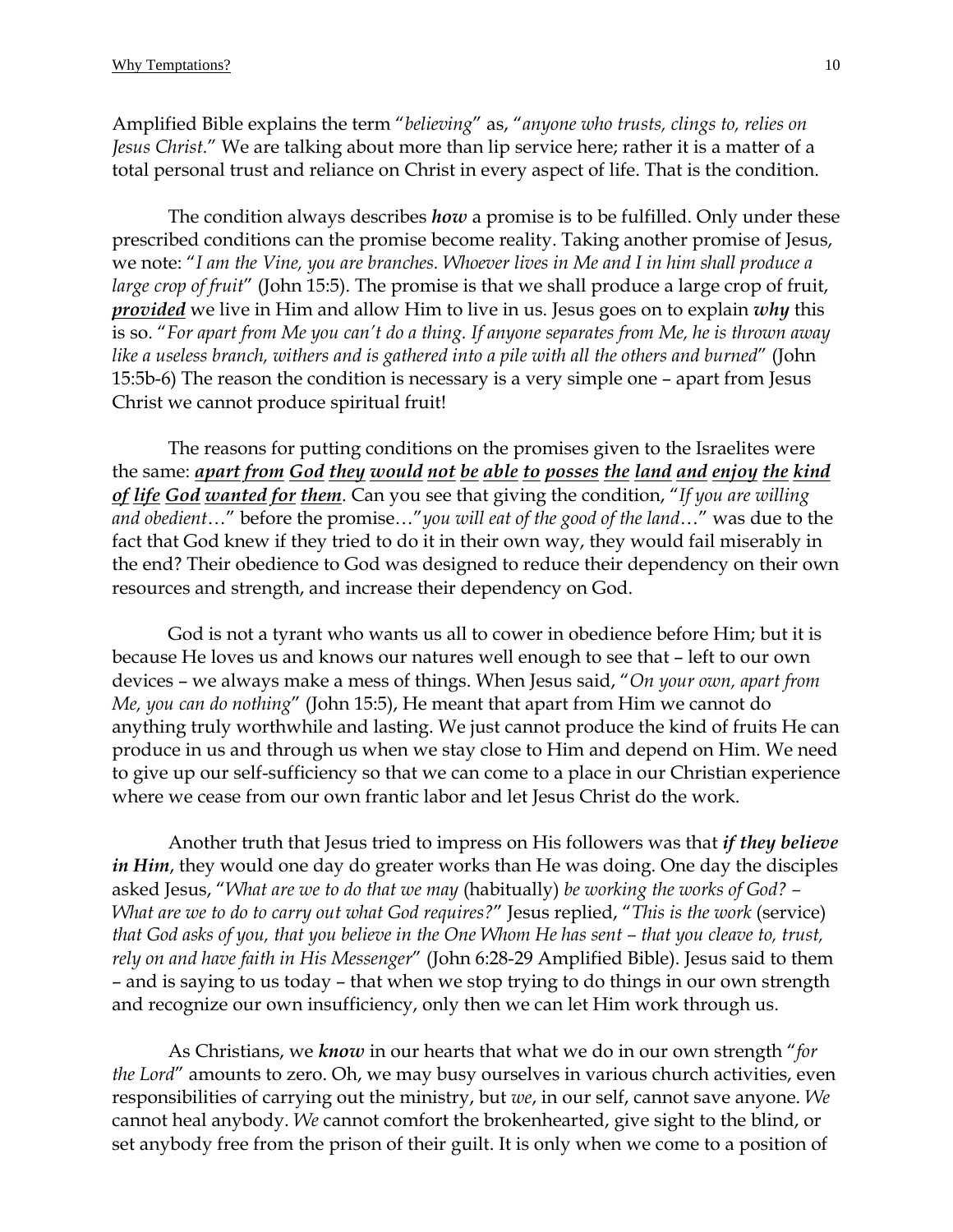total reliance on Jesus – total trust, obedience and rest from our own labors – that we will see Jesus being salvation to others through us; see Him heal and comfort others and set them free through us. *Always it is His doing through our willingness and obedience to His command.*

This is the only way we can ever enter our Promised Land. Because the Promise Land is a place of rest, frantic self-efforts do not belong there. Hebrews describes God's promises about a place of rest and how we may enter:

> "1, *Although God's promise still stands--His promise that all may enter His place of rest--we ought to tremble with fear because some of you may be on the verge of failing to get there after all*. 2, *For this wonderful news--the message that God wants to save us--has been given to us just as it was to those who lived in the time of Moses. But it didn't do them any good because they didn't believe it. They didn't mix it with faith*. 3, *For only we who believe God can enter into His place of rest. He has said, `I have sworn in My anger that those who don't believe Me will never get in,*' *even though He has been ready and waiting for them since the world began*. 4, *We know He is ready and waiting because it is written that God rested on the seventh day of creation, having finished all that He had planned to make*. 5, *Even so they didn't get in, for God finally said,* `*They shall never enter My rest.*' 6, *Yet the promise remains and some get in--but not those who had the first chance, for they disobeyed God and failed to enter.* 7, *But He has set another time for coming in, and that time is now. He announced this through King David long years after man's first failure to enter, saying in the words already quoted*, `*Today when you hear Him calling, do not harden your hearts against Him*.' 8, *This new place of rest he is talking about does not mean the land of Israel that Joshua led them into. If that were what God meant, he would not have spoken long afterwards about* `*today*' *being the time to get in*. 9, *So there is a full complete rest still waiting for the people of God*. 10, *Christ has already entered there. He is resting from His work, just as God did after the creation*. 11, *Let us do our best to go into that place of rest, too, being careful not to disobey God as the children of Israel did, thus failing to get in*" (Hebrews 4:1-11 Living Bible).

Some people seem to think that this place of rest is where we enter after our physical death, but that is *not* what Scripture teaches. It is not consistent with the teachings of Jesus. He said – over and over again – that in our Christian walk in this life, we are to cease from our own labors *now*, letting Him work through us. Our Promised Land today is a place of rest where we will dwell in cities we didn't build and received good things for which we did not work – *because God alone will do the work for us and through us!* It is physically and spiritually impossible for God to do this until we surrender our attempt to do it for ourselves.

The condition God gives us is that we must be willing to give up our own ways and work, and be obedient to His every command as He lives in and works through us. *God's promises must be seen in relation to their conditions.*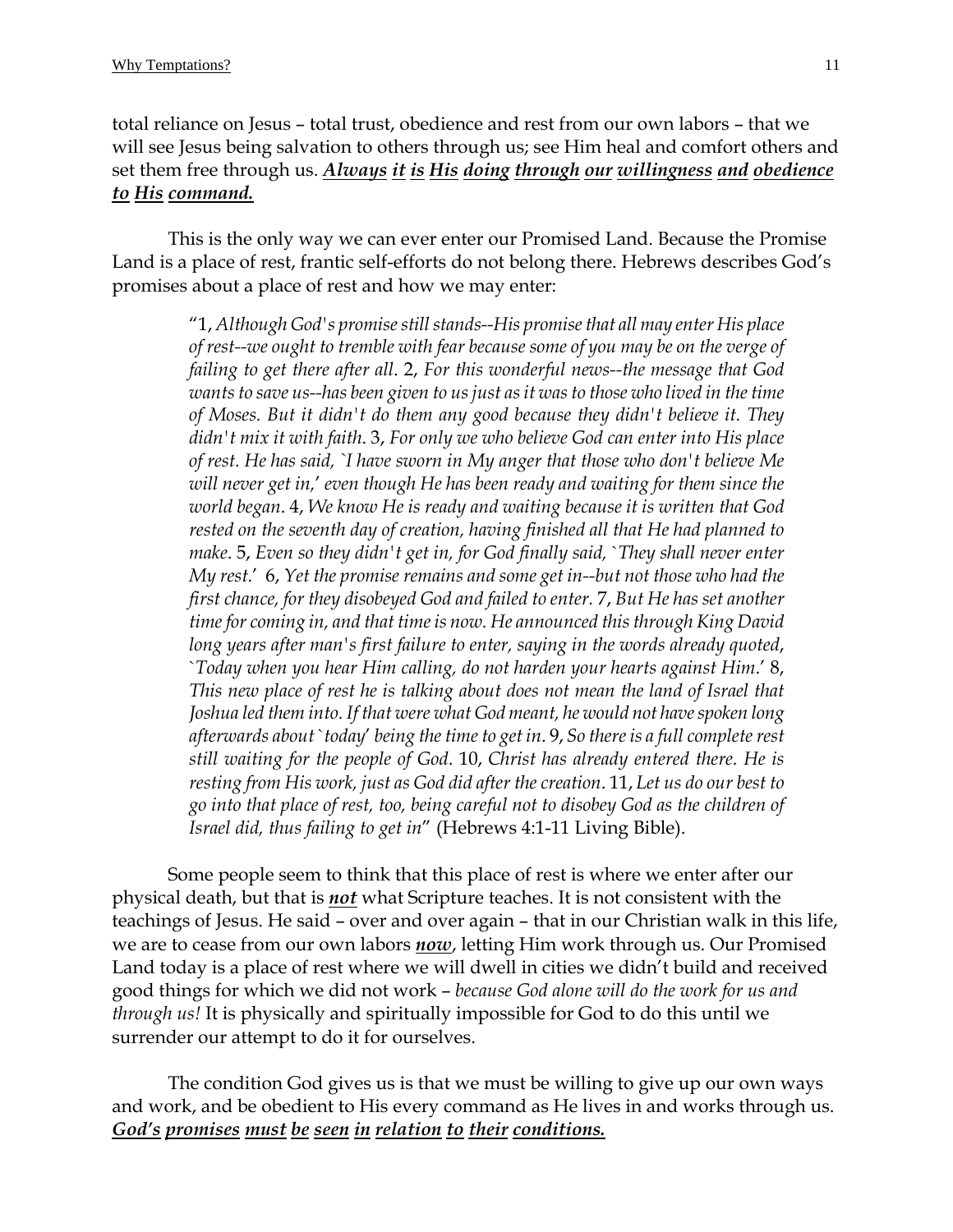*It is in the midst of our reaction to the conditions that temptation enters the picture*. **Temptation relates to the promises through the condition**. When a promise is given with a condition. God is saying, "*I will do this if you will do that*." Temptation then presents us with the choice either **(1)** to fulfill God's condition, or, **(2)** to ignore it. If we fulfill the condition, we can enter into the provision – the Promised Land. If we ignore the condition, we will not be able to receive fulfillment of the promise.

Returning to Hebrews, we read:

"`*But,' God says, `I was very angry with them, for their hearts were always looking somewhere else instead of up to me, and they never found the paths I wanted them to follow.' Then God, full of this anger against them, bound himself with an oath that he would never let them come to his place of rest*" (Hebrews 3:10-11– Living Bible).

God's promises are *real*; so are His conditions. There is still a Promise Land waiting for you and me. The decision to go there becomes an individual choice. Don't be afraid to venture out into God's provisions – your Promised Land!

## What |s Our "*Wilderness?*"

In the experiences we read of in God's dealings with the children of Israel throughout the Old Testament we see that there was a "*wilderness area*" between them and the Promised Land. *Why?* Why did God place a "*wilderness*" between them and land that He had promised them – and why does He also place a "*wilderness*" between our Promised Land and us? For the children of Israel it was a *geographical* fact that the wilderness existed between the start of their journey at the Red Sea and Canaan, their Promised Land. They could not get to Canaan except through the wilderness. For us, the wilderness is not a *geographic* fact – nevertheless, it is there – a very real wilderness! Between God's promise and its actual fulfillment lies a physical and spiritual wilderness, consisting of problems, difficulties, and confusion. This is, of course, the area where *temptation* enters as a focal point.

We have seen that temptation relates to the promise through the condition. It is in the wilderness that we come to the point of questioning the validity of the condition, and at times the promise itself. That kind of question *must* be solved before we can move on into the provision – and God placed the wilderness experience in our way to bring about that confrontation. We *must* come to see the validity of God's condition and fulfill them before we can move on.

This is an extremely serious and definite interpretation, especially to those who think that God's love is of such a nature that He won't hold back the fulfillment of a promise just because the condition isn't completely met. Some ask, "*Didn't Jesus take care of all that when He died for us? Didn't Jesus pay our debts and fulfill our conditions so that all we have to do is ask and receive? If we love Him and say our prayers, He will surely give us the promises we have claimed and hung unto for all these years, won't He?*"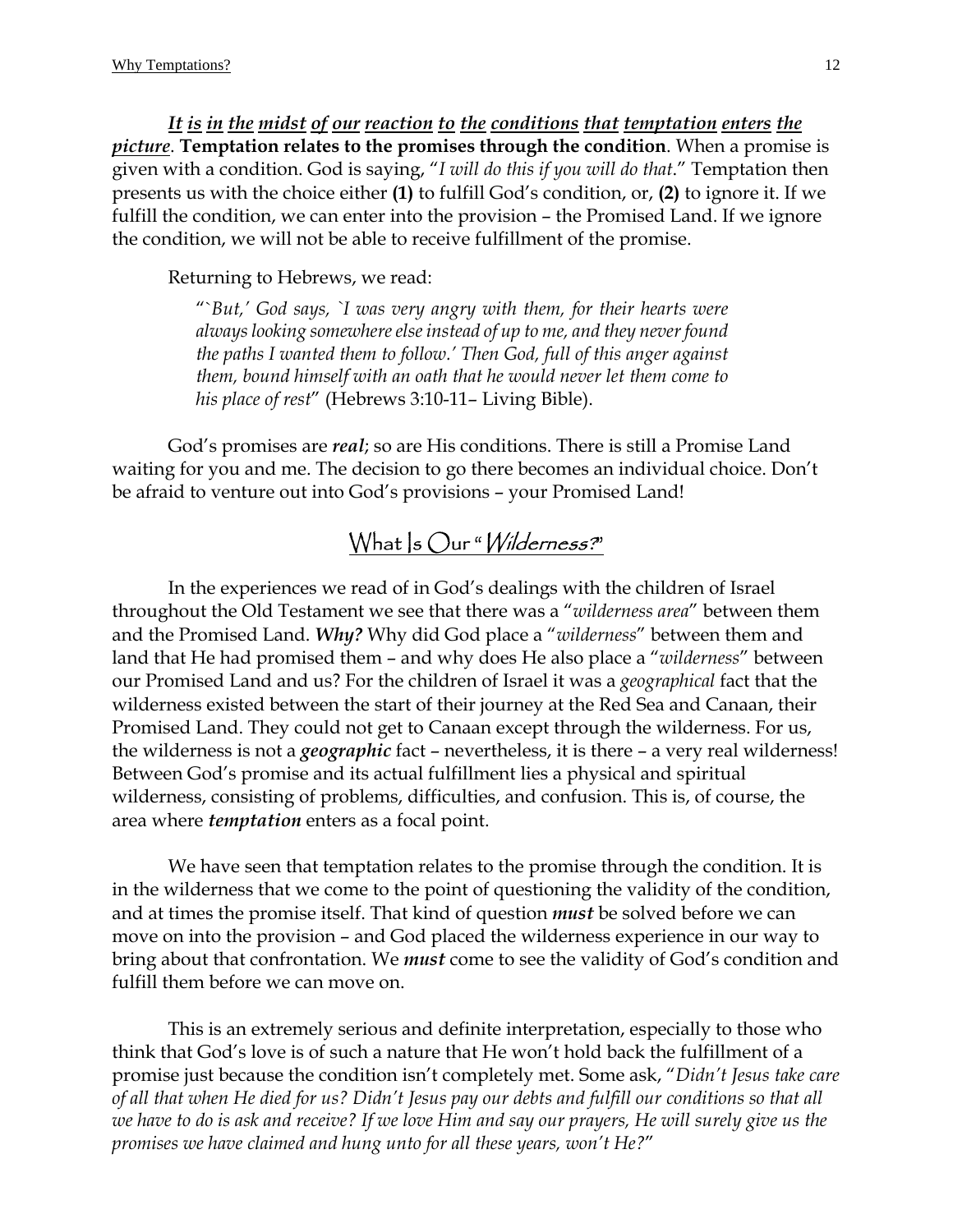If this has been your thinking, you may be in danger of making a serious mistake. The promises you are waiting for may never become yours. If it were at all possible, God would *unconditionally* give us everything for which we ask. But He knows that He cannot give us everything we ask for without us fulfilling some conditions, because if He did, it would destroy us.

John D. Rockefeller once said, "*I have seldom, if ever, found a place where I could give in substantial amounts without hurting people*." Just think of it – if John D. Rockefeller felt like that – how do you think God feels?

Many believe, when they read God's promises of the land flowing with milk and honey – the land with wells, vineyards, cities that they need not labor for – a land just waiting for them (realizing the spiritual implications of these promises God made) – think, "*Oh, Lord, this is wonderful. We're willing and obedient and ready to receive it!*"

However, God has a way of saying, "*Your not ready to receive the promise yet! You could not stand success in this area right now!*"

Many feel like the prodigal son – "*Father, give me my inheritance right now*!"

How did the prodigal son get into trouble? Be demanding his inheritance too soon! When all that money was in his pocket, he forgot about his father. Too much – too soon – this nearly destroyed him, and it will do the same to us.

> "*An inheritance hastily gotten at the beginning, in the end will not be blessed*" (Proverbs 20:21).

Have you ever heard of someone who became an instant movie star? Overnight they are chosen by the star makers; given the Madison-Avenue treatment, television, magazines, parties, attention, and admiration. Soon they become a self-willed and selfcentered individual. Before long, they are so conceited no one can work with them. Like a shooting star falling from the sky, they shine brilliantly for a season and are burned up, cast away – and forgotten. This may be an extreme example, but watch the pattern in any area where someone comes into sudden success or riches. A million-dollar inheritance can destroy a person who is immature and unprepared. If a businessman is wise, he wouldn't place his son as head of the business when he's fifteen; but rather, he gives him a job as clean-up boy, and as he proves himself capable, he gives him more responsibility.

This is true with material possessions and with spiritual riches, as well. Our Heavenly Father wants us to become spiritually mature individuals. He wants us to be His witness in the entire world. He wants to minister through us – to show His power and love through us to others. He cannot, however, dump the whole package on us before we are mature enough to handle the responsibility.

What do you think would happen to us if some wealthy person said, "*I think you*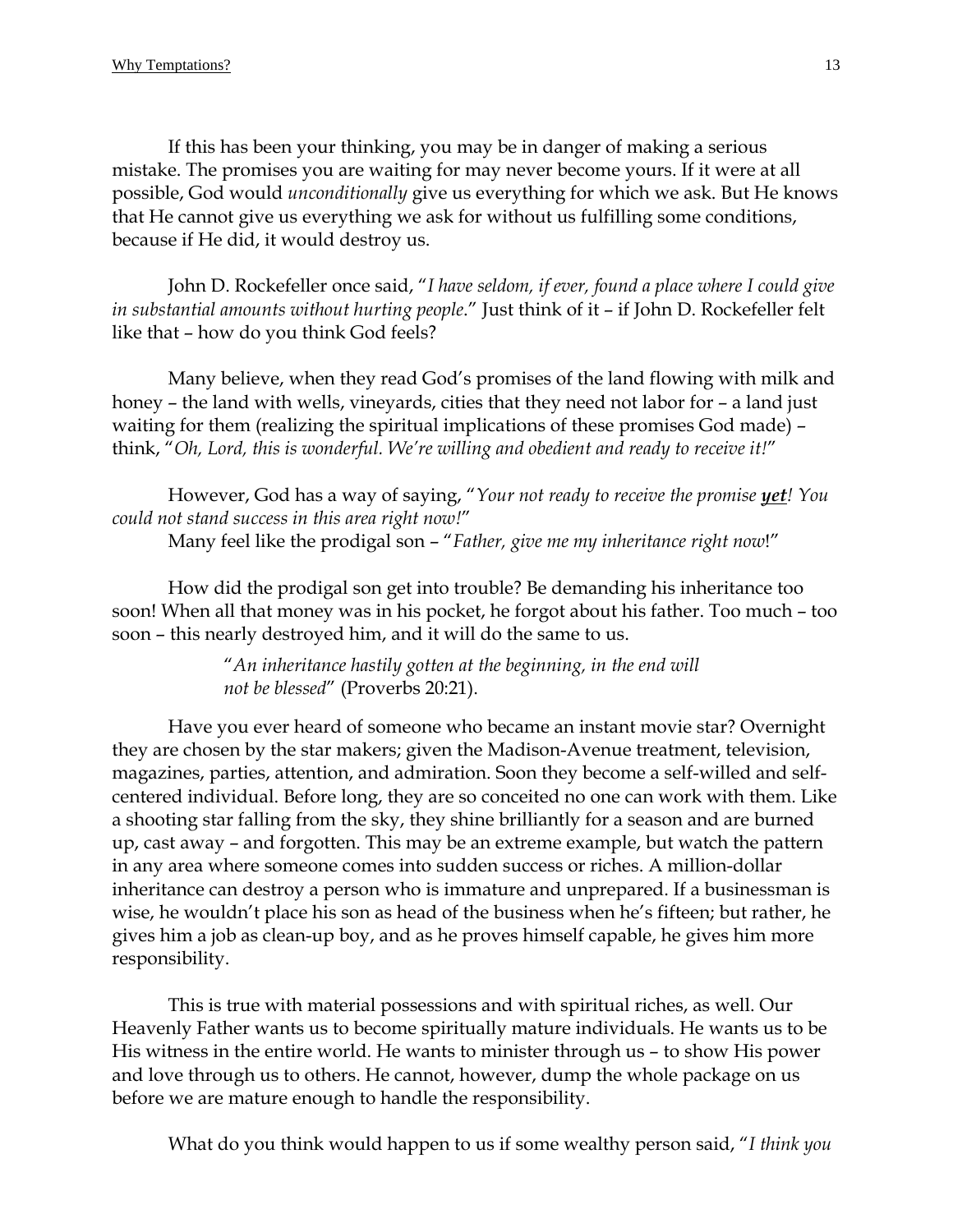*are doing a marvelous work for the Lord and I'm going to send you five thousand dollars a month for the rest of your life – give you and your family a new beach-front villa – and, also, a new chauffeur-driven Cadillac every year*."

We, without doubt, would start thinking we were important and that God is lucky to have us around. With all probability, we would soon forget that God is the source of everything we have – and what we are, and start thinking that we were the reason things were going so well.

Moses warned the children of Israel about four things that could happen when they had received riches and eaten until they were full. Can you see the relevance of these things for us today? (See Deuteronomy 6:12-16)

- (1) They could easily forget God
- (2) They could attribute their good life to a source other than God
- (3) They could provoke God by trying His patience
- (4) They could test and tempt Him

It is a fairly simple matter to see how one could easily forget God or attribute success to a source other than God when success and riches come our way. A businessman who makes it to the top of his profession, or a politician who wins a landslide election, can be tempted to think it all happened because he did such a good job or was such a great men.

How do we provoke God? The Israelites did it by *asking for more than God wanted them to have at the moment*. They wanted a sign greater than He was pleased to give. This is a temptation that we are also faced with when things are going well for us.

Young Christians, excited over their new-found faith – convinced that God can and will do anything they ask – often go around looking for a situation where they can demonstrate the power of God to others.

This can happen whenever some enthusiastic believer begins to understand a little of the Scriptures concerning divine healing. Convinced that God does heal today – they assume that God will heal anyone –anywhere – anytime – under any circumstance. Eager to see God's power manifested, they, with - no preparation or forethought, no consideration of the situation or God's purpose in the matter – just begin commanding the sick one to be healed. [When, at times, nothing happens, they are crushed – and the sick one's hopes and faith are shaken]

As a result of immaturity – (lack of spiritual growth) – they, like Israel, rush ahead of God – asking for a miracle, a sign that God has in no way indicated the He wanted to perform than and there. God, of course, does heal. We all have witnessed His healing power at work in many instances. But, some fall into the temptation of attempting to "*test God."*

God has promised to answer all of our requests, however, the point is that God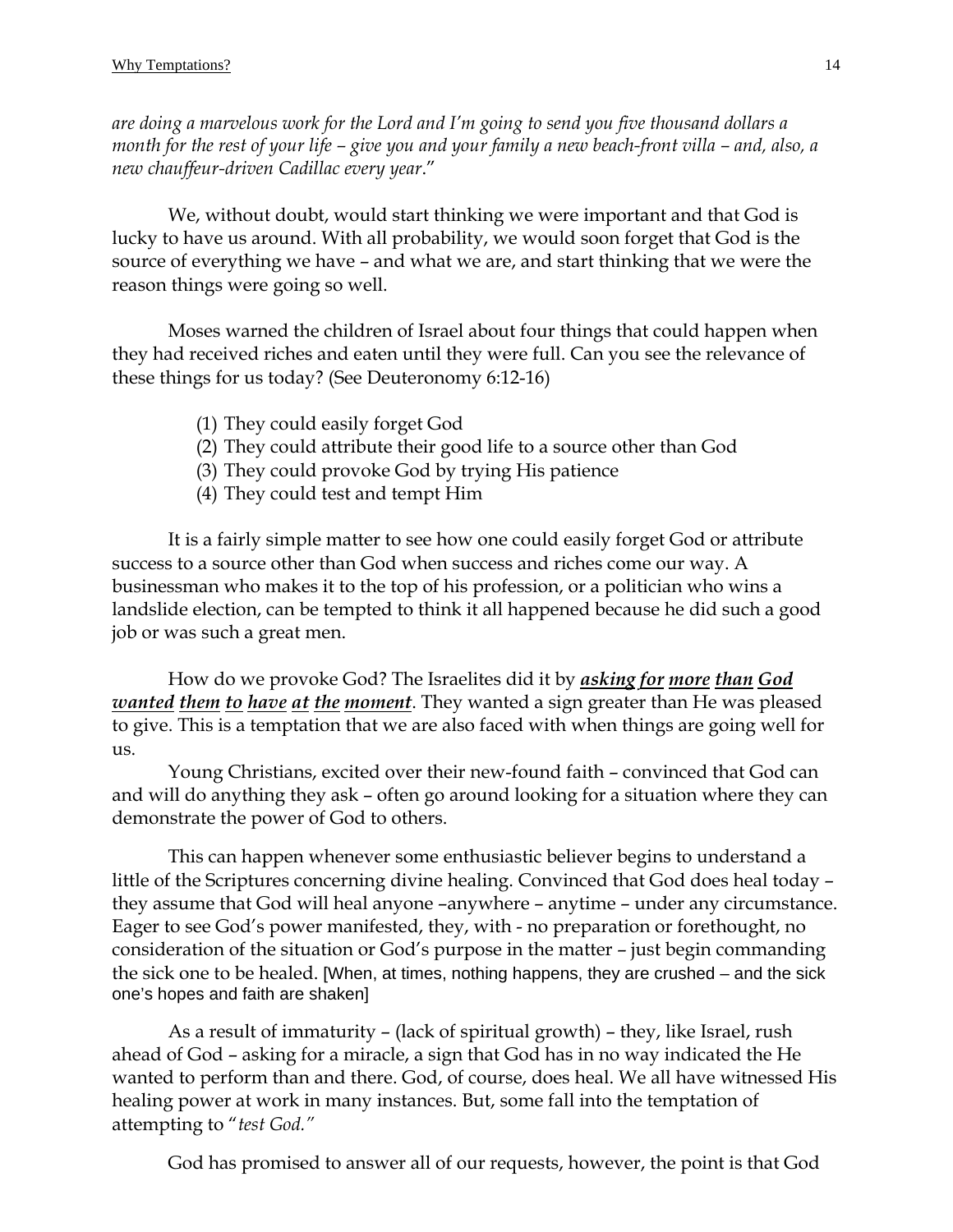also has conditions to His promises. God allows us to go through our personal wilderness experiences as "*conditions*" to prepare us to receive His promises. To mention a few:

> **1. Freedom from condemnation** – Romans 8:1, "*There is therefore now no condemnation to them which are in Christ Jesus, who walk not after the flesh, but after the Spirit*."

**2. Confidence in God** Acts 4:13, "*Now when they saw the boldness* – [also translated "*confidence*"] – *of Peter and John… marveled; and they took knowledge of them, that they had been with Jesus*."

**3. Asking** – Matthew 7:7-11, "*Ask, and it shall be given you; seek, and ye shall find; knock, and it shall be opened unto you: For every one that asketh receiveth; and he that seeketh findeth; and to him that knocketh it shall be opened. Or what man is there of you, whom if his son ask bread, will he give him a stone? Or if he ask a fish,*  will he give him a serpent? If ye then, being evil, know how to give good gifts unto *your children, how much more shall your Father which is in heaven give good things to them that ask him?*" Also, Luke 11:9-13, "*And I say unto you, Ask, and it shall be given you; seek, and ye shall find; knock, and it shall be opened unto you. For every one that asketh receiveth; and he that seeketh findeth; and to him that knocketh it shall be opened. If a son shall ask bread of any of you that is a father, will he give him a stone? or if he ask a fish, will he for a fish give him a serpent? Or if he shall ask an egg, will he offer him a scorpion? If ye then, being evil, know how to give good gifts unto your children: how much more shall your heavenly Father give the Holy Spirit to them that ask Him?*"

**4. Keeping commandments** – 1 John 3:23-24, "*And this is His commandment, That we should believe on the name of his Son Jesus Christ, and love one another, as He gave us commandment. And he that keepeth His commandments dwelleth in Him, and He in him. And hereby we know that He abideth in us, by the Spirit which He hath given us*."

**5. Pleasing God** – Hebrews 11:6, "*But without faith it is impossible to please Him: for he that cometh to God must believe that He is, and that He is a rewarder of them that diligently seek Him*." Also James 1:5-8, "*If any of you lack wisdom, let him ask of God, that giveth to all men liberally, and upbraideth not; and it shall be given him. But let him ask in faith, nothing wavering. For he that wavereth is like a wave of the sea driven with the wind and tossed. For let not that man think that he shall receive any thing of the Lord. A double minded man is unstable in all his ways.*"

If God answered our prayers in spite of our lack of faithfulness and obedience to meet His conditions, we would, with all probably, (as Paul was warned about in 2 Corinthians 12:7) – swell up with pride over what we interpret as "*deep spirituality*."

When those who receive riches from God – material or spiritual – consequently stumble and fall, it isn't because the riches in themselves are dangerous or destructive, but rather, because *those who receive them are not prepared to handle them*.

Skies might make a wonderful gift for someone – or – perhaps a carpenter would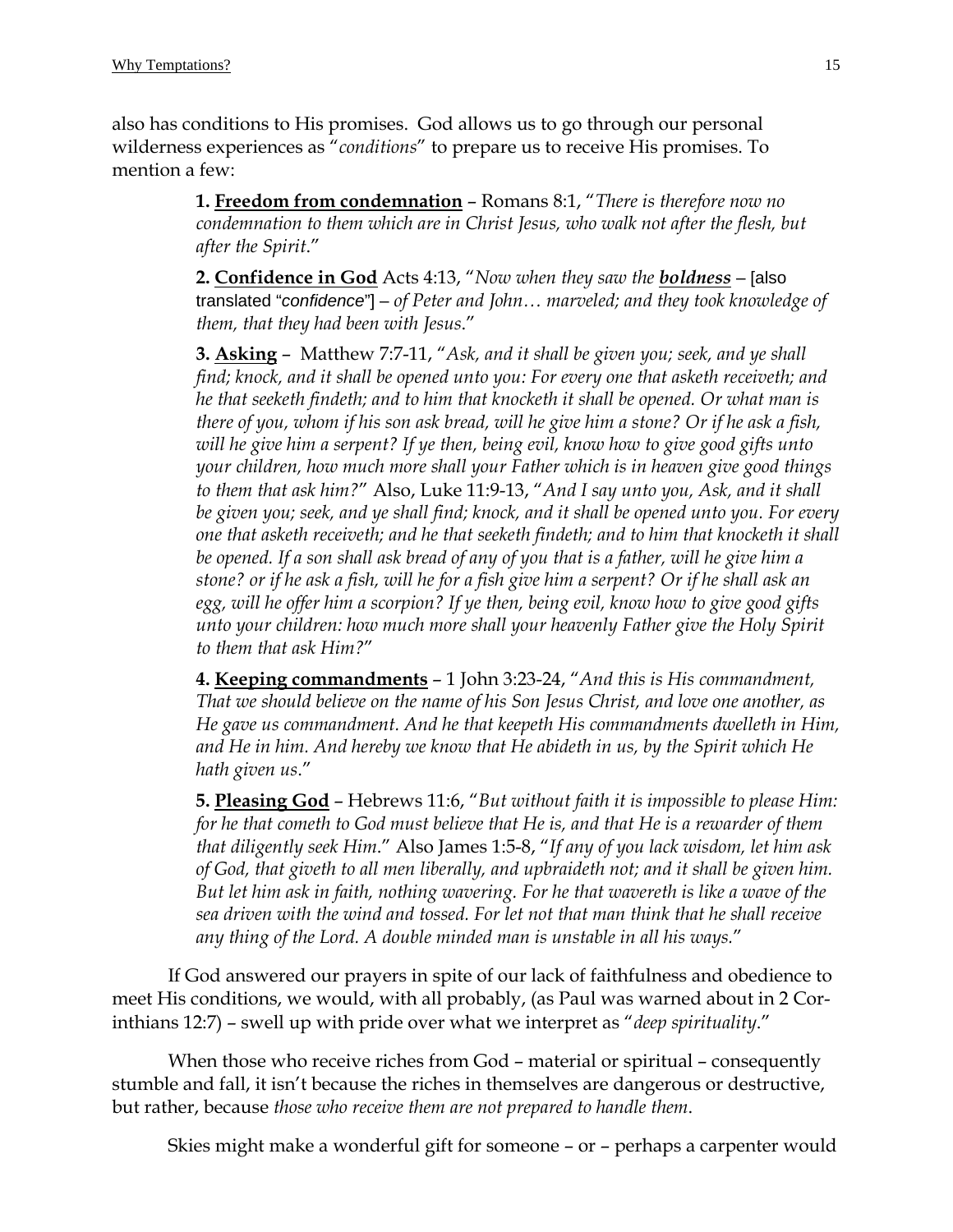be thrilled to receive an electric handsaw. However, I have seen too many broken legs of inexperienced skiers for me to ever want to attempt skiing - and anyone who was not experienced in handling a powerful electric handsaw could certainly be badly injured – maybe even lose a finger or two – should they try without training.

We all have heard of some family that came into sudden wealth – and shortly after, their children ran wild, getting failing grades in school, the marriage goes on the rocks, and the wife runs off with another man.

Are skies, or electric handsaws, dangerous? Couldn't God trust me with sudden riches? One could arrive at the conclusion that, "*Skies and electric handsaws are dangerous and I will never have any*." However, wouldn't it be more practical – in the face of reality – to say, "*I realize that it takes skill to learn to ski or to operate an electric handsaw and, if I ever attempt to try either one I better learn how to handle such things before I use them?*"

> One might say, "*Money leads to misery, therefore, I trust that I never have wealth!*" Or, one should say, "*I need to learn how to handle wealth carefully – find out responsible stewardship so that I am prepared if God wants to trust me with more wealth in life*."

The first reaction – "*I'll never go skiing – or own a electric handsaw*…" is the result of what could be called "*The Wilderness Complex*."

We have known of those who have been hurt skiing, or using an electric handsaw, so we feel much safer never trying either one – or we've known some whose life was ruined by a measure of success, and so we think we would be safer never trying dangerous activities – or, we would be safer being poor and in need.

We all know of those who rise to fame and position and later fail. This could well develop a "*Wilderness Complex*" for us. Some fear success, afraid that if it came to them, they might forget God, get big-headed, and stumble. They reason something like, "*Lord, keep be poor and humble – so that I will stay dependent and faithful to You!*"

The children of Israel wandered in endless circles in their wilderness for forty years. They experienced wonderful miracles from God, ate their fill – and promptly forgot God – or tried His patience by asking for more. Over and over again they repeated the same pattern. Consequently, their wilderness experience was a series of problems with no satisfactory solutions. We see some disastrous consequences come to other wilderness-wanders, and so we conclude that we don't want any blessings, deciding we'd rather stay in a condition of continuous need so that we won't forget our constant dependency on God.

As part of our "*wilderness complex*," we develop the idea that success always spoils – power always corrupts – riches are the root of all evil. We've become so used to dwelling in the wilderness that we think God wants us to remain there *permanently*. We accept the wilderness as the normal way of life for a spiritual Christian.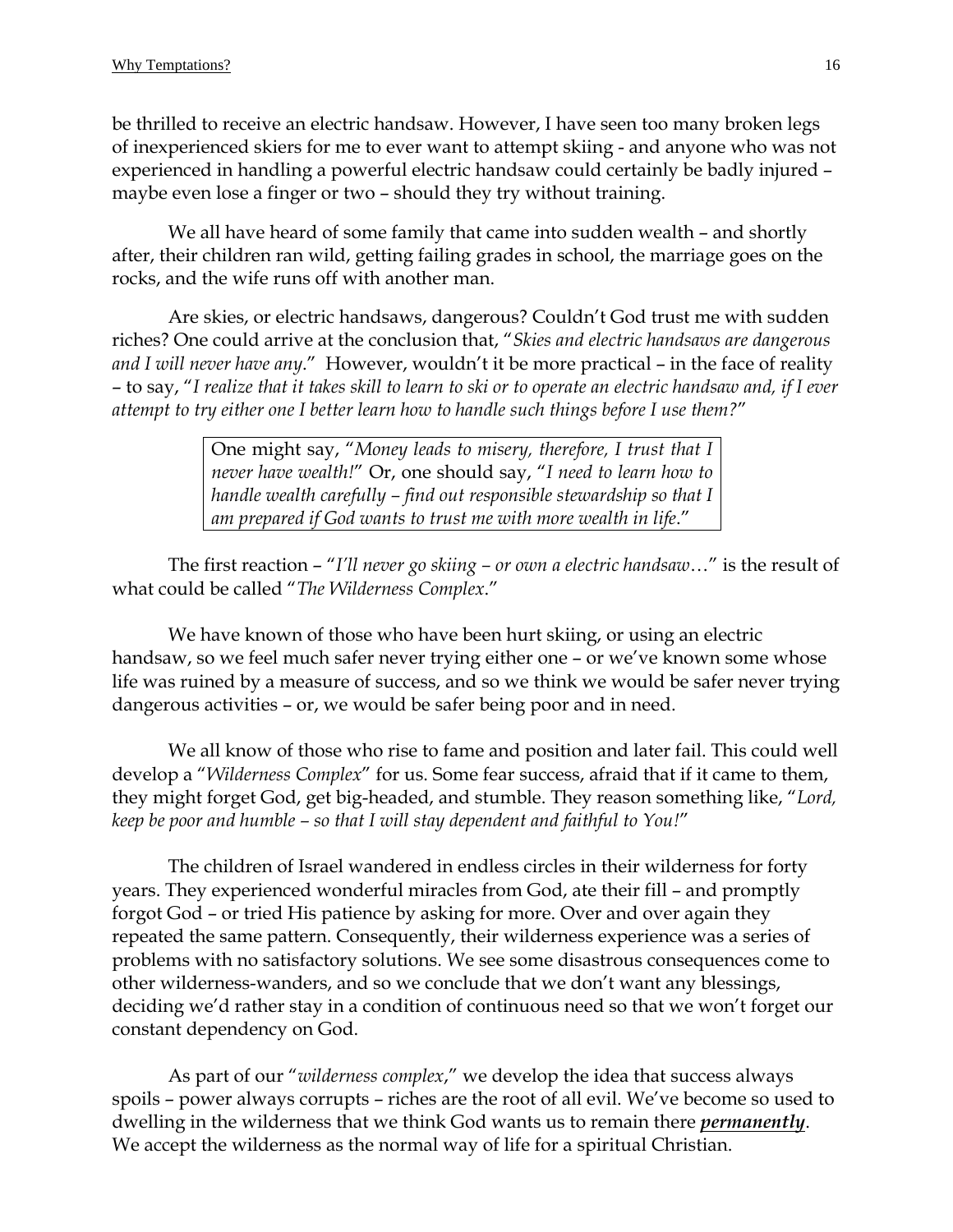We reason, "*Jesus must have been poor, He didn't have a home, He even rode into Jerusalem on a borrowed donkey*." So we say it is Christ-like to be poor. We extend that thought even further and say it is Christ-like and spiritual to suffer constant duress, persecutions, and hardships. Some Christians feel that they can best glorify God by staying permanently in difficult situations in order for others to see their patience and conclude that God enables them to bear their burdens without complaining. *Permanent* wilderness-dwellers look critically at those who appear to live happily in a life free from obvious wilderness problems – having "*passed through*" their wilderness experience and live in God's Promised Land!

The point is this: Each one of us must travel through wilderness experiences because it is there that we learn dependence on God. When we learn genuine dependence on God, we do not need to remain in the wilderness any longer. But, rather, we have an open invitation to enter into God's Promise Land waiting for us.



The journey between God's promises and seeing them fulfilled takes you through a wilderness experience - you must pass through a temptation in order to realize God's provision.

We read the promises of God in His Word that are needed in our situation and pray for their fulfillment in our life. Temptations – (our wilderness experiences) – are the conditions God has laid down to accomplish His promises. How we respond to these temptations that God has allowed determines the fulfillment of His glorious promises.

It is possible to receive the fullness of God's promise in one area of our life and still be going through "*a wilderness experience*" in another area. There is a vast difference between genuine wilderness *experience* and a wilderness *complex*.

God desires to bring us into the Promise Land in *every area* of our life! This was God's plan for the children of Israel, literally, and it is His plan for us, spiritually. God desires to provide us with joy, peace and love. He wants to bless us in other that others may see His goodness and, in turn, come to Him to be blessed.

God's original plan for the Israelites was that they might be an example to their day and world of His goodness and His ability to undertake in their behalf. They were chosen so that they might be instruments in His hands in drawing the entire world to Himself. Today, in this dispensation, we are His chosen people.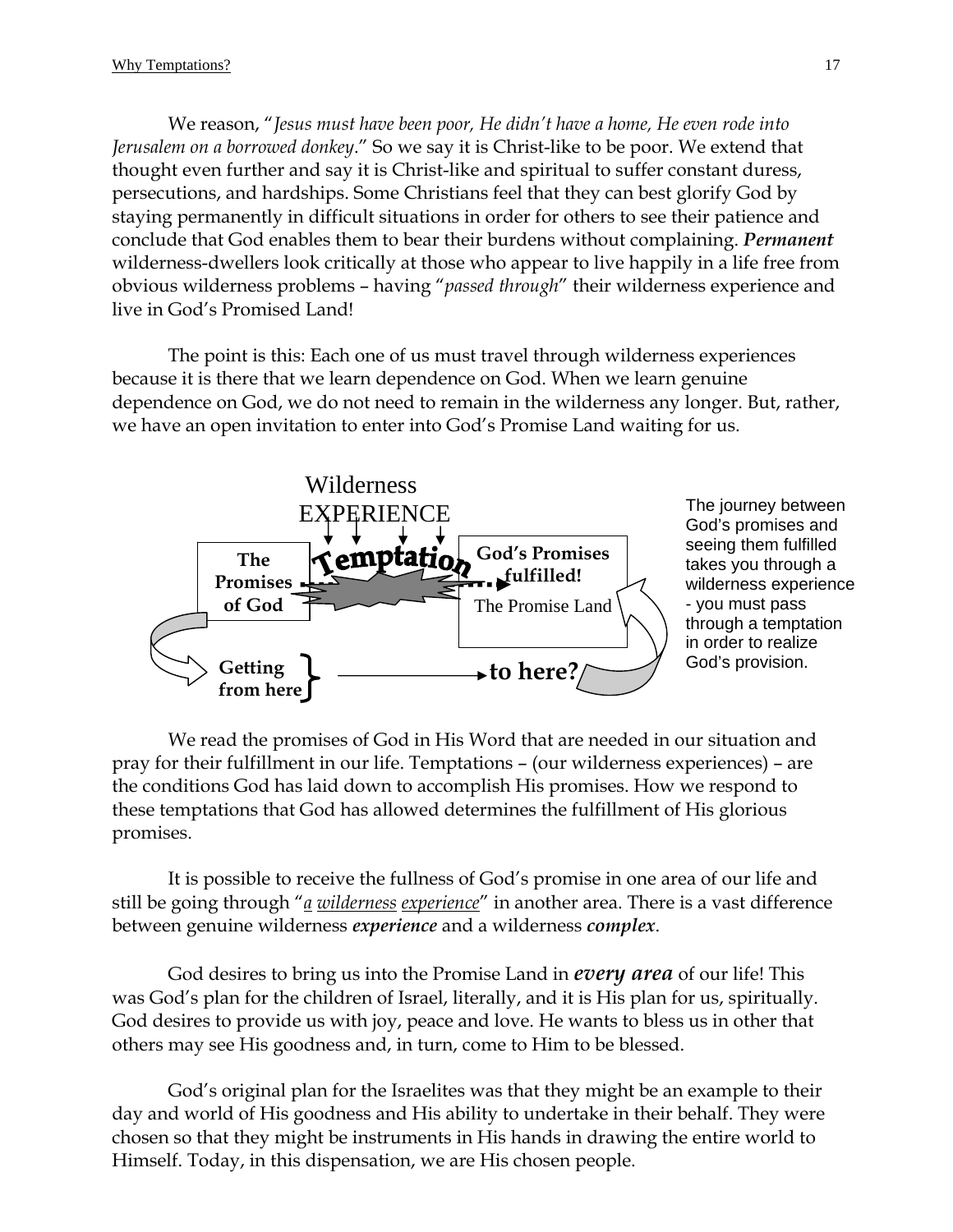It was not God's original intention for the children of Israel to wander around in the wilderness for forty years – (It was actually only an *eleven days* journey from Mount Sinai to the Promise Land) – and God does not want us wandering around in our wilderness years on end. God wants to fulfill His promises, bless, and undertake for us in order that we may be an example to our confused and needy world. He wants our lives, homes, and children to reflect His glory so that those who do not know Him will be drawn to Him.

When others see our lives, God does not want them to turn away sadly because our life is shallow and empty – *no different from the lives they seek so desperately to escape!*  God wants our life to be noticeably different – not just because we *talk* Christianity, but because our life is radiant with a joy and power that only Christ can give. When our life is like that – in the home – neighborhood – at work – then the tired, the desperate, the rebels, and doubters would come to seek and find answers.

Jeremiah 33:8-9 speaks of this deep desire on God's part. It says, "*And I will cleanse away all their sins against Me, and pardon them. Then this city will be an honor to Me, and it will give Me joy and be a source of praise and glory to Me before all the nations of the earth! The people of the world will see the good I do for My people and will tremble with awe!*

Jesus expressed His Father's desire this way – "*You are the world's light – a city on a hill, glowing in the night for all to see. Don't hide your light! Let it shine for all; let your good deeds glow for all to see, so that they will praise your heavenly Father*" (Matthew 5:14-16).

God wants to restore our life and cleanse every bit of rebellion from our heart. His desire is that our life be a source of praise and glory to His goodness. When this is accomplished, we can move from the wilderness into the Promise Land and be the fulfillment of Jesus' commands to be a light in our world to God's glory.

We were never meant to be permanent wilderness-dwellers. We are to learn *how* to walk through the wilderness into His provision.

> Continuing the thought of "*Why God Allows Temptation*," I would like to repeat some thoughts I have in my study on "*Motivation*" – as wall as the study on – "*The Kingdom of God*"

# THE LAW OF THE FOUR "P's"

Christianity is not complicated! The relationship between God and man can be understood in terms simple enough for a child to grasp, however, the "*spiritual*" implications of these truths bring the wisest of men to a point of awe!

> Christianity *in operation* is not only practical but it is also completely dependable. In His dealings with men, God gives us a straightforward conditional statement: "*If you will do this, I will do that; on one hand, if you refuse, this will certainly happen*."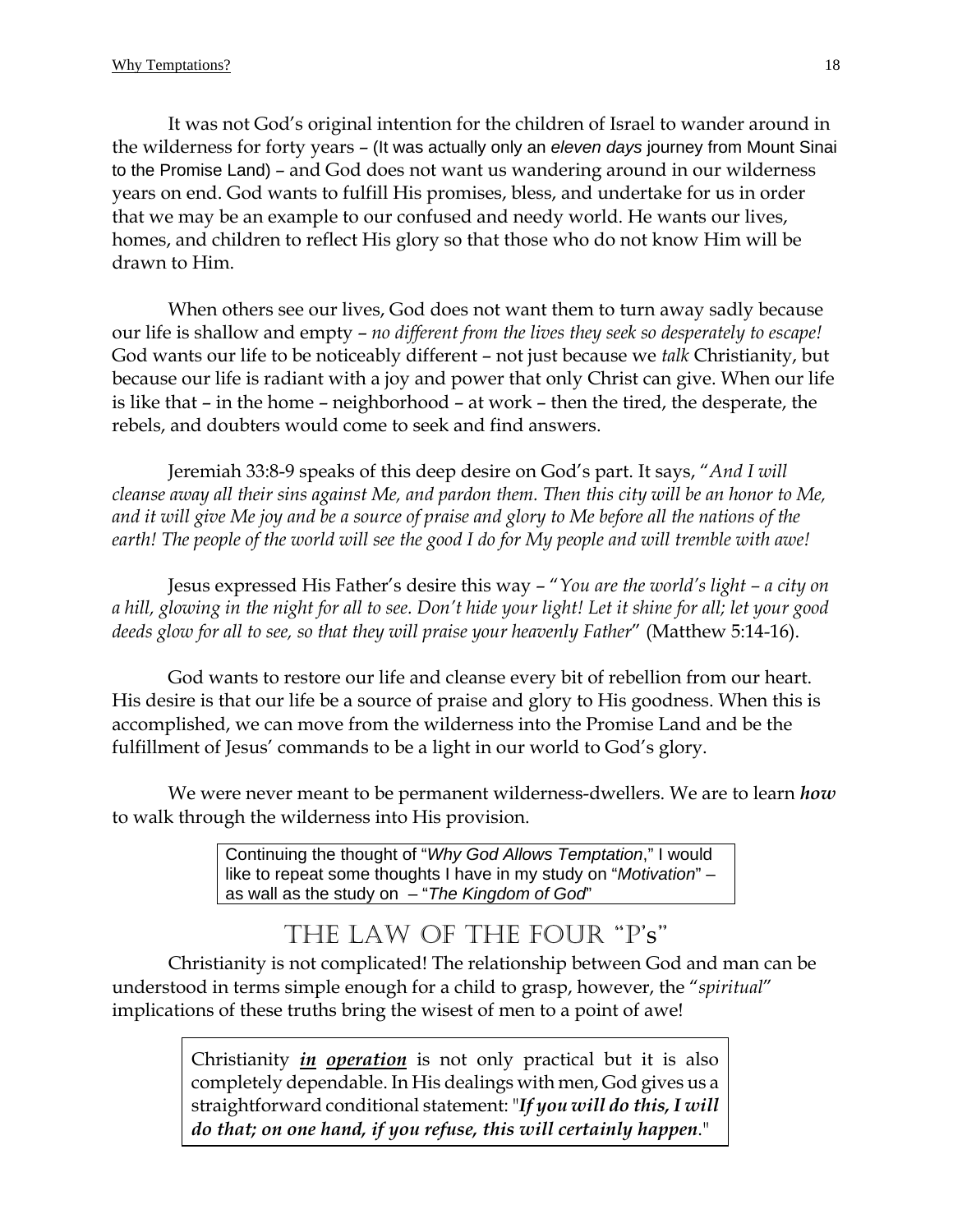#### GOD MAKES HIS PROMISES **CONDITIONAL**, FOLLOWED BY A SITUATION, *BRINGING ABOUT A TEMPTATION*, PROVOKING A DECISION TO EITHER OBEY AND FULFILL GOD'S CONDITION -- OR IGNORE IT!

• The fulfillment of God's promises cannot come until after we have passed through a situation that brings temptation and decide to obey God's Word!

This pattern, *of enduring a temptation*, is invariably in God's workings with us. It is consistent throughout the Bible as well as in personal experience. There is no exception to this rule!

#### **The Law of the Four P's!**

[See page 68 for Biblical Example]  *God gives a* **PROMISE***, s linked to a* **PRINCIPLE** *(or condition), followed by a* **PROBLEM** *(temptation)*  - *leading to a* **PROVISION***!* 

God's *promises* are given to be fulfilled! Unfulfilled promises should never be the normal Christian's experience. The trouble is that many have, in the midst of temptation, become preoccupied with the *problem* -- not understanding the temptation -- in relation to God's *provision*.

A **PROBLEM** ("*a temptation*") does not mean that God has not answered our prayer - the **PROBLEM** hasn't come *instead of* the answer, but, rather, the **PROBLEM** is *a part of* the answer, or *the means of obtaining* the **PROVISION**!

> God allows a problem - [or "temptation"] – to prepare us to receive His provision!

We often blame the *problem*, -- ["*temptation*"] -- on the devil, and feel that Satan has interfered and upset God's intention. Of course, the devil **is** in the picture, *but* only with God's permission!

> "*Blessed is the man who shall endure temptation, for when he is tried, he shall receive . . .* " [James 1:12].

#### TO "*CLAIM A PROMISE*" WE MUST UNDERSTAND THE "*PRINCIPLE*" OF TURNING GOD'S "*PROMISES*" INTO "*PROVISIONS*"!

We should expect a situation where we will be tempted to ignore, or disobey, God's Word concerning the "*conditions*" for the provision. If we ignore God's conditions there can be **no** provision! When we decide to fulfill the conditions, we can confidently expect God to bring us into the provision.

## KEEP IN MIND GOD'S STRATEGY OF DEALING WITH MANKIND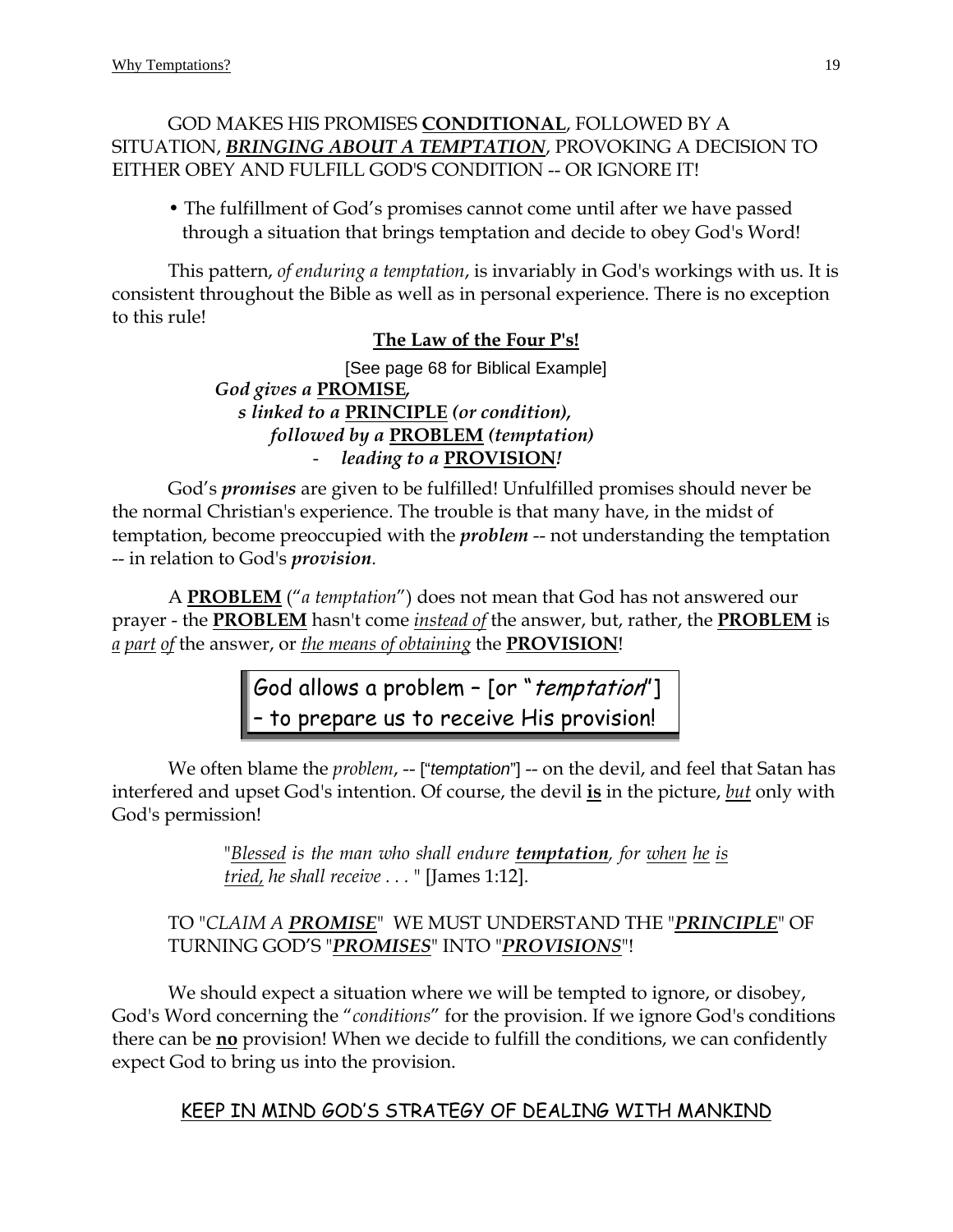The Holy Spirit lead the writers of the New Testament to use the experience of Israel's wilderness journey as a pattern for all believers because the **promises** God established for them are now offered to the believer, as well, through the Person of Jesus Christ.

Israel received their promise in Egypt when God said, "*I will lead you to a wonderful land flowing with milk and honey*."

When the believer accepted Jesus Christ as his Savior, he became eligible for the same promise: "*I will lead you into a place of abundant blessings*."

God brought the children of Israel to Mount Sinai and gave them His **PRINCIPLES** - The Ten Commandments - and the **CONDITION** - "*If you are willing and obedient, you will eat the good of the land*," however, then came the wilderness, or the **PROBLEM**, where they were tested!

#### *Why?*

The children of Israel needed to learn *who they were* and *who God was* - in a way they would never forget. Only then, could they come safely into their provision without becoming haughty, proud and consequently destroy themselves.

Listen as God speaks through Moses to the children of Israel, *"Remember how the LORD your God led you all the way in the desert these forty years, to humble you and to test you in order to know what was in your heart, whether or not you would keep His commands . . . Otherwise, when you eat and are satisfied, when you build fine houses and settle down, and when your herds and flocks grow large and your silver and gold increase and all you have is multiplied, then your heart will become proud and you will forget the LORD your God, who brought you out of Egypt, out of the land of slavery. He led you through the vast and dreadful desert, that thirsty and waterless land, with its venomous snakes and scorpions. He brought you water out of hard rock. He gave you manna to eat in the desert, something your fathers had never known, to humble and to test you so that in the end it might go well with you. You may say to yourself, `My power and the strength of my hands have produced this wealth for me.' But remember the LORD your God, for it is He who gives you the ability to produce wealth, and so confirms His covenant, which He swore to your forefathers, as it is today."* [Deuteronomy 8:2, 12-18]

The purpose of the wilderness, for Israel, (and the purpose of temptations for us today), is to cause us to recognize our insufficiency and God's all-sufficiency! Once we realize that there must be a willingness and obedience on our part to follow God's condition, and we realize we cannot fulfill God's conditions on our own and, are willing to *give up* trying to obey God's conditions in our own strength. It cannot be done *in our own strength!* – [Since we cannot, on our own, be willing and obedience to God's conditions, how, then, can we meet God's condition?] –That's why it is imperative to realize that Jesus Christ has already **DONE** it (He has already accomplished God's conditions) for us!

Let's first look at God's gift of salvation: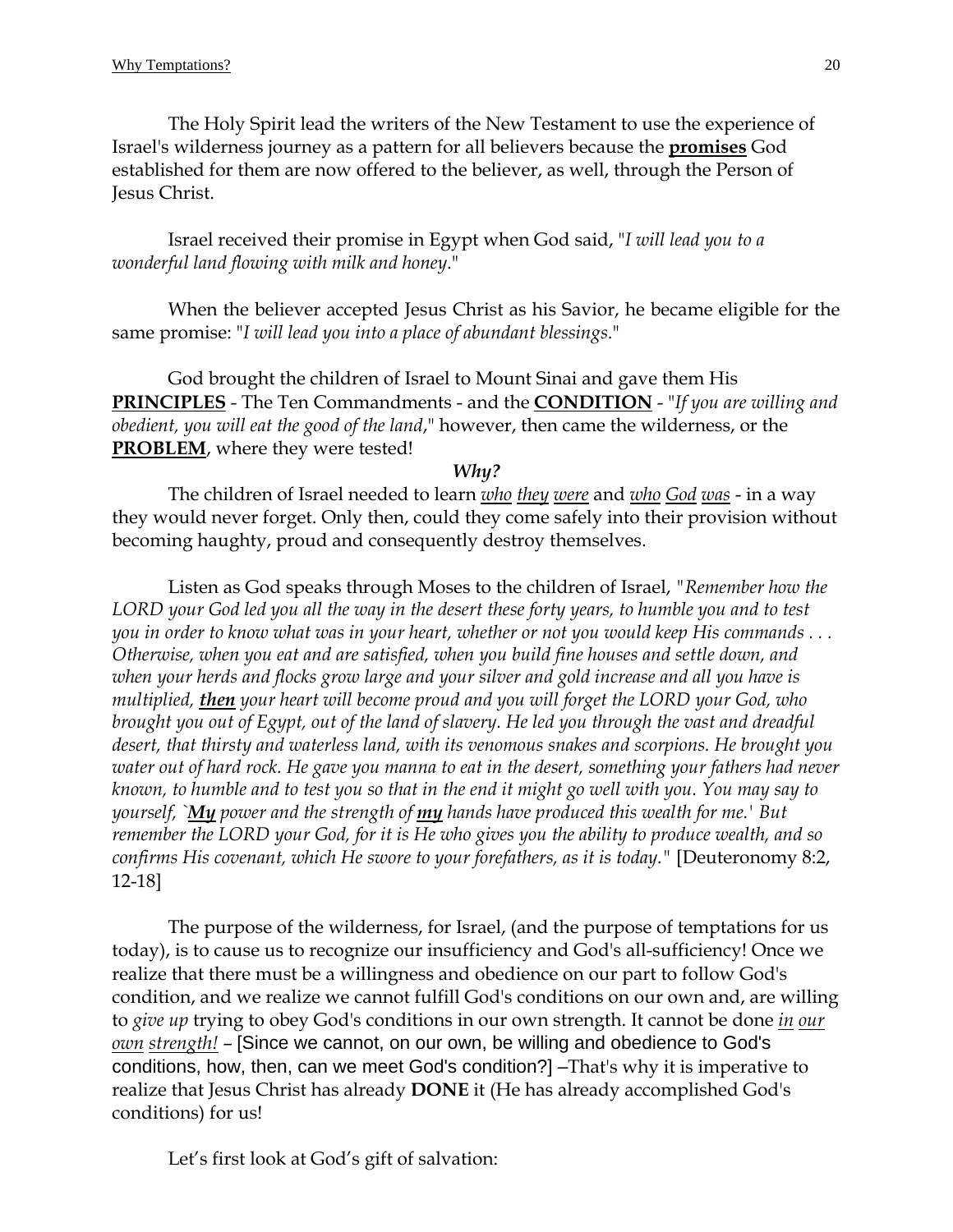#### **GOD'S** *"GIFT OF SALVATION"* **IS SUBJECT TO THE LAW OF THE FOUR P's**

God promises salvation to those who believe in His Son, Jesus Christ. The principle is our faith in Him, the provision is peace – knowing we have forgiveness of sin and eternal life – **YET** – many believers are struggling in their first wilderness of doubts about forgiveness of sins. They say, "*I just can't believe that Christ has forgiven me of all my sins!*" There is no way to get the **provision** of real peace in God except through the **problem** of doubt!

To have the provision, peace, we must come to the point of deciding, in spite of our feelings and doubts -- God's Word can be trusted. We must *choose* to believe that Christ is indeed God's Son who died for our sins.

#### **There is no other way to have peace with God!**

Peace and assurance can only come *after* we have decided to trust God's Word in the midst of uncertainty **- That is Faith!**

If we do our part - fulfill the condition of faith - ["*believe on Jesus Christ*"] - we can be absolutely certain that God has done His part. *We have God's Word on that!*

Between God's promise and the provision is a wilderness we must pass through. The temptation is to distrust God's Word. This sense of "*security*" and "*peace*" in God can only come after a period of serious doubt and questioning!

## Facing temptation victoriously is a condition of God's promises!

God's intent and purpose for us, once we have accepted Jesus Christ as our Savior, is for our life to be an abundance of *love, joy, peace, patience, kindness, goodness, faithfulness, gentleness*, and *self-control*. [See Galatians 5:22-23.]

Why is it that this description of the Fruit of the Spirit seldom fits our daily experience? The reason is: The Fruit of the Spirit does not grow *automatically* in our life, but only as we deliberately chooses to live by God's principles through a problem situation – a temptation!

First, we have a **PROMISE** that the Holy Spirit will transform us into a Christlike person, displaying the Fruit of the Spirit. However, the **PRINCIPLE** is, "*When* (and only when) *the Holy Spirit controls our life, He will produce this kind of fruit in us*" [Galatians 5:22].

The **PRINCIPLE** (or "*condition*") is that the Holy Spirit must control our life! The Fruit of the Spirit cannot be produced by will-power -- only the Holy Spirit can produce it in our lives. It is only as we are rightly connected to Christ through the Holy Spirit, that we can produce the Fruit of the Spirit.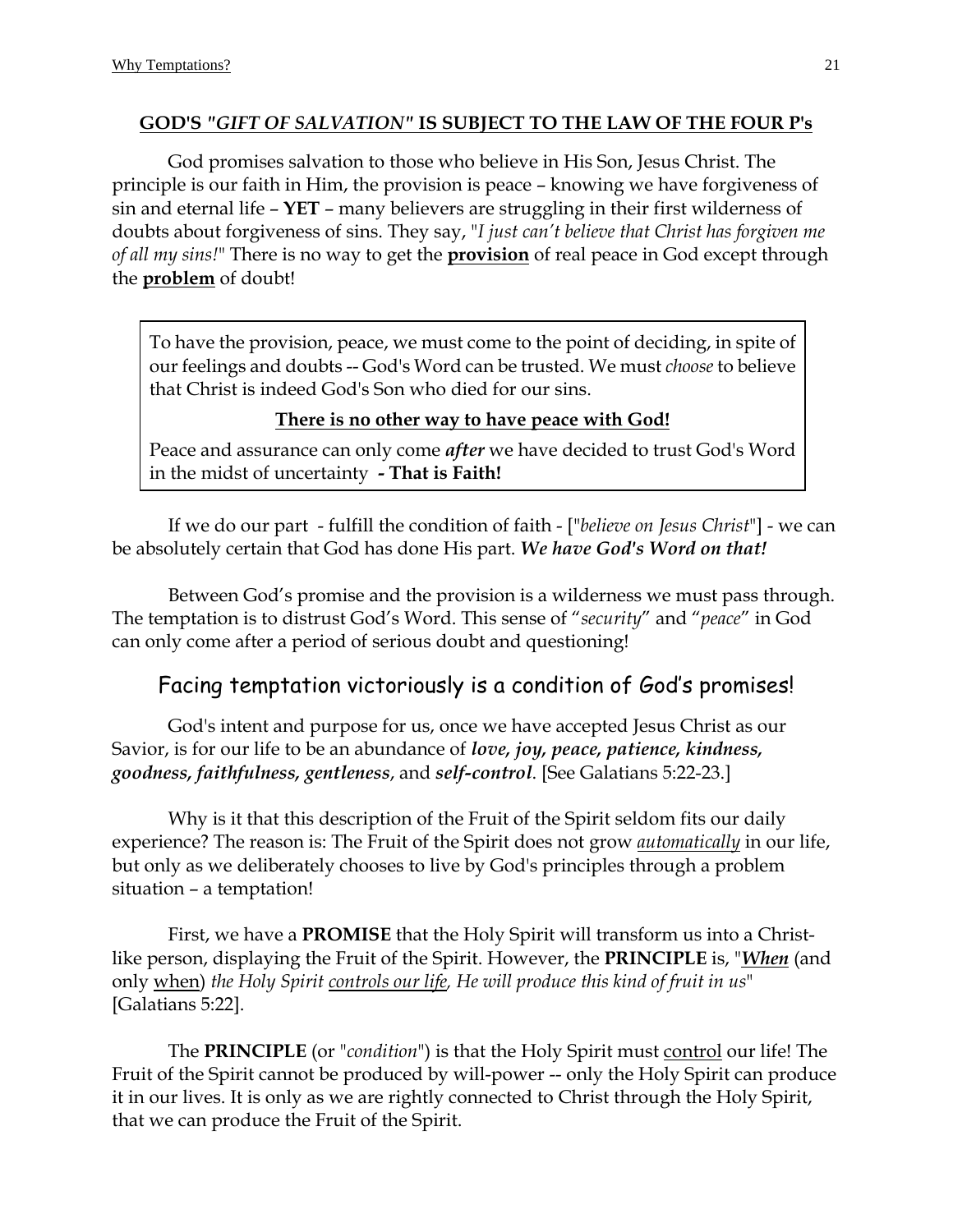#### Between the **PROMISE**, the **PRINCIPLE** and the **PROVISION**, we can expect **PROBLEMS –** *TEMPTATIONS!*

When we ask God to produce the Fruit of the Spirit in our lives, we can expect Him to put us into a situation where will be confronted with some kind of temptation - something, or some people, who are very difficult to love!

The **PROVISION**, more love, comes only as we go through problems and allow Christ to take over and control our natural inclinations.

We cannot get to the **PROVISION** without going through the **PROBLEM – --(***TEMPTATION***)!**

Jesus, Himself, describes how fruit is encouraged to grow in John 15:1-4:

*"I am the true vine, and my Father is the gardener. He cuts off every branch in Me that bears no fruit, while every branch that does bear fruit He prunes so that it will be even more fruitful. You are already clean because of the word I have spoken to you. Remain in Me, and I will remain in you. No branch can bear fruit by itself; it must remain in the vine. Neither can you bear fruit unless you remain in Me."* 

This "*pruning back for greater production*" is an apt description of our wilderness experience. We go through circumstances in which we cannot act in love and patience in our own strength. We are forced to admit to our unlovingness and impatience.

We are brought to a decision. We can either admit our insufficiency, confess our unlovingness, and turn our self over to God, asking Him to *make* us loving, or, we can refuse to see God's hand in the problem, explode, and blame the whole thing on the terrible circumstances we have fallen into.

#### **WHAT ARE WE TO DO WITH PROBLEMS?**

A major part of our journey from **PROMISE** to **PROVISION** is a **PROBLEM** *(the temptation*)! Our behavior in the problem - determines to what extent (how soon, if ever or not) we will come into our provision!

There were three basic alternatives facing Israel in the wilderness:

#### **1. ANOTHER LAP**

A negative response to the **PROBLEM** leads to an extended stay in the wilderness. God provides a similar set of circumstances to give the believer another chance through the same problem.

#### **2. BLEACHED BONES**

Repeated negative responses causes the believer to perish in the wilderness. A continuing hardened attitude eventually prevents him from coming into the **PROVISION**!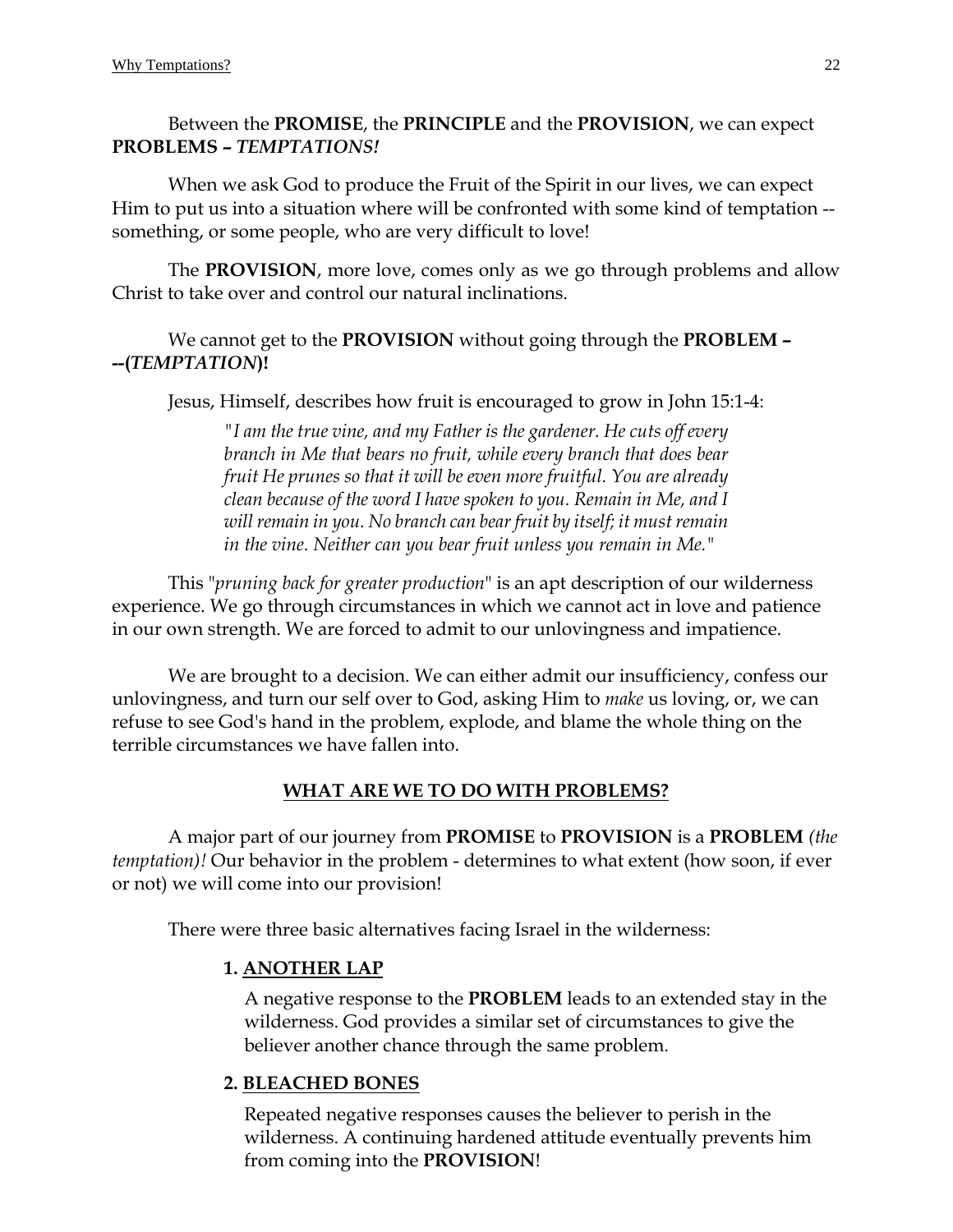#### **3. STAND AND ENTER**

If the believer's response is positive and he chooses to stand on God's **PRINCIPLES** through the **PROBLEM**, he is able to enter his **PROVISION** with little delay.

First, note that Israel, having just been delivered from the Red Sea, were confident God would take care of them. They danced and sang about the Promise-Land. [Read Exodus 15:1-2, 13-18 and 30] However, their next **PROBLEM** was different, when they arrived at Morah, they had no water to drink.

God sent a **PROBLEM** of a different kind from the one that they had seen Him solve before, and they did not trust God to provide for them now. They cried, "*Must we die of thirst here in the wilderness?*" Because of this negative response, God, in essence, said to Israel, "*Take another lap!*"

Isn't it true, that we often anticipate that God will work in a certain way, unaware that He is working in another entirely different way?

Let's say that there is a difficult problem in your life, a temptation that you can't seem to conquer. You pray and ask God to take the temptation away. You expect God to immediately remove any temptation far away from you. However, instead, God works in a different way than you expected. He deals with the real enemy – *your spiritual growth!* God permits the temptation to continue, maybe even to become stronger, so that you will turn to Him and ask Him to enable you to overcome – through the strength the Holy Spirit by the indwelling Christ, Who lives within your heart. Through this "*wilderness experience*," you learn to let Christ Jesus rule within your heart and life!

We, often, blame our difficulties – (or temptations) – on our circumstances, expecting God to change them. However, when we identify the root cause of our real problem and realize that our own immaturity is the cause of the problem, then we can allow God to change our circumstances.

#### Let's continue with our allegory of God's dwellings with the children of Israel.

Israel arrived at Elim, a place of palm trees and twelve springs of water. God once more showed them how He could provide. But, then, just a few days later, they couldn't find anything to eat. Instead of their problem being "*bitter water*," it was now a lack of food.

Again, their response was negative. God had provided a similar set of circumstances to give them a chance to trust Him and to stand on His **PRINCIPLES** - or to ignore His principles and complain! *They complained!*

God was patient with them, and rained quail in the evenings and manna in the mornings. Again, God had demonstrated His love and ability to provide, but He said,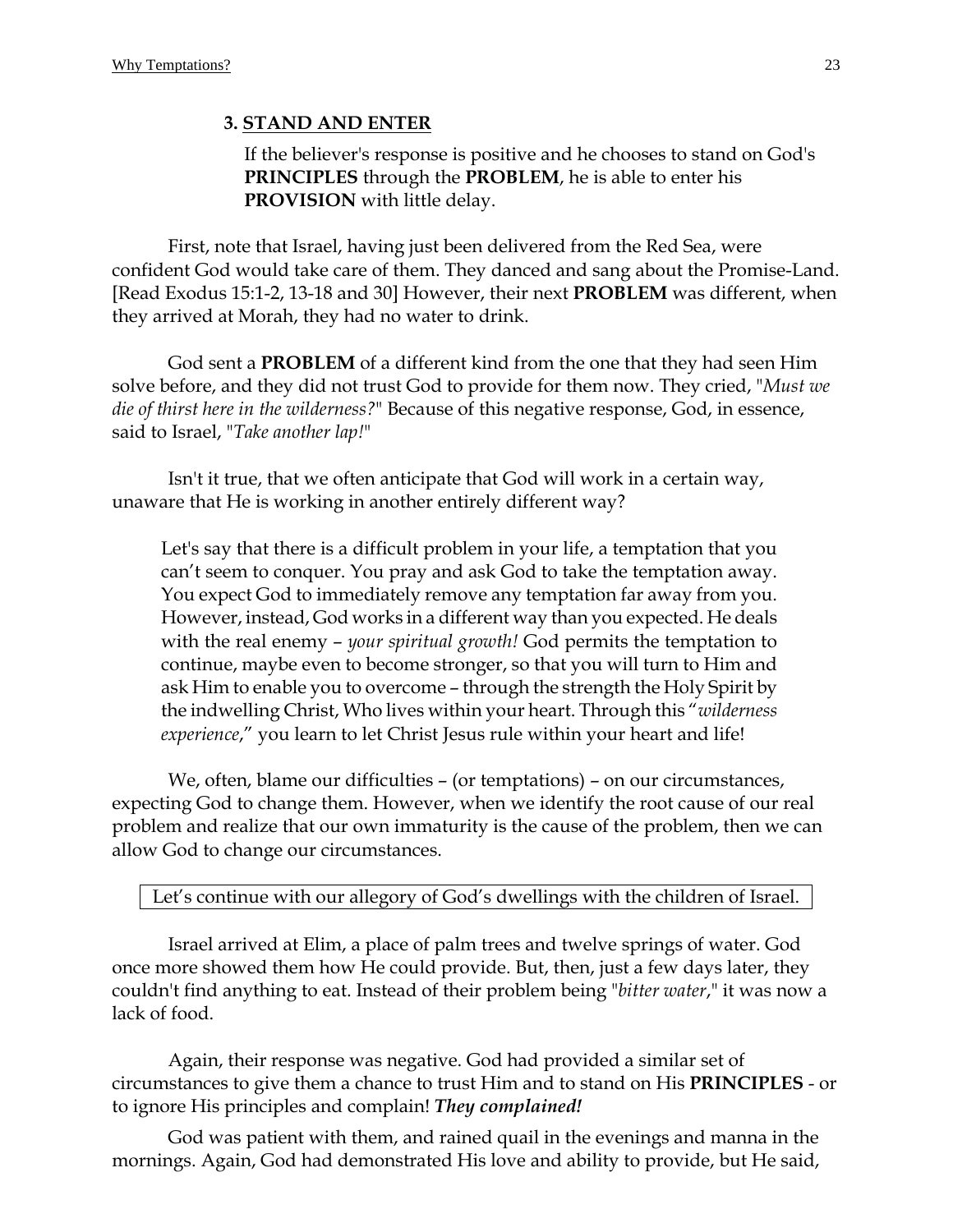in essence, "*take another lap!*"

This lap in the wilderness for the children of Israel, led them to Rephidim, where, it wasn't "*bitter water*" that was the problem, but, there was **no** water at all! Here was a familiar situation to the time the water was "*bitter*." God had provided before, how did they react this time? Again, their response was negative, they complained!

God told Moses to strike the rock at Mount Horeb, and water gushed out. Moses named the place "*Meribah*," meaning "*tempting God to slay us*," for it was here they said, "*Is God going to take care of us or not?*" God said, in essence, "*Take another lap in the wilderness.*"

The wilderness, from Egypt to Canaan, can be crossed on foot in *eleven days!* It took Israel *forty years*, because at each lap - each confrontation with a problem (temptation) - they complained instead of trusting God.

Their rebellion hardened. They murmured and complained all the way across the desert, and when they finally arrived at the border of the Promise Land, and saw it had fortified cities and giants, they refused to enter in.

A second alternative for Israel was to die in the wilderness, their bones bleached in the hot sun. *Ten times* Israel had tried God's patience and, so, finally the laps gave out. Scripture tells us that their hearts were hardened in rebellion and, therefore, God lost patience with them.

They did not come into the fullness of **PROVISION**. This does not mean the loss of their deliverance from Egypt's bondage. They were no longer slaves in Egypt -- however, most of them never arrived at the *provision* God promised them!

Our Christian walk should be something more than just repeated forgiveness for doing wrong all the time. It ought to be, first a *willingness* to do God's will regardless of the temptations, and then, *obedience* to it.

If we harden our hearts in the wilderness experience, the alternative may be our end - our bones bleaching in the wilderness - we will perish in the problem (temptation) and never come into the fullness of provision.

This does not mean a loss of salvation, God forgave the Israelites for their rebellion, **BUT** He refused to allow them to enter into the Promise-Land.

Note, how Moses pleaded with God to pardon their sins and God answered:

Numbers 14:20-23, "*The LORD replied, `I have forgiven them, as you asked. Nevertheless, as surely as I live and as surely as the glory of the LORD fills the whole earth, not one of the men who saw my glory and the miraculous signs I performed in Egypt and in the desert but who disobeyed Me and tested Me ten*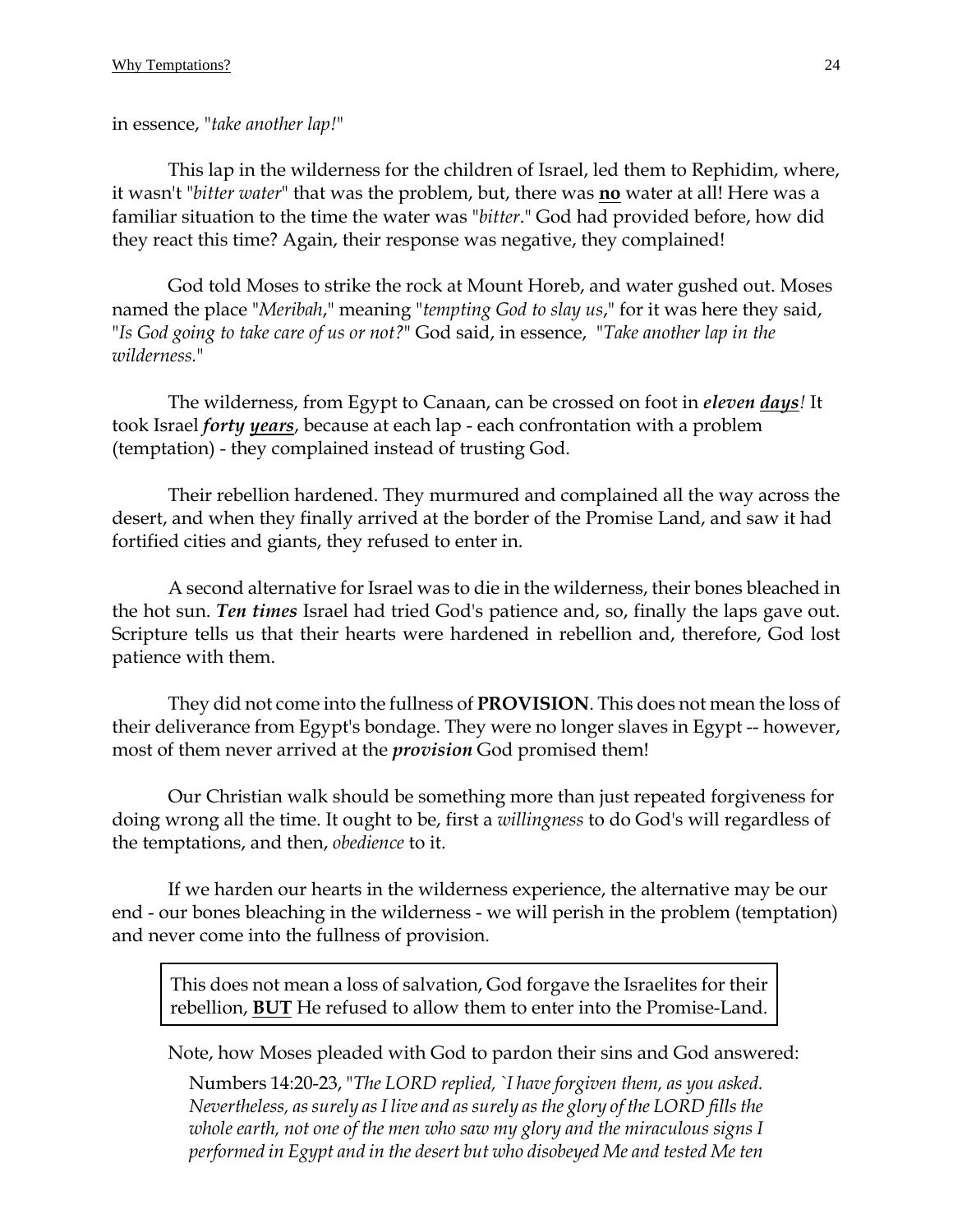*times - not one of them will ever see the land I promised on oath to their forefathers. No one who has treated Me with contempt will ever see it."* 

#### God forgave them! Though they did not lose their salvation, *they lost the opportunity to receive the fulfillment of the promise!*

Their bones bleached in the wilderness. What a sad spectacle that was. They perished "*spiritually*." This is *our alternative* **IF**, we continually respond negatively to the problems (temptations) confronting us on our many laps around the wilderness. If there is continual resistance to God – (yielding to temptations) – we may come to a point of no return in God's dealings with us. Listen to this turning point in Israel's life:

" *So the men Moses had sent to explore the land, who returned and made the whole community grumble against him by spreading a bad report about it - these men responsible for spreading the bad report about the land were struck down and died of a plague before the LORD. Of the men who went to explore the land, only Joshua son of Nun and Caleb son of Jephunneh survived. When Moses reported this to all the Israelites, they mourned bitterly. Early the next morning they went up toward the high hill country. `We have sinned,' they said. `We will go up to the place the LORD promised.' But Moses said, `Why are you disobeying the Lord's command? This will not succeed! Do not go up, because the LORD is not with you. You will be defeated by your enemies'*" (Numbers 14:36-42).

What a fearful thought! God forgave them - and God will forgive us, *BUT*, unless we allow Him to prepare us, that is, overcome temptations and accept fully His principles - *He cannot bring us into our Promise-Land!*

How tragic it is, Christians who know God's promises, spend their lives wondering in the wilderness – never overcoming their temptations – unable to ever see God's promises turned into provision. In the end, their bones bleached in the wilderness!

## Enter the Promise Land!

The third alterative is to stand and enter into the Promise-Land. Only two of the Israelites of that first generation - Caleb and Joshua, received the fulfillment of this promise. They were the spies that had seen the fortified cities and the armed giants with their own eyes, *but they remembered God's promise* and were confident that He would deliver the land into their hands.

> **Forty years later**, Joshua and Caleb led this new generation across the River Jordan into the Promise-Land!

When we fail on our first "*lap around*," – [our temptation] – there will be another opportunity to face the same principle [temptation]. God gives us another choice between standing on His Word – or refusing to obey Him.

Our problem is often we do not recognize a situation – as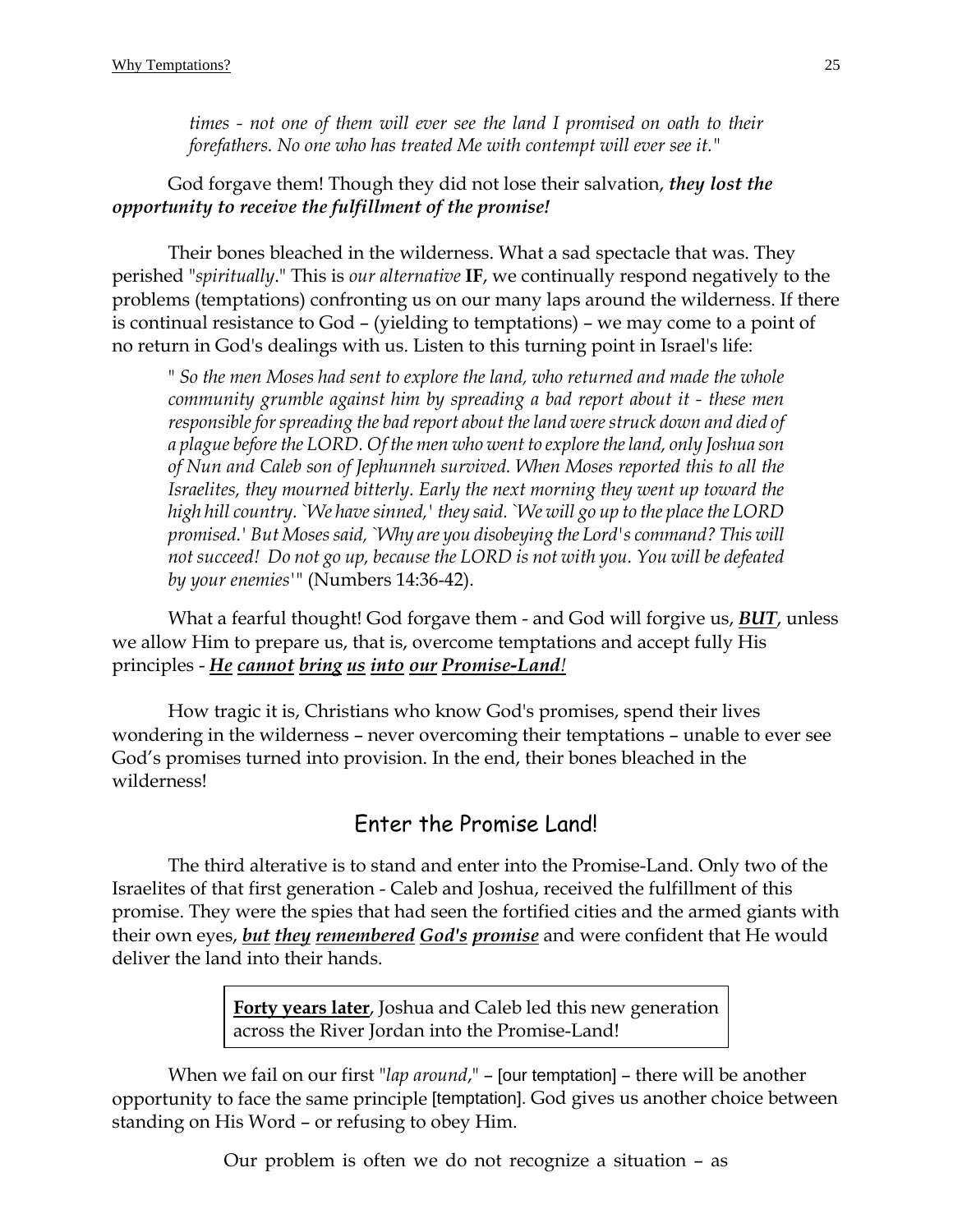"*God's confrontation with a problem*" so we continue to have it until we learn its lesson and trust in God's deliverance!

God is patient and permits us another lap and this continues until we have succeeded in the problem, or we become so hardened that another lap will make no difference whatsoever.

The laps become gradually more severe, or obvious, in order to bring a recognition of wrong reaction. God does not want to press us into a severe problem, just for hardship sake alone! If we can only understand the principle *and succeed in rejecting the temptation* to disobey the first time around, we are ready to *move right into the provision without delay*. God longs to show us that a difficult situation is always a doorway to the Promise-Land - when we are willing to meet His conditions!

> HOW WE COME THROUGH THE PROBLEM – (our wilderness) - DEPENDS ON OUR RESPONSE TO TEMPTATION *(*Remember: "*Temptation" means "putting to the proof")*

What is "*put to the proof*" is our willingness to be totally yielded and obedient to God's Word.

God gives us His Word (the Promise) and establishes His Principle in our understanding. Then, *temptation* comes (the Problem). During the time of temptation, God's Principle will always be questioned. - (*That is the essence of what temptation is!*)

 The "*Temptation*" (or Problem*)* is our journey through the wilderness. Here, there is always the question of doubting God's Word or His intentions. Temptation always seeks to dishonor God!

> Temptation came to Eve in the form of a question, "*Hath God said?*" Thus, the first question was designed to test Eve to see if she remembered what God had said (See Genesis 3:1-3).

If we know God's Word, Satan's question will throw doubt on the validity of God's Word, or His intentions, to do as He said!

> Notice Satan's next approach to Eve in Genesis 3:4, "*You'll not die. God knows that as soon as you eat of the fruit, you will become like Him*."

Satan got Eve to question God's character by saying to her, "*God doesn't want you to be as smart as He is, or to enjoy life as much!*"

Satan, through temptation, strikes at the heart of the matter and we are forced to make a decision. *Will we believe God's Word and obey Him, or will we ignore God's Word and follow our own inclinations?*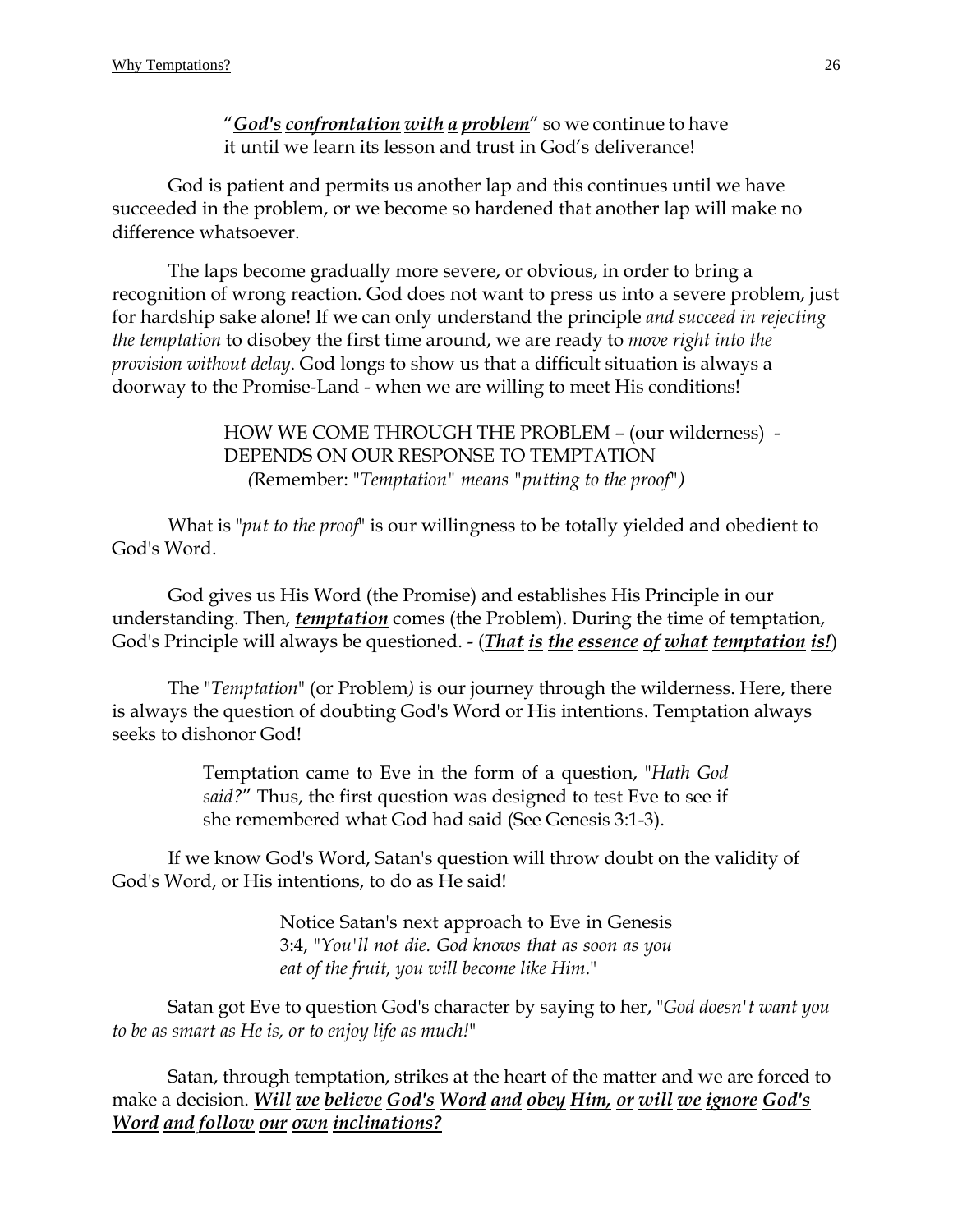God allows circumstances to produce temptations to come into our life in order for us to face this question because, until it has been faced, there is always the possibility of "*double-mindedness,*" "*self-will," "ego" or "weakness*," to be hiding in our heart.

This question must be faced and answered by all of us - and in all major areas of our life! God says, "*If you do these things that I command you, you will live and eat the good of the land*."

We all have heard the same question that Eve heard - "*Did God really say that?" - Those rules were made by a God Who is mean and doesn't want you to have fun!*"

> Satan's question suggests that our own way is the easier and better way - while God's way is difficult, hard and could not possibly lead to the fulfillment of our dreams and ambitions.

> While we are in the grips of temptation, this question will present itself in the form of deception, rationalization and excuses and we will find that our reason and our senses are likely to be in direct opposition to God's Word.

Temptation isn't real unless it involves the possibility of failure, a moment where we face the issue squarely and it is almost a toss-up, which way we will take? Temptation looks so sweet - so sensible - so logical - we are on the verge of trading what it offers for what God has said. When we have faced that kind of decision, and made the *right* choice, we have moved from "*lip service to God*" to wholehearted willingness to obey Him regardless of what it may cost.

Satan's questions will suggest a clever twisting of God's instructions. **Therefore, it is essential that we clearly understand what God says in the first place!** It is important that we familiarize our self with God's Word. It is our guidebook on our journey through the wilderness to the Promise-Land. If we follow the law of the "*Four P's,*" we need the Bible to check us at every point along the way.

#### **CHECK THE PROMISES!**

Is the promise that I am claiming - according to God's Word? We must not take a promise out of context or accept a personal promise that we assume is from God without checking it against the character and principle of the Bible.

It is possible to have a "*strong desire*" for something and ask God for it *with intensity*, even "*feel*" that God is telling us that He will grant our prayer, however, **that** is not enough! Always check your desire against what the Bible has to say. If your "*feeling*" is *inconsistent* with either God's character or God's Word - then the promise is a false one!

In checking God's promises, make sure you are not standing on the wrong promise. God will not promise you anything in contradiction to His own Word. Stand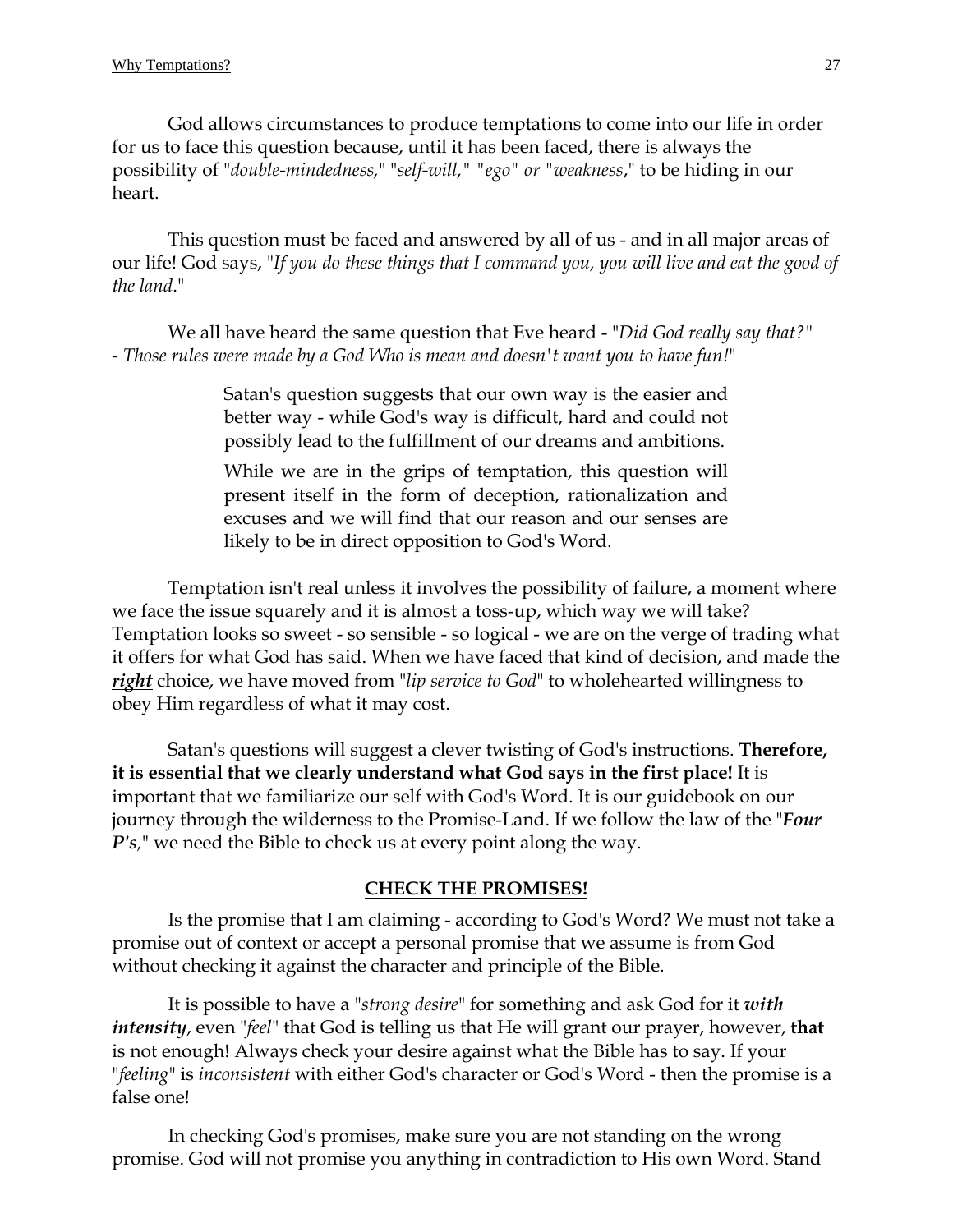on God's Word against your *feelings*, *emotions* and *rationalizations*. We must keep our eyes on Him instead of what our senses or reason tell us.

# If we give in to the temptation to have a "*poor me*, pity party," we will only earn another lap through the problem"

When God says He will take us to a Promise-Land, we can only get there if we follow His instructions. Satan's questions will always suggest an alternate path, or method.

# **THE DELICATE BALANCE OF TEMPTATION**

God gave Israel the *promise* and the *principle* and placed the *problem* as a preparation for receiving the *provision*.

Remember, the **4 P's** - **PROMISE, PRINCIPLE, PROBLEM** and **PROVISION**

As in Israel's experience, so with us. Central to the problem is temptation - with Satan's questions bombarding us, presenting us with the choice of obeying or disobeying God's Word.

#### *Does God tempt man?*

Many quote James 1:13 to prove that God does not tempt a man. This verse states, "*When tempted, no one should say, `God is tempting me.' For God cannot be tempted by evil, nor does He tempt anyone*." What James 1:13 is saying is that **God never tempts a man to do wrong** [One translation renders this verse as: " . . . *God never wants to do wrong and never tempts anyone else to do it*."]

"*Temptation*" means to "*put to the proof*" -- for good or for malicious purpose.

GOD NEVER TEMPTS A MAN FOR MALICIOUS PURPOSE

However, God *does* tempt a man - (*puts him to the proof*) - for good purposes. God puts us to the test in order to prepare us to receive the good things He has promised us!

2 Chronicles 32:31 states, "*God left him* (Hezekiah) *to himself in order to test* (tempt) *him and to know everything that was in his heart - to see what he was really like.*"

The Bible says God "*left*" Hezekiah. How can this be consistent with the many passages stating that God will never leave us or forsake us? (Psalm 139:8-10, for instances) Yet, God "*left*" Hezekiah to test him and see what he was really like. We must come to see the difference between God's omnipresence and our *conscious* presence of Him.

God "*left*" Hezekiah only in the sense that He removed Hezekiah's awareness of His presence. God was still there, but Hezekiah could not "*feel*" Him . . . could not sense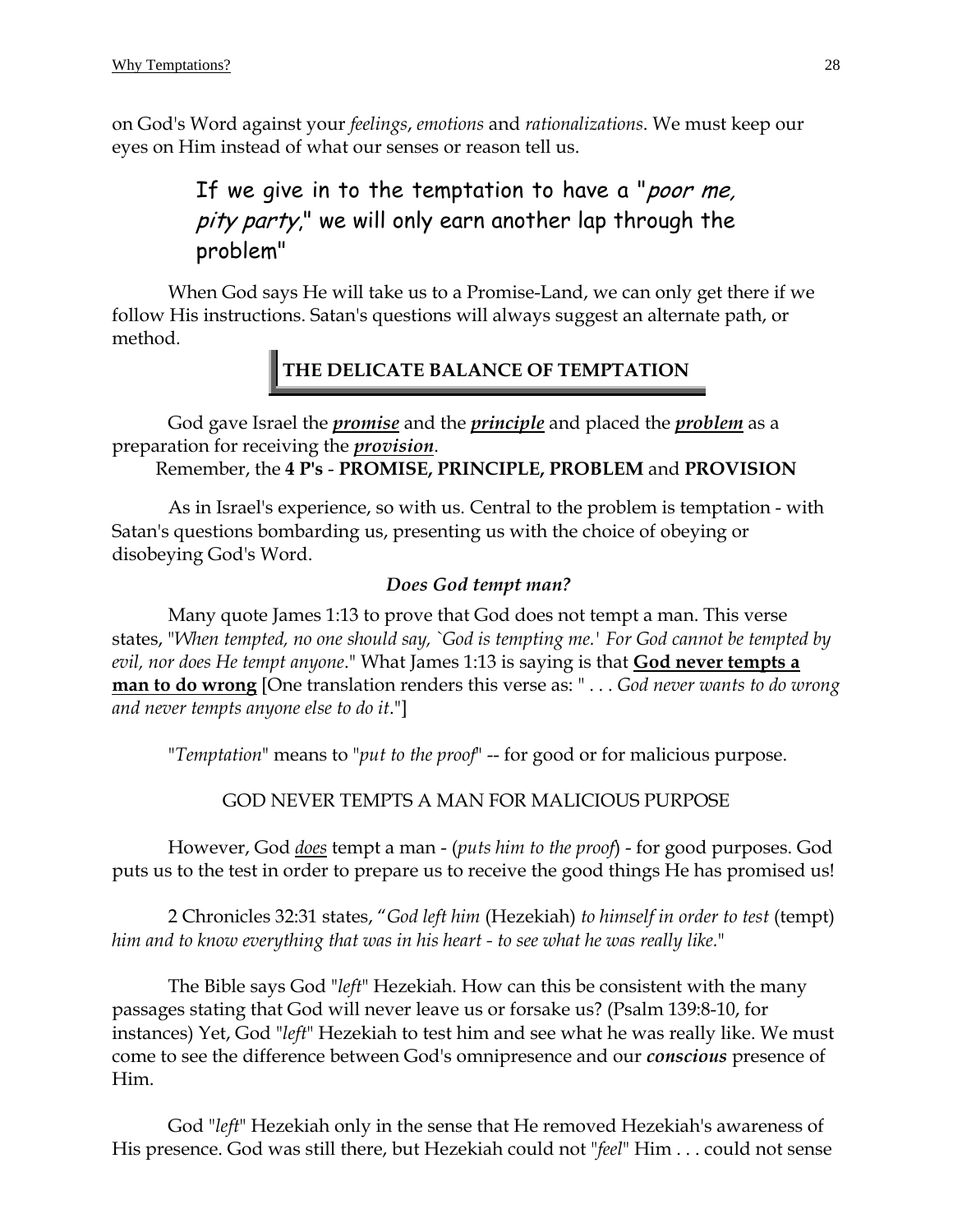Him.

If we "*feel*" God there with us all the time and have that wonderful assurance of His presence - *we would never be tempted to distrust Him in the problem!*

- 1. God gives us His **PROMISE**
- 2. God teaches us the **PRINCIPLE**
- 3. Then, God, at times, will withdraw an awareness of His presence and we enter the **PROBLEM**

The believer is faced with *temptation* and Satan's question . . . "*Are you sure God cares about you?*" The believer may answer, "*Well, I think He does!."* Satan counters with, '*But, you don't `feel' Him around anymore, do you?*" The believers comes back with, "*No . . . but . . .*" Satan continues, "You *see, God doesn't really care. He left you to yourself in the middle of this terrible situation, didn't He?*"

#### HERE IS TEMPTATION IN DELICATE BALANCE. WHEN GOD WITHDRAWS OUR CONSCIOUSNESS OF HIS PRESENCE, AND PERMITS SATAN TO COME WITH HIS QUESTIONS.

If Eve had "*felt*" the presence of God in the Garden of Eden, there, no doubt, would not have been a problem. As she walked up to the tree, she would have heard God saying, "*Now, Eve, remember, that's the tree I told you not to eat of. Be careful, because the beautiful creature with the smooth voice is the devil trying to make you disobey Me and get you into trouble*."

God's purpose in withdrawing our consciousness of His presence is to make us face temptation and the question on the basis of His principle alone!

If the Israelites had "*felt*" the power of God's presence when Moses left them to go up on Mount Sinai, they would never have been faced with the temptation to make an image of a golden calf. If the children of Israel had a consciousness of God's presence was with them, assuring them, '*Here I am, My children. Don't worry. I'll always be with you and you will always be able to `feel' Me near you*."

If God is to reveal to us what is really in our hearts, He <u>must</u> withdraw from us the sense-experience of His presence. Then, Satan is permitted to go to work with questions - and we are in the middle.

THE BALANCE DEPENDS UPON US! We are forced to choose between Satan's questions and suggestions -- and God's Word! If we allow evil desires in our heart to rule and respond to Satan's suggestions, we will fail. Satan cannot succeed in drawing us away from God's instructions unless there is already a measure of "*doublemindedness*" in us. That indecisiveness is often all Satan needs to draw us away from God's instruction.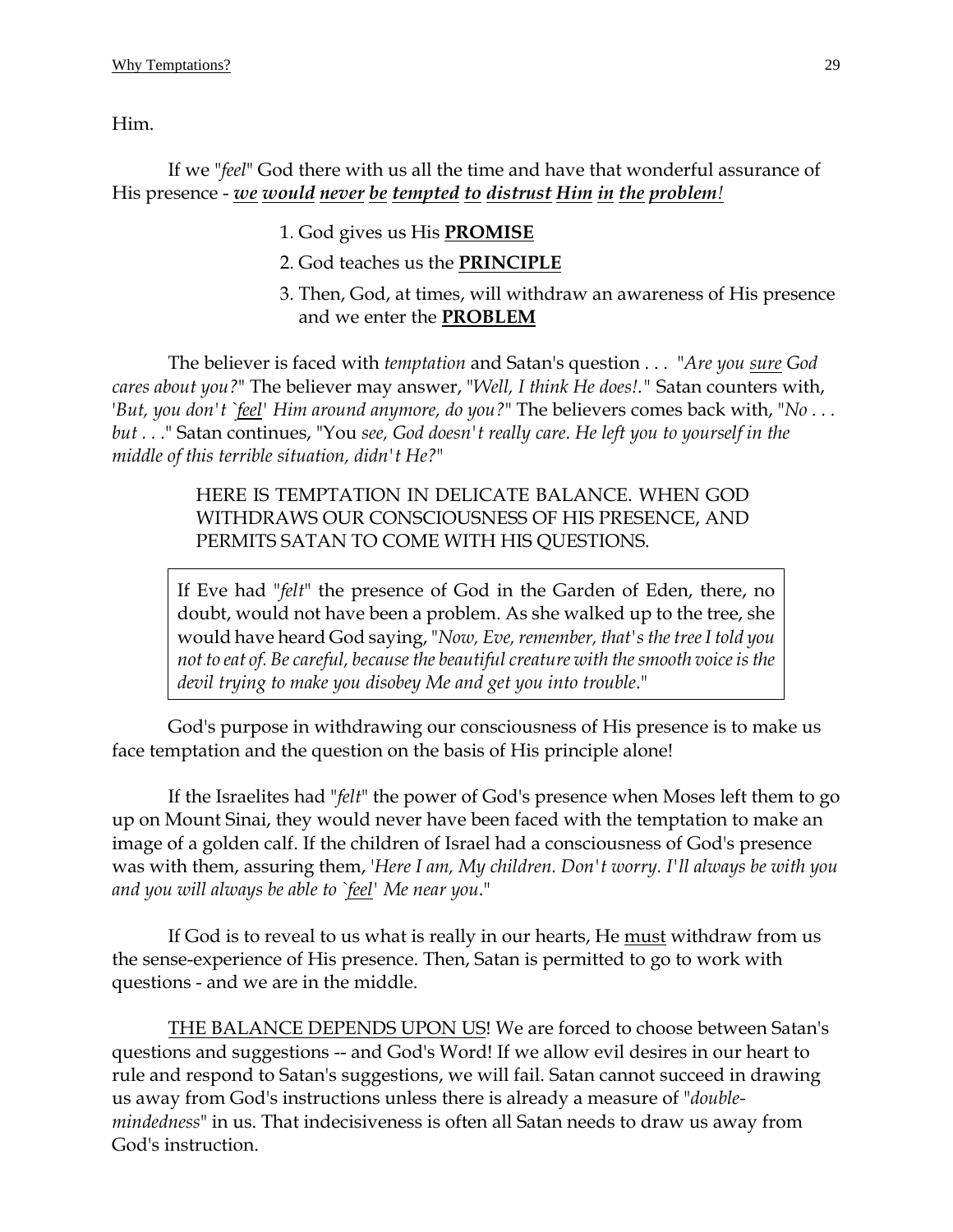In John 14:30 Jesus said, "*Satan is coming, and he has no claim on Me, he has nothing in common with Me, there is nothing in Me that belongs to him, he has no power over Me.*" - (Amplified Bible)

Satan only succeeds in tempting us in areas where we have something in common with him. There is where he has legal claim and can exert power. God wants to bring any such areas to the surface in order to cleanse them and fill us with His love... . . . *temptation serves that purpose!*

> James 1:13 states, "*And remember, when someone wants to do wrong, it is never God who is tempting him, for God never wants to do wrong and never tempts anyone else to do it*."

#### - **GOD NEVER TEMPTS A MAN TO DO WRONG!**

Verse 14 states, "*Everyone is tempted when, by his own evil desire he is dragged away and enticed*." Another translation renders: "*Temptation is the pull of man's own evil thoughts and wishes*."

The "*data*" of evil thoughts and wishes one programs his mental computer with is the very material Satan uses to draw him away from God's instructions!

GOD GIVES HIS **PROMISES**, EXPLAINS HIS WORKING **PRINCIPLE**, HOWEVER, WHENEVER WE GET INTO THE **PROBLEM**, GOD MAY REMOVE OUR AWARENESS OF HIS PRESENCE. *GOD SAYS*, "*I WILL BE WITH YOU, HOWEVER, YOU WILL NOT ALWAYS BE AWARE OF IT. IT MAY SEEM AS IF YOU ARE ALONE, FACING THE TEMPTATION AND SATAN'S QUESTIONS WITHOUT MY PRESENCE. IT IS NECESSARY THAT I DO THIS THAT YOU MIGHT SEE WHAT I SEE IN YOUR HEART. I PROMISE YOU THAT - OVER IN THE PROMISE LAND YOU WILL ONCE AGAIN "FEEL" MY PRESENCE - (PROVISION).*

Some believers are like to young man who, after going through the wedding ceremony, turned to his brand-new wife and said, "*Honey, I don't `feel' married, do you?*" To which she replied, "*Dear, you'd better adjust your feelings to fit the facts*."

When God allows us to sense His presence, it is on either side of the problem. In fact, the absence of a sensation of God's presence is one of characteristics of our time in the problem. If we panic during the time of our problem, (as did the Israelites), and cry out for God to come and change the situation, God may do just that, however, the result may be another lap around the mountain and an extended stay in the wilderness.

When God *seems* to withdraw His presence, Satan is allowed to come near with his questions. We stand in the delicate balance of temptation, and the outcome depends upon our decision. Satan's questions will always appeal to what is in our heart, and it can be a frightening thing to recognize what is hiding down there.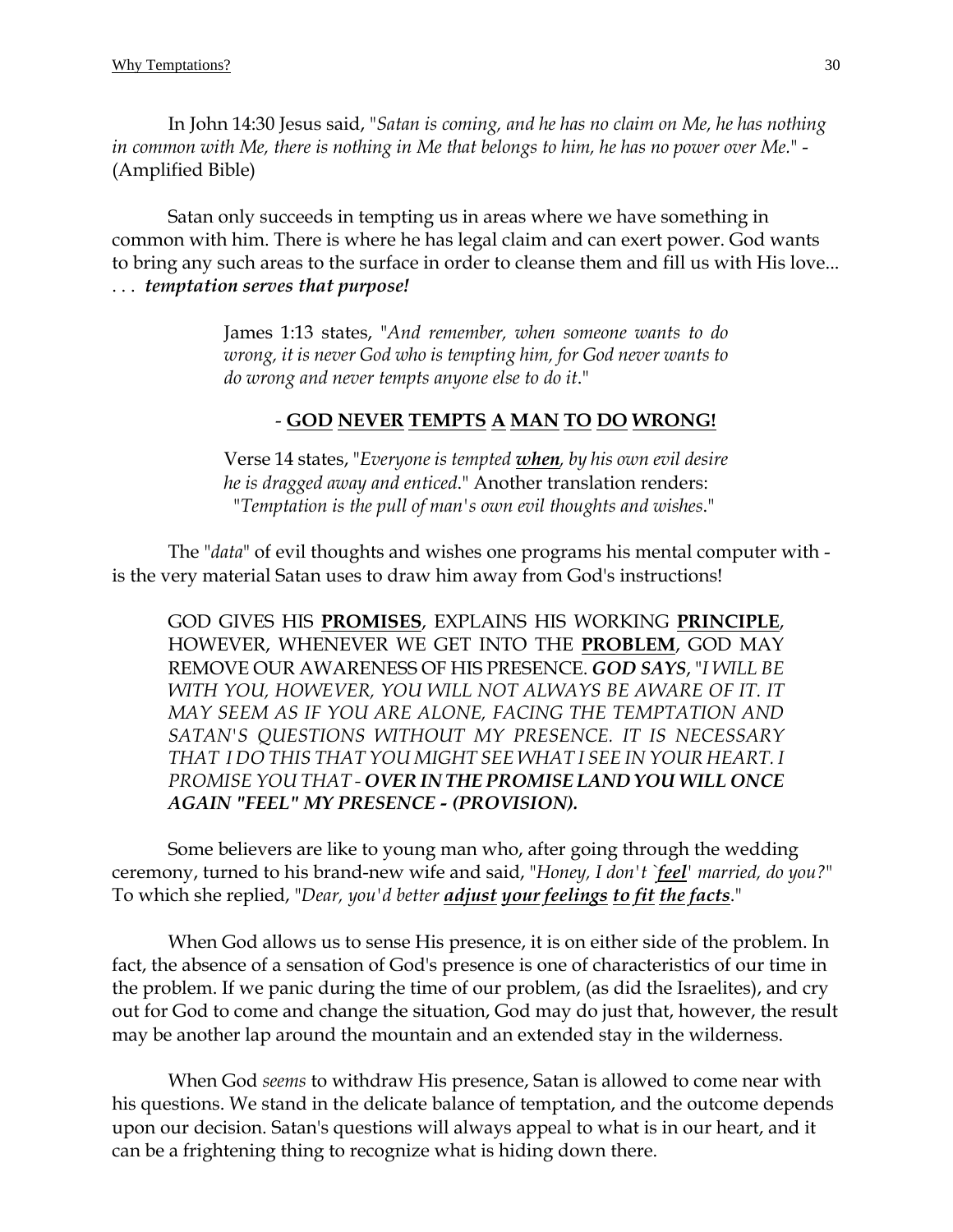#### *There is within everyone a certain curiosity about evil!*

Before we can move into our Promise-Land we must be prepared – and the "*goodness of God*" becomes more evident through the circumstances that we face. What strength and assurance we gain as our eyes are opened to the possibilities that are ours as we move out into the promises of God.

#### **WHAT IS THE "***PROMISE LAND***"?**

Our "*Promise-Land,*" that God promises today is not a geographical location, as it was in Exodus to the children of Israel, but, rather, it is a "*spiritual reality*." The "*Promise-Land*" is *a place of rest where we have ceased from our own labors and are able to enjoy the provisions God has made for us.* 

God promised Israel that they would "*dwell in cities they didn't build, enjoy fruit from orchards they didn't plant, drink water from wells they didn't dig.* God said, "*If you will obey My voice indeed and keep My covenant, then you will be a peculiar* [valuable] *treasure unto Me above all people; for all the earth is Mine; and you will be unto Me a kingdom of priests, and a holy nation*."

#### **WE ARE TO** *POSSESS THE "SPIRITUAL REALITY*" **OF THE PROMISE-LAND**

The spiritual reality of the believer's "*Promise-Land*" is described in Romans 8!

- A life without guilt and condemnation
	- A life in joint heirs with Christ
		- All things work out for the believer's best
			- God will give the believer freely of all things
				- Living more than conquerors through Christ
					- Nothing separating the believer from God's love in Christ

The entire 8th chapter of Romans is a tremendous declaration of the victorious Christian life – living victoriously over all temptations – God has made available to us

The book of Romans gives a pattern demonstrated of the "*LAW OF THE 4 P's*"

|                        | Romans                                           |                       |  |  |
|------------------------|--------------------------------------------------|-----------------------|--|--|
|                        | <b>PROMISE</b>   PRINCIPLE   PROBLEM   PROVISION |                       |  |  |
| Chapters 5   Chapter 6 |                                                  | Chapter 7   Chapter 8 |  |  |

#### **1. THE PROMISE**

Romans 5:17 states, "*For if, by the trespass of the one man, death reigned through that one man* . . . [Adam] . . . *how much more will those who receive God's abundant provision of grace and of the gift of righteousness reign in life through the one man, Jesus Christ*."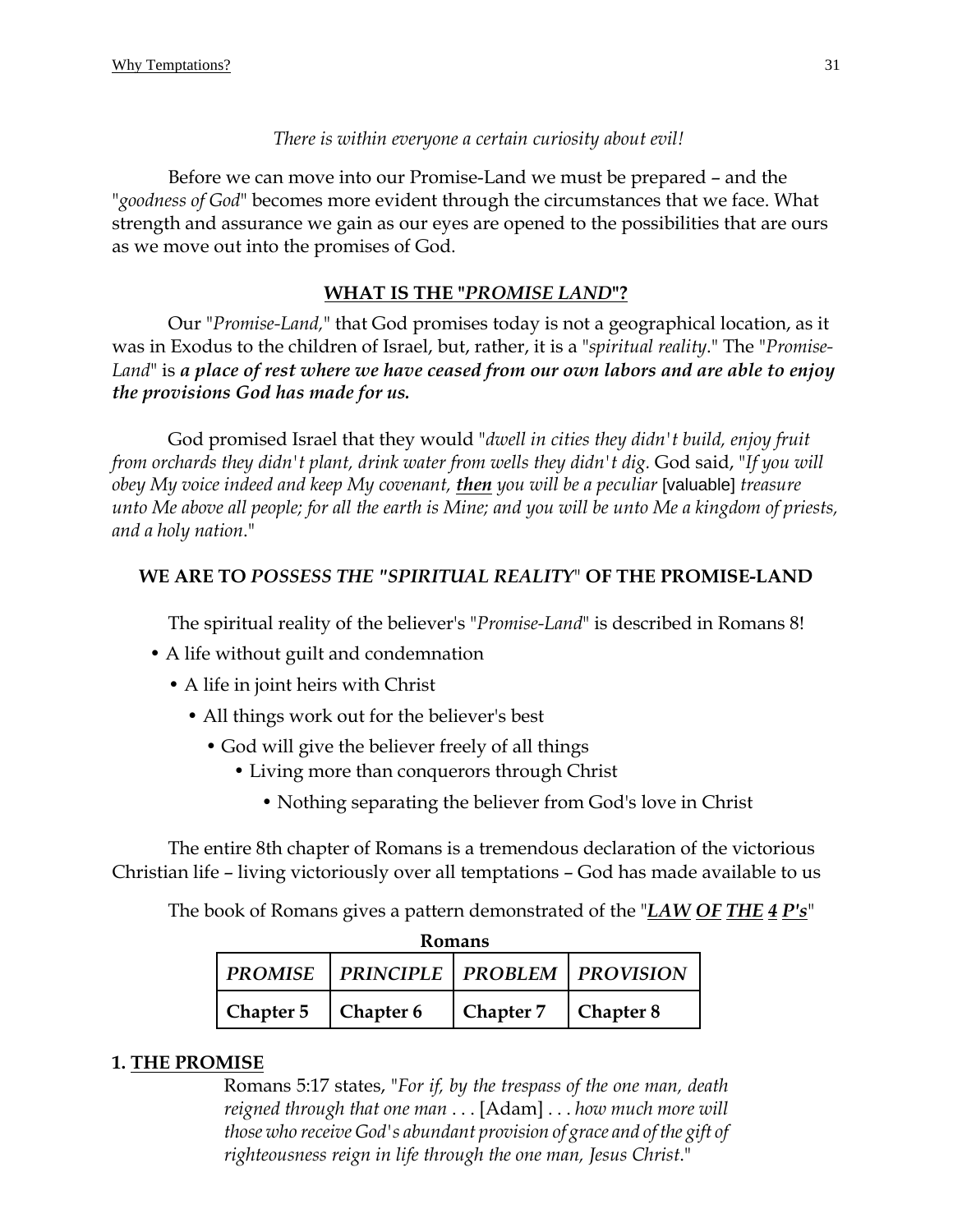The contrast *is* between sin and death reigning in our life, or righteousness and life. *Which will it be?*

The "*promise*" is that **Christ's righteousness will enable us to reign in this life!** His righteousness will enable us to reign over the circumstances in which we find our self - at home, work, in school, everywhere! We can reign amidst conflict, confusion and problems!

#### **2. THE PRINCIPLE**

How can the "*promise*" become a reality in our life? We are to "*reign*" through the One, Jesus Christ.

Romans 6:5-6, "*If we have been united with Him* [Christ], *like this in His death, we will certainly also be united with Him in His resurrection. For we know that our old self was crucified with Him so that the body of sin might be done away with, that we should no longer be slaves to sin."* 

Christ's righteousness reigning within us is made possible by what Christ has already accomplished for us. His substitutionary death for us is a past reality, an established fact. By accepting what Christ has done for us *personally* - we are indeed dead in the sense that our natural, sin-loving self no longer rules over us. We need not be a slave of sin. **WE HAVE BEEN GIVEN THE ABILITY TO CHOOSE!** The option is ours and the principle tells us how we can use it.

Romans 6:11-13, "*In the same way, count yourselves dead* [unresponsive] *to sin but alive to God in Christ Jesus. Therefore do not let sin reign in your mortal body so that you obey its evil desires. Do not offer the parts of your body to sin, as instruments of wickedness, but rather offer yourselves* [completely] *to God, as those who have been brought from death to life; and offer the parts of your body to him as instruments of righteousness."*

Don't miss the action words here of what we must do . . . and what we must **not** do! Notice: "*count yourselves" . . . "alive to God" . . . "do not let" . . . "offer yourselves completely" . . .* 

*"as instruments of righteousness*."

We are to do basically two things: (1) Refuse to respond in the old way to sinful desires, and (2) Give our self totally to God.

Romans 6:16, "*Don't you know that when you offer yourselves to someone to obey him as slaves, you are slaves to the one whom you obey - whether you are slaves to sin, which leads to death, or to obedience, which leads to righteousness?*" (verse 19), "*Just as you used to offer the parts of your body in slavery to impurity and to ever-increasing wickedness, so now offer them in slavery to righteousness leading to holiness*."

Note: " . . . *you must let yourself be slaves to all that is right and holy*."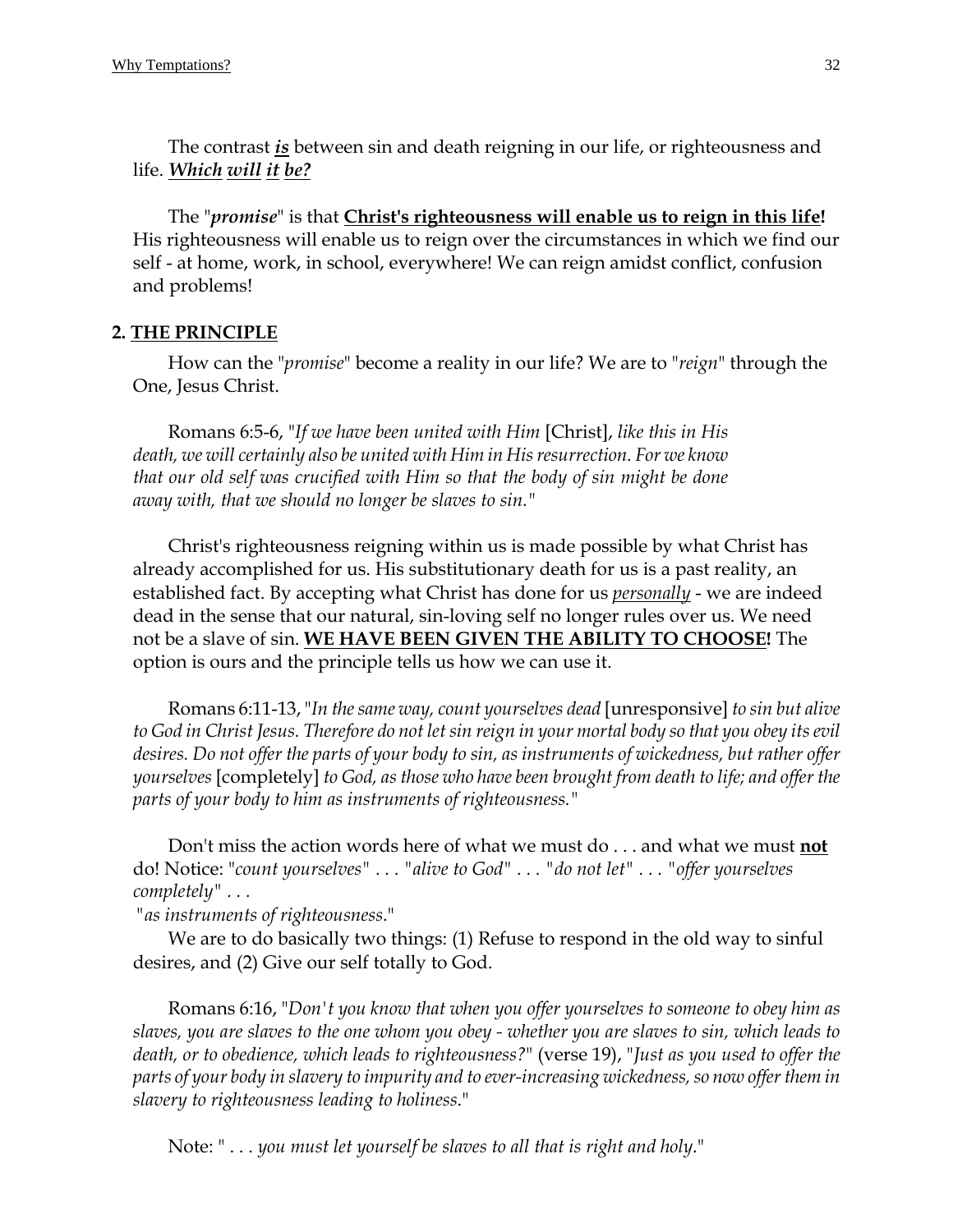#### **HOW DO WE BECOME SLAVES TO ALL THAT IS RIGHT AND HOLY?**

It is not obtained by starting out to "*try,*" in one's own efforts to be good! God has given another method, found in Romans 7:6: "*But now, by dying to what once bound us, we have been released from the law so that we serve in the new way of the Spirit, and not in the old way of the written code."* Another translation renders this verse as: "*Now you need no longer worry about... the laws because you `died' while in their captivity, and now you can really serve God, no in the old way, mechanically obeying a set of rules, but in the new way [with all of your hearts and minds].*

Note: We are told that God has provided a way for us to do His will, a way to live within His law. We are to actively resist evil desires, and just as actively give our self wholeheartedly to God and **Christ will fulfill the law for us**.

Jesus said, "*Do not think that I have come to abolish the Law or the Prophets; I have not come to abolish them but to fulfill them. I tell you the truth, until heaven and earth disappear, not the smallest letter, not the least stroke of a pen, will by any means disappear from the Law until everything is accomplished. Anyone who breaks one of the least of these commandments and teaches others to do the same will be called least in the kingdom of heaven, but whoever practices and teaches these commands will be called great in the kingdom of heaven."* [Matthew 5:17-19].

Jesus came to fulfill the law - to make it come true *in us!*

When the Apostle Paul wrote in Romans, that we are free from the law's demands, he did not mean to imply that the law was not valid anymore. He only meant that we need not struggle to keep the law in **our own strength**, because now we can put our self into God's hands and **let** Christ fulfill the law in our life!

Remember, the principle for Israel was - to inherit cities they didn't build, enjoy fruit they didn't plant and drink from wells they didn't dig!

> WE MUST LET GOD DO FOR US WHAT WE CANNOT POSSIBLY DO FOR OUR SELF, AND THAT INCLUDES KEEPING THE LAW!

#### **3. THE PROBLEM**

Between the "*principle*" and the "*provision*" is the "*problem*" (some kind of temptation) in order to reveal any tendency in us to do our own thing instead of abiding by God's instructions.

In considering "*Why God Allows Temptations*" – we need to understand the tendency of our "*old selfish nature*" and why our spiritual struggle is necessary for spiritual growth.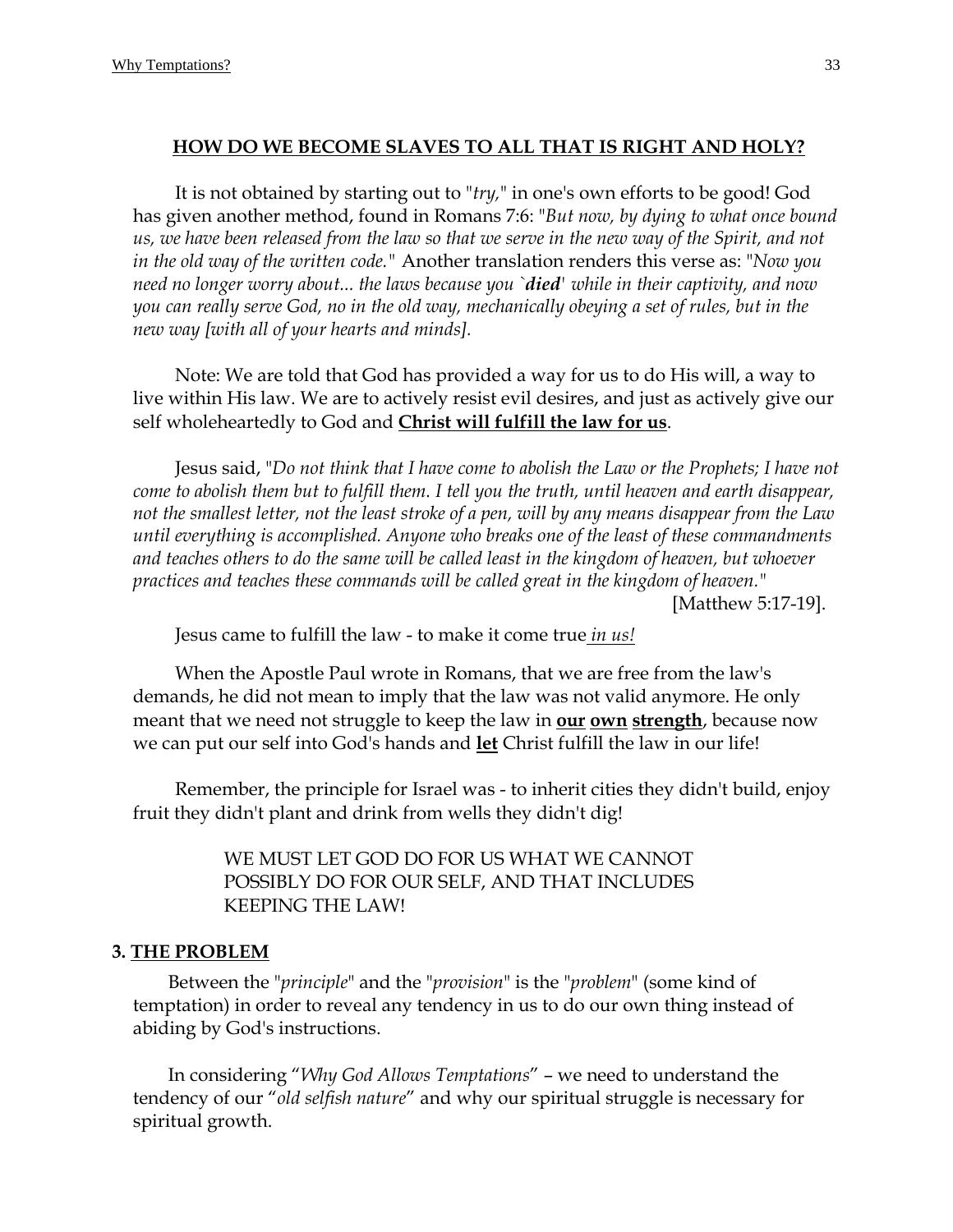The problem Paul describes is a common one for all of us. It is what happens once we have become aware of God's will and find our self incapable of doing it.

Romans 7:21-24, "*So I find this law at work: When I want to do good, evil is right there with me. For in my inner being I delight in God's law; but I see another law at work in the members of my body, waging war against the law of my mind and making me a prisoner of the law of sin at work within my members. What a wretched man I am! Who will rescue me from this body of death?"* 

What did the "*problem*" reveal in Paul?

Paul knew God's will and he wanted to do it, but he could not! There was a tendency to want to keep the law *in his own strength*. He once had been a Pharisee, and knew all about using *will power* to keep the rules and regulations.

You and I are self-willed people, set on being "*good*" in our own strength. We may not realize it, however, because this is a subtle rebellion - the desire to earn our own salvation - to be able to say, "*Look at me, I'm keeping the law. I don't do this, and I don't do that!*"

The dangerous trap of "*rule-keeping*" will keep us from ever enjoying the fulfillment of the law in the Promised-Land!

#### **GOD ALLOWS SITUATIONS WHERE OUR OWN EFFORTS AT BEING GOOD WILL HOPELESSLY FAIL - IN ORDER TO REVEAL THIS TENDENCY DEEP WITHIN US**

We struggle with hidden envy, pride, resentment, covetousness, or other powerful tendencies that keeps us bound and suffering in the "*wilderness*" of our particular problem. The predicament is, we know what God wants us to do but we are not able to do it!

> Paul says in Romans 7:25, "*Thank God! It has been done by Jesus Christ our Lord, He has set me free!*"

The only way we can come through the wilderness (the problem, or temptation) into the provision is to *let Jesus Christ do it!*

This is the principle Paul embraced! When we find our self in the problem, we must apply the principle we have learned:

- 1. Recognize and admit our own failure
- 2. Resist the pull of wrong desires
- 3. Turn our self over to God to be used for His purpose.

Letting Jesus do God's perfect will *in* – *and through* – us, is the **only way** we can come through the wilderness into the "*Promise-Land*" of victorious living!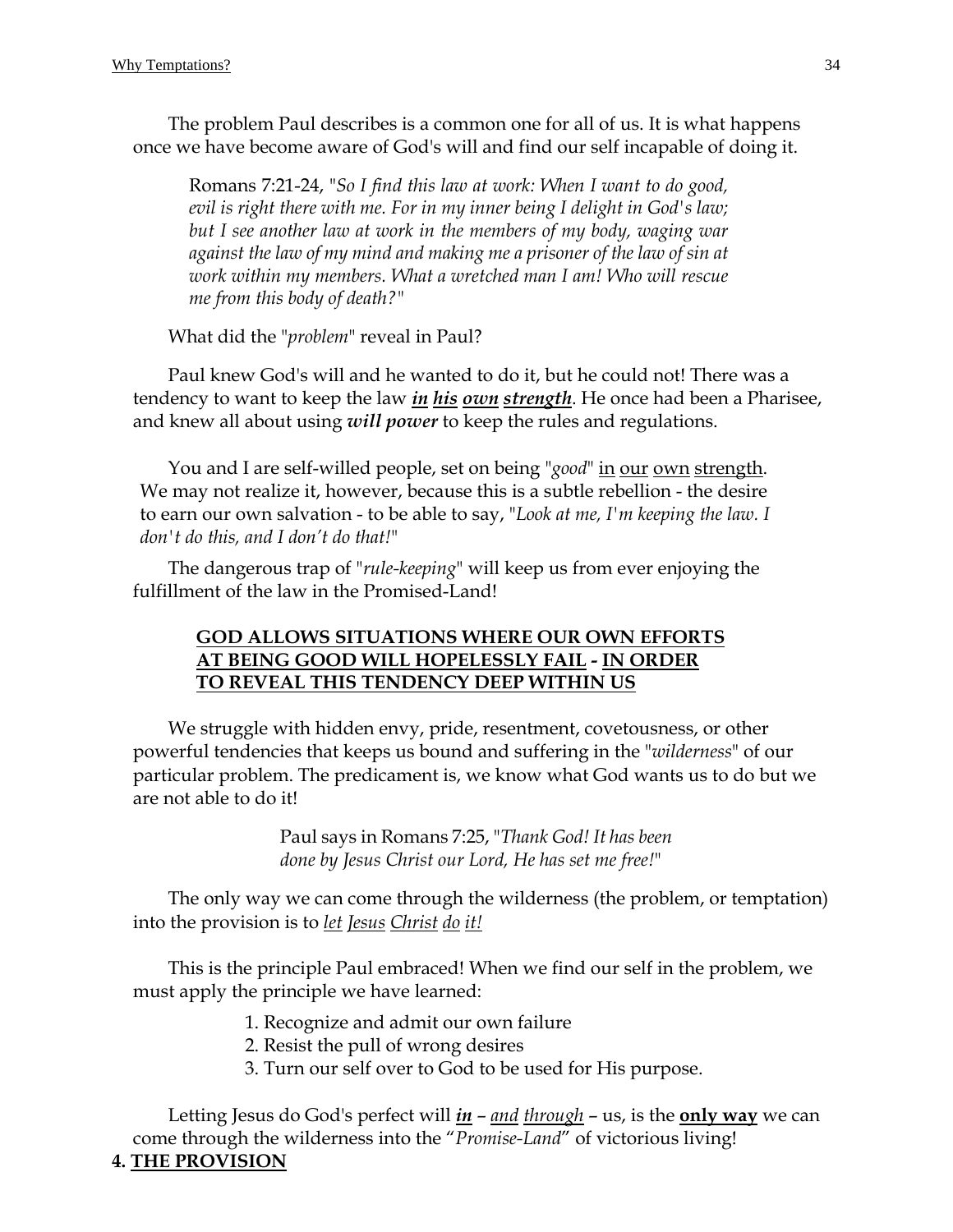When:

1. We knowledge of the "*Promise*," and

2. Practice of the "*Principle*" has been . . .

3. Tested and refined through "*Problems,*" we are 4. Able to enter the "*Provision*," the Promised-Land!

This Promise-Land for us is defined in the 8th chapter of Romans, where various "*pieces*" of the promised inheritance is found.

> When Israel entered Canaan, they found that **each piece of land** to be "*possessed*" separately.

The principles and the problems had to come before each individual section of the land could become theirs.

Romans 8:1-4, "*Therefore, there is now no condemnation for those who are in Christ Jesus, because through Christ Jesus the law of the Spirit of life set me free from the law of sin and death. For what the law was powerless to do in that it was weakened by the sinful nature, God did by sending His own Son in the likeness of sinful man to be a sin offering. And so He condemned sin in sinful man in order that the righteous requirements of the law might be fully met in us, who do not live according to the sinful nature but according to the Spirit.*"

Note: (1) We live without condemnation (2) We are free from the vicious circle of sin and death, and (3) We are able to obey God's laws

These can become spiritual realities as we apply the principle: **1. Resist our old nature**, **2. Submit to God and 3. let Christ live in – and for us.**

*"Problems*" will confront us with the temptation to do otherwise. Satan's questions will be aimed at us, "*What do you mean, no condemnation? You are guilty and you know it. Your not good enough, your not free from sin, and you certainly aren't obeying God's law! You better try a little harder to be good!*"

If we crumple and submit to guilt we will be forced to "*take another lap*."

Instead of giving in to guilt feelings, we must practice God's principle and respond, "*I am guilty, however, Scripture teaches that Christ is without guilt, and it is His life in me that gives me right standing with God. I want to do God's will. I will not give in to my doubts and guilt-feelings. I trust Jesus to change me. I am NOT under condemnation. I am free from the vicious circle of sin and death, and I am obeying God's law in Christ - and this is true regardless of how often I slip or how guilty I feel*."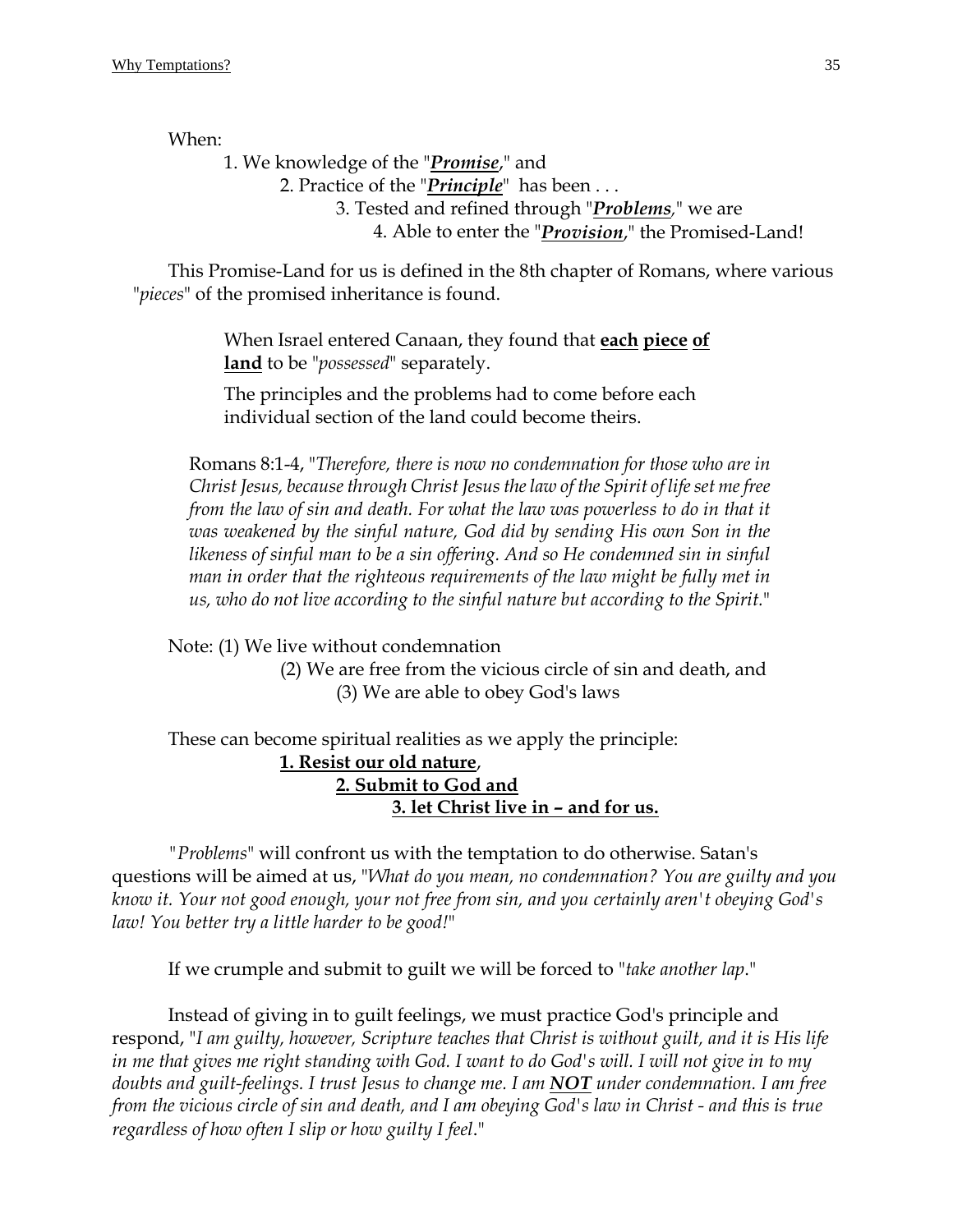#### Continuing with *Our provisions in Romans, chapter 8*)

There are other "*pieces*" of our inheritance presented in Romans 8. Let's look at some of these wonderful provisions that is ours for the taking!

Romans 8:5, "*Those who live according to the sinful nature have their minds set on what that nature desires; but those who live in accordance with the Spirit have their minds set on what the Spirit desires*."

#### **4. God-pleasers**.

We cannot please God no matter how hard we try! However, God has provided a way. If we will follow His instructions, we will find our self doing the things that pleases God, quite effortlessly!

> Romans 8:6, "*The mind of sinful man is death, but the mind controlled by the Spirit is life and peace.*"

The Amplified Bible renders this verse as: "*Now the mind of the flesh [which is sense and reason without the Holy Spirit] is death death that comprises all the miseries arising from sin. both here and hereafter. But the mind of the Holy Spirit is life and soul-peace [both now and forever].* 

#### **5. We can have life and soul-peace**

We long for peace! Soul-peace is a peace that comes through our spirit, saturating our whole being: personality, mind, and emotions. Instead of feeling frustration, tension, worry or restlessness, this peace brings us quietness in the midst of a turbulent world. It is our inheritance - *in Christ!*

> Romans 8:9, "*You, however, are controlled not by the sinful nature but by the Spirit, if the Spirit of God lives in you. And if anyone does not have the Spirit of Christ, he does not belong to Christ*."

#### **6. The indwelling Holy Spirit can control us**

It is possible to be a born-again, Christian, indwelt by the Holy Spirit, and yet, not allow the Holy Spirit to control one's life. Control of the Holy Spirit is **not** an automatic feature of the Christian's life. The control of the Holy Spirit can only come as we give up our "*self-will,*" resist the control of our lower nature and turns our self over completely to Christ's control.

This "*control of the Holy Spirit*" is not something that is done once and for all by a single decision, but, rather, it must be repeated *daily*, often in the heat of a problem!

> Romans 8:11, "*And if the Spirit of him who raised Jesus from the dead is living in you, he who raised Christ from the dead will also*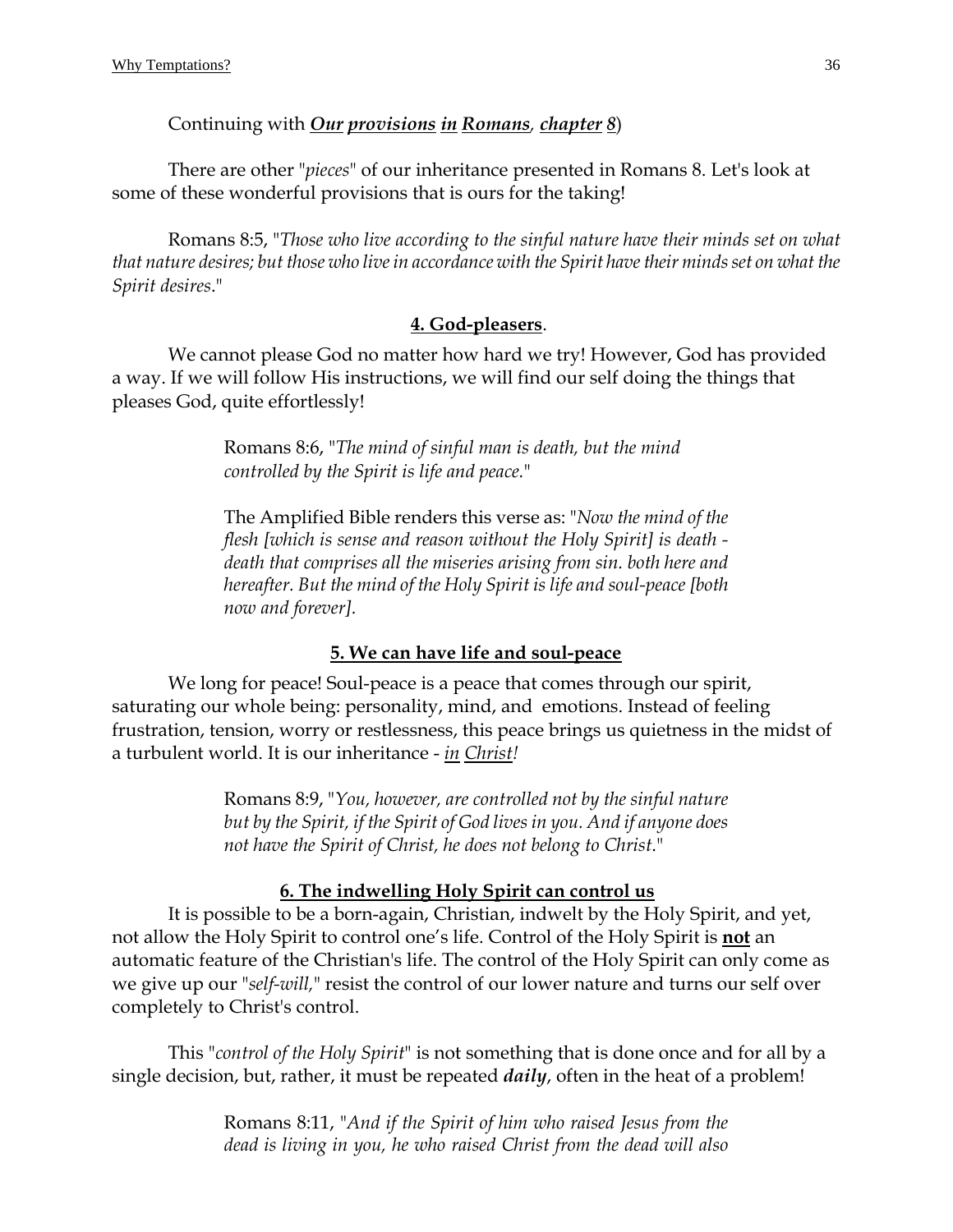*give life to your mortal bodies through his Spirit, who lives in you*."

#### **7. The Spirit can quicken our mortal body**

Here is a promise of divine "*quickening*," giving us new life, a new surge of energy.

> Romans 8:13, "*For if you live according to the sinful nature, you will die; but if by the Spirit you put to death the misdeeds of the body, you will live."*

> The Amplified Bible states, "*if through the power of the Holy Spirit you are habitually putting to death - making extinct, deadening - the [evil] deeds prompted by the body, you shall (really and genuinely) live forever*."

#### **8. We can put to death the evil deeds of to body**

We are to habitually put to death - resist and deny - the old habits and turn our self over to Christ's control instead.

Romans 8:14, " . . . *because those who are led by the Spirit of God are sons of God*."

#### **9. We can be lead by the Spirit of God**

Romans 8:15, "*For you did not receive a spirit that makes you a slave again to fear, but you received the Spirit of sonship. And by him we cry, `Abba, Father.'"* 

The Amplified Bible states, "*For [the Spirit which] you have now received is not a spirit of slavery to put you once more in bondage to fear, but you have received the Spirit of adoption - the Spirit producing sonship - in [the bliss of] which we cry Abba! [that is,] Father!'"*

#### **10. We can know the spirit of adoption**

Romans 8:16, "*The Spirit himself testifies with our spirit that we are God's children*."

#### **11. The Spirit tells us we are God's child**.

Romans 8:17, "*Now if we are children, then we are heirs--heirs of God and co-heirs with Christ, if indeed we share in His sufferings in order that we may also share in His glory*."

#### **12. We are "***joint heir***" with Christ Jesus**

Romans 8:20-21, "*For the creation was subjected to frustration, not by its own choice, but by the will of the one who subjected it, in hope that the creation itself will be liberated from its bondage to decay and brought into the glorious freedom of the children of God*."

#### **13. We can have glorious freedom from sin**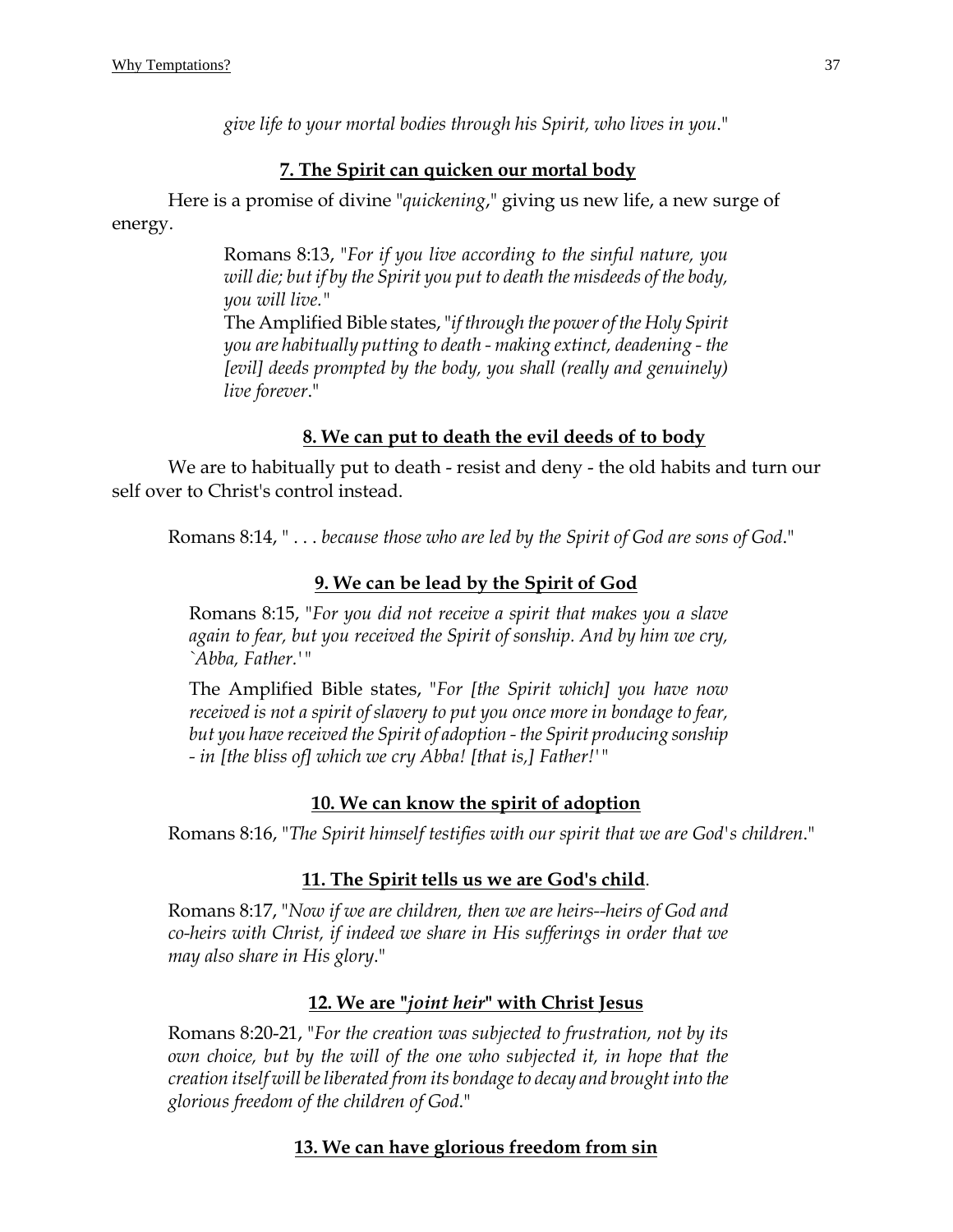Paul speaks of complete freedom from sin we will enjoy in the future, after the resurrection – however, he also speaks of our "*substantial*" freedom from sin which we can enjoy in this life!

Romans 8:23, "*Not only so, but we ourselves, who have the first fruits of the Spirit, groan inwardly as we wait eagerly for our adoption as sons, the redemption of our bodies*."

The Amplified Bibles states, "*And even we Christians, although we have the Holy Spirit within us as a foretaste of future glory, also groan to be released from pain and suffering. We, too, wait anxiously for that day when God will give us full rights as His children, including the new bodies He has promised us - bodies that will never be sick again and will never die*."

#### **14. We are promised the redemption of our body**

This is to be experienced fully when Christ comes again, however, there is a measure of fulfillment even now. Our dying body can experience greater life!

Romans 8:26, "*In the same way, the Spirit helps us in our weakness. We do not know what we ought to pray for, but the Spirit himself intercedes for us with groans that words cannot express.*"

#### **15. The Spirit helps with our daily problems and prayers**

Romans 8:28, "*And we know that in all things God works for the good of those who love Him, who have been called according to His purpose*."

#### **16. Everything happens for our good**

We must be careful when we quote this verse, "*all things work together for good*," because, it is possible, that those who refuse to see their problem as a part of God's plan for good, will recite this verse to avoid facing what God is saying to them.

God's plan is to bring us from the **P**romise into the **P**rovision, by way of the **P**roblem. No problem – (or temptation) – can just "*pop-up*" and thwart God's intention, but, rather, it is inevitable part of God's divine plan.

> *All that happens to us is meant to work for his good - including the things that we have habitually called "bad."*

There springs from our "*old nature*" our reasoning and understanding without the Holy Spirit's enlightening. We must deliberately resist these old thought patterns confess them as sin - and ask God to take them away and replace them with the ability to look at "*A-L-L*" things as a part of His good plan!

This ability is ours in Christ Jesus

Romans 8:29, "*For those God foreknew He also predestined to be*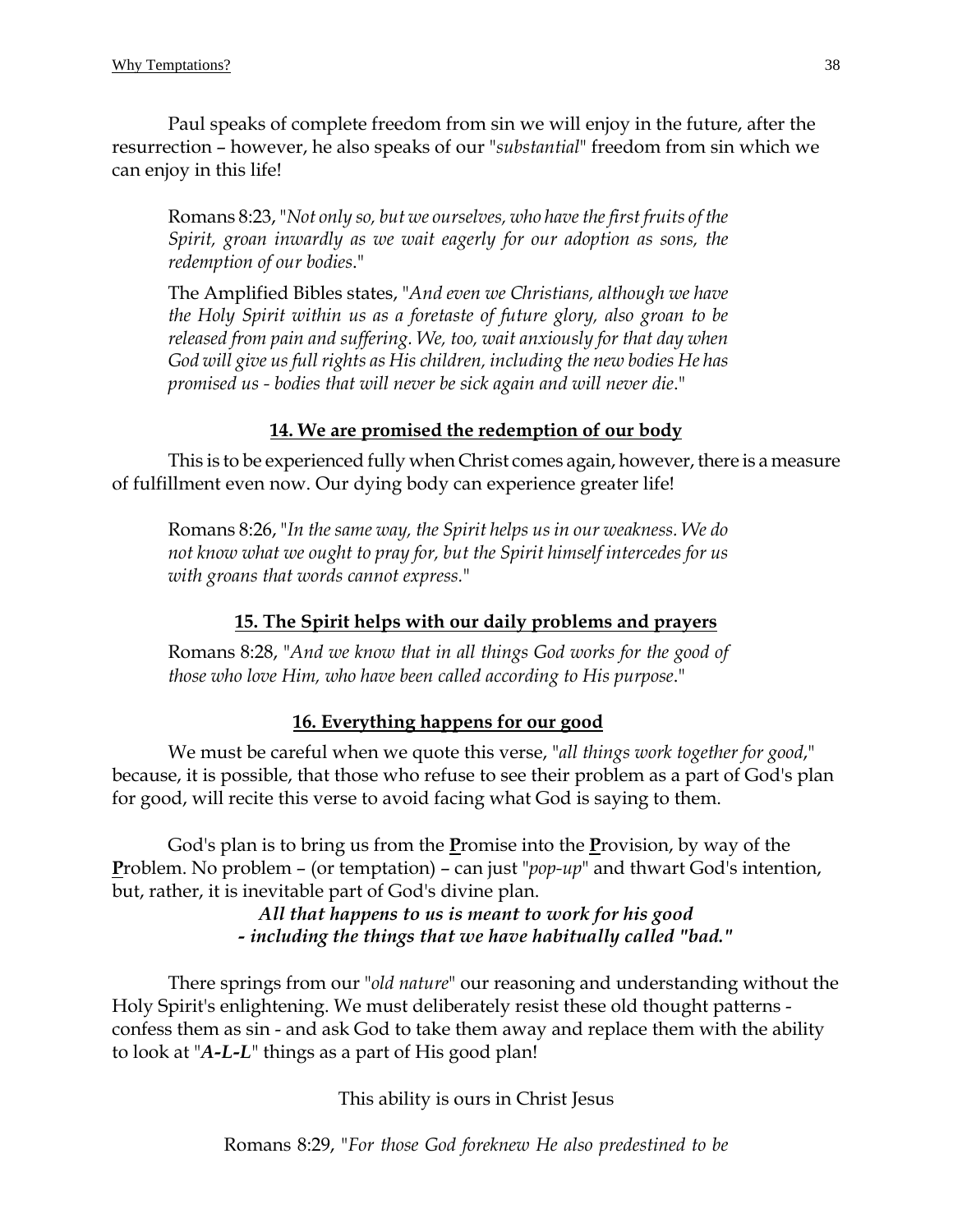*conformed to the likeness of His Son, that He might be the firstborn among many brothers*."

#### **17. We are to be conformed to Christ's image**

We cannot accomplish this by "*trying*" to be like Christ, but, rather, we can only be like Christ to the degree that Christ lives His life in us. Romans 8:31, "*What, then, shall we say in response to this? If God is for us, who can be against us?*"

#### **18. We can know that God is always on our side**

We need never to feel alone. God is always on our side!

Romans 8:32, "*He who did not spare His own Son, but gave Him up for us all - how will He not also, along with Him, graciously give us all things?*"

#### **19. God freely gives the believer all things!**

Romans 8:34, "*Who is he that condemns? Christ Jesus, who died more than that, who was raised to life--is at the right hand of God and is also interceding for us*."

#### **20. Christ will plead our cause**

We must *not* remain stubborn in our self-sufficiency, but yield our self to Christ to receive the full benefits of our provision.

> Romans 8:35-36, "*Who shall separate us from the love of Christ? Shall trouble or hardship or persecution or famine or nakedness or danger or sword? As it is written: `For your sake we face death all day long; we are considered as sheep to be slaughtered.'*

#### **21. Nothing can keep Christ's love from us!**

The list of circumstances is a very inclusive description of **any** wilderness area we might encounter. The temptation is for us to feel that God has left us or doesn't love us. On the contrary, it is only through very difficult circumstances that we learn to rely on God's constant presence and never-ending love*.* 

> Romans 8:37, "*No, in all these things we are more than conquerors through Him who loved us*."

#### **22. We can be more than conquerors**

The victory is already ours through Christ Jesus!

Romans 8:38-39, "*For I am convinced that neither death nor life, neither angels nor demons, neither the present nor the future, nor any powers, neither height nor depth, nor anything else in all creation, will be able to separate us from the love of God that is in Christ Jesus our Lord*."

#### **23. Nothing can separate us from God's love**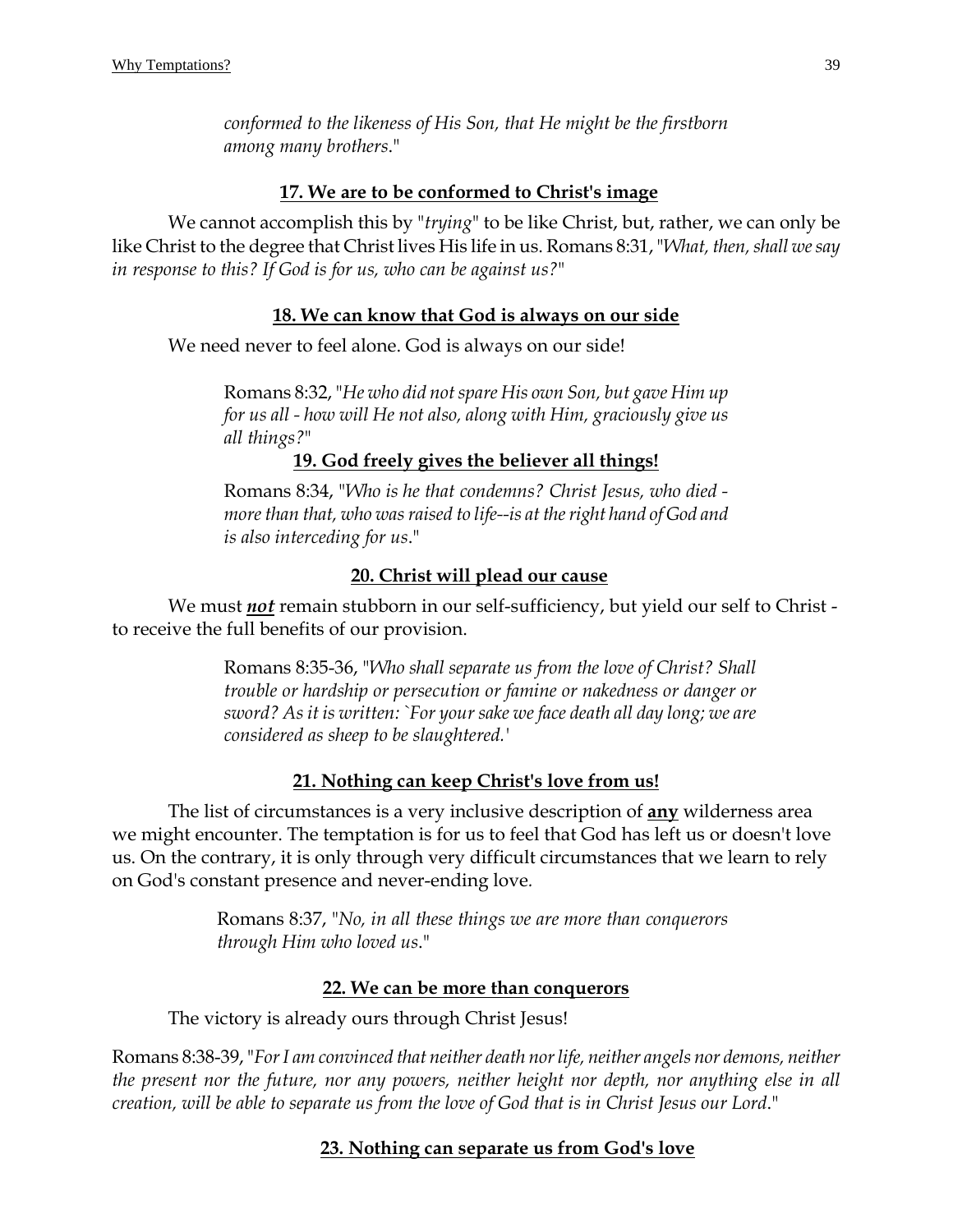HERE IS OUR "*PROMISE-LAND*" – WE ARE MEANT TO LIVE HERE! Many Christians share Paul's problem of Romans 7. They know what God wants them to do, however, they flounder in the problem – (or "*temptation*") – unable to obey!

 The answer to the predicament is to quit "*trying*" so hard in their own strength and instead let Jesus do it for them.

 When we learn to apply that principle to all of our problems, we can become a permanent resident in the Promise-Land!

#### **CHRIST IN TEMPTATION**

The Bible tells us that Jesus "*was tempted in every point as we are*." Jesus' temptation was the same as ours!

> Jesus, too, was given the **PROMISE**, taught the **PRINCIPLE**, then God withdrew from His Son the consciousness of His presence, and Jesus as exposed to all the forces of hell. Jesus endured the **PROBLEM**. Satan's questions were thrown at our Lord before He could receive His Father's **PROVISION**.

The temptation of Jesus would not have been real *had it not contained the possibility of failure!* Anything less would have been contrary to the principles of God.

The Israelites were chosen of God to enter the Promised Land, yet they failed to come into their full provision. Jesus Christ, God's only begotten Son, *could*, conceivably, have failed as well!

Notice in the Gospels that the temptation of Jesus occurred immediately *after* Jesus had been baptized in the Jordan River and the Holy Spirit descended upon Him and *before* He entered His ministry as Messiah.

> Failure in the **PROBLEM** wouldn't have changed the fact that He was God's Son who had been filled with the Holy Spirit, but it would have adversely affected His role as Messiah - His **PROVISION**!

To think, "*If I could only be full of the Holy Spirit, then I would not have any more problems*," is a mistake many believers make!

As we look at the life of Jesus, we see God wants every believer to be emptied of "*self*" and "*filled with His Holy Spirit*." Whenever one prays to be filled with the Holy Spirit, they shouldn't expect that their problems will all melt away, but, rather, expect **new** problems.

The infilling of the Holy Spirit is the potential (or *promise*), however, this promise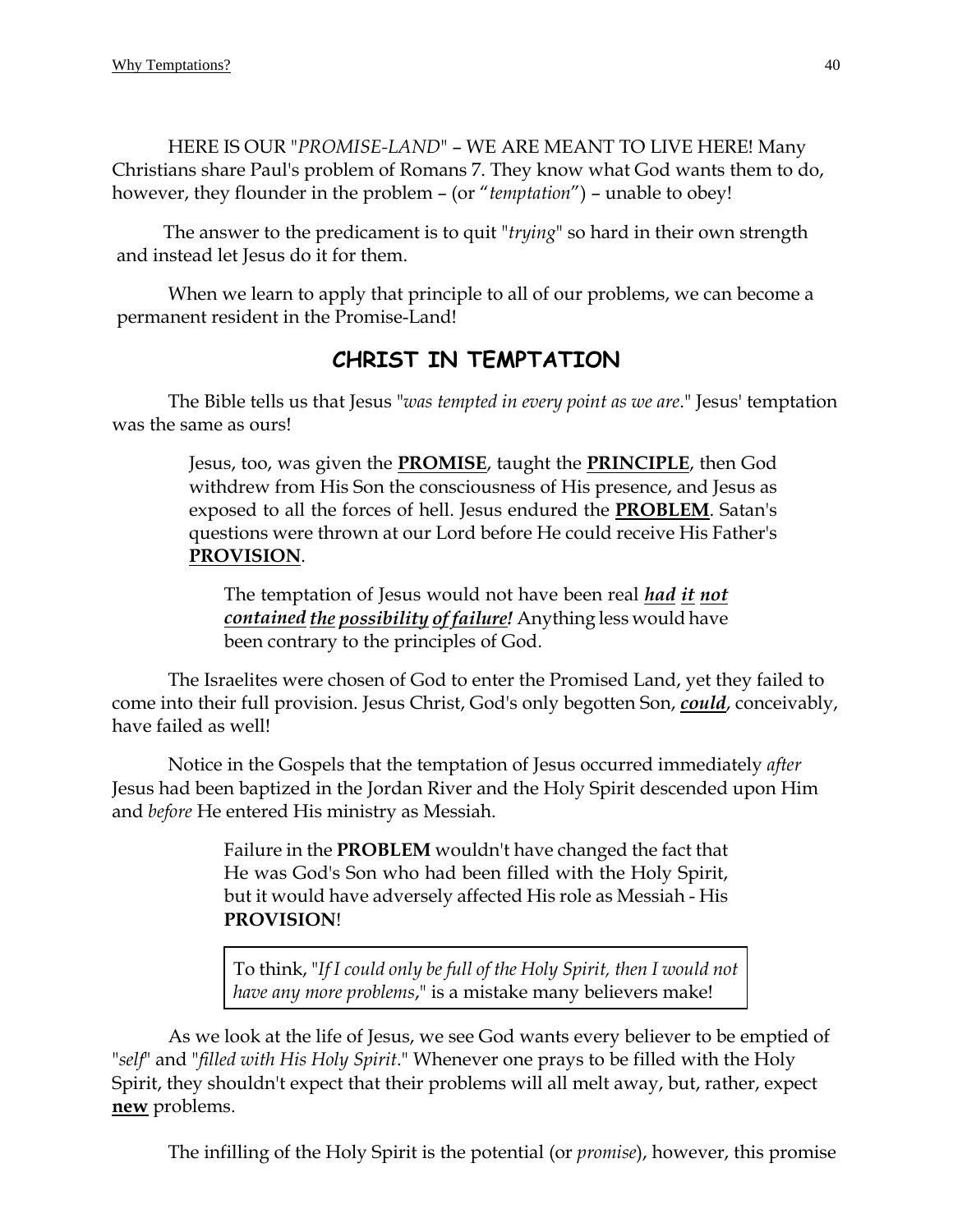must be put to the test before the believer can safely come into his provision!

When a spaceship is built, before it can take off for outer space, it is tested under full power, to see if all systems are go. If any defects show up during the test, the part is repaired or exchanged.

When God fills us with the Holy Spirit, we are put to the test to see if our systems are all "*go*," then we will be ready to be launched into the mission God has for us!

Scripture establishes the fact that Jesus was well acquainted with God's Word (the **PROMISE**)! When He was baptized in water, He was also, "*filled with the Holy Spirit*," however, the preparation for His ministry was not complete.

Luke 3:21-22, "*When all the people were being baptized, Jesus was baptized too. And as He was praying, heaven was opened and the Holy Spirit descended on Him in* bodily form like a dove. And a voice came from heaven: "You are My Son, whom I *love; with You I am well pleased."* Luke 4:1-2, "*Jesus, full of the Holy Spirit, returned from the Jordan and was led by the Spirit in the desert, where for forty days He was tempted by the devil. He ate nothing during those days, and at the end of them He was hungry*."

Jesus, after just being baptized in water and filled with the Holy Spirit, was "*driven*" by the Holy Spirit to be tempted by Satan!

Many feel that because they experience an infilling of the Holy Spirit that they are ready and prepared for "*doing the work of the God*," and fail to see that **a trip to the wilderness and a confrontation with the enemy – (temptation) – is a necessary part of their preparation for ministry!**

Jesus was in the wilderness, alone with Satan, for forty days and nights without eating, and the Bible says He as hungry. God, the Father, had withdrawn the consciousness of His presence from Jesus.

# **T**  $\begin{array}{|c|c|c|c|c|} \hline & & \text{SATAN'S FIRST TEMPTATION} \ \hline \end{array}$  - CAME IN THE REALM OF PHYSICAL PROVISION

It had to do with Jesus' very real hunger pains, His feelings of fatigue and discomfort. Satan presented the question, "*If you are God's Son, tell this stone to become a loaf of bread*." Jesus knew He was the Son of God and perfectly capable of turning that stone into bread, and He was extremely hungry, however, more than hunger was at stake here. Satan was suggesting that Jesus use His power *to satisfy His own need*, implying that His greatest need was for bread.

Satan was suggesting, "*Jesus, use your power to bring temporary satisfaction*." The temptation was for Jesus to think of "*self*," and use His authority to ask for blessings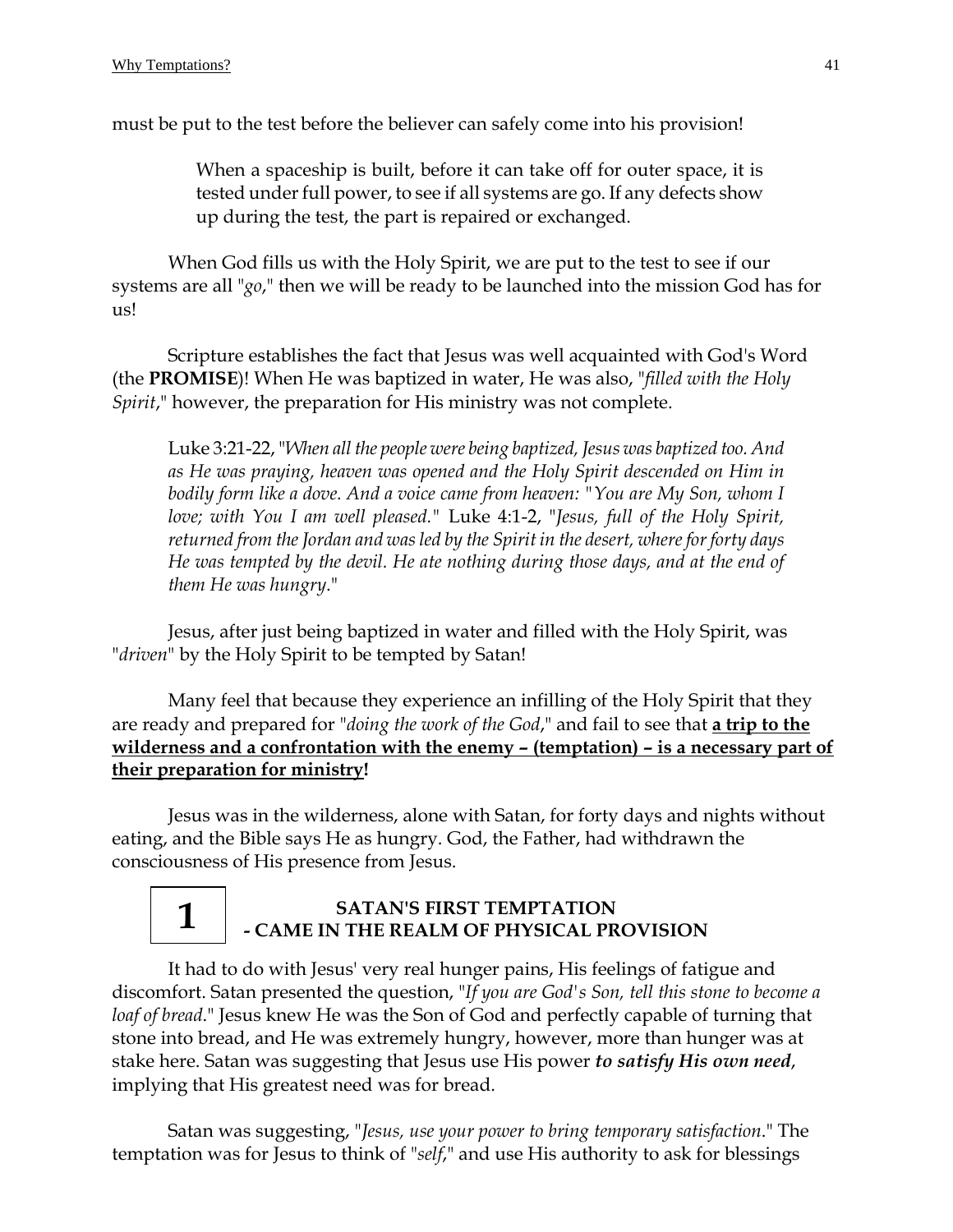#### from a selfish motive.

Satan suggest to the believer, "*You need a bigger house, a better job, more money, and God will be glorified when you prosper, so go ahead and ask for these stones to be turned to bread*."

> Jesus' answer to Satan was, "*It is written in the Scriptures: `Other things in life are more important than physical bread.'"*

Jesus chose to remain hungry, thereby, being obedient to God's Word, rather than to satisfy His own physical need by provoking God.

You will notice that Jesus quoted from the Scriptural account when the Israelites, in the wilderness; were tested in the same way that Jesus was being tested, however, they *failed!* 

The account is found in Deuteronomy 8:2-3, it states,

"*Remember how the LORD your God led you all the way in the desert these forty years, to humble you and to test you in order to know what was in your heart, whether or not you would keep his commands. He humbled you, causing you to hunger and then feeding you with manna, which neither you nor your fathers had known, to teach you that man does not live on bread alone but on every word that comes from the mouth of the LORD.*"

The Israelites gave in to temptation and begged for bread and, as a consequence, they were unable to enter into the Promised Land, however, Jesus, in the wilderness, won the victory and the provision.

> Luke 4:2 states, *"...He was hungry*." Satan, knowing this temporary vulnerability, moved in for an attack on Jesus' *physical* need.

 **Wasn't bread a valid solution to a personal problem?**

In this study, "*Why God Allows Temptation*" – showing God's process of entering into God's Promise-Land of provision, we must not miss this important principle:

> The true purpose of God's miraculous power is **not** to bring *temporary* satisfaction. The "*physical*" (or "*natural*") purpose of God's performing a miracle is, of itself, **not** the significant thing, but, rather, the true significance of any miracle can only be understood by "*every word that proceeds from the mouth of God!*"

In our journey through the "*wilderness*" to God's Promise-Land, we must not yield to the temptation to become spiritually irresponsible - in an attempt to circumvent God's true purpose in favor of a supernatural display of power to meet our needs.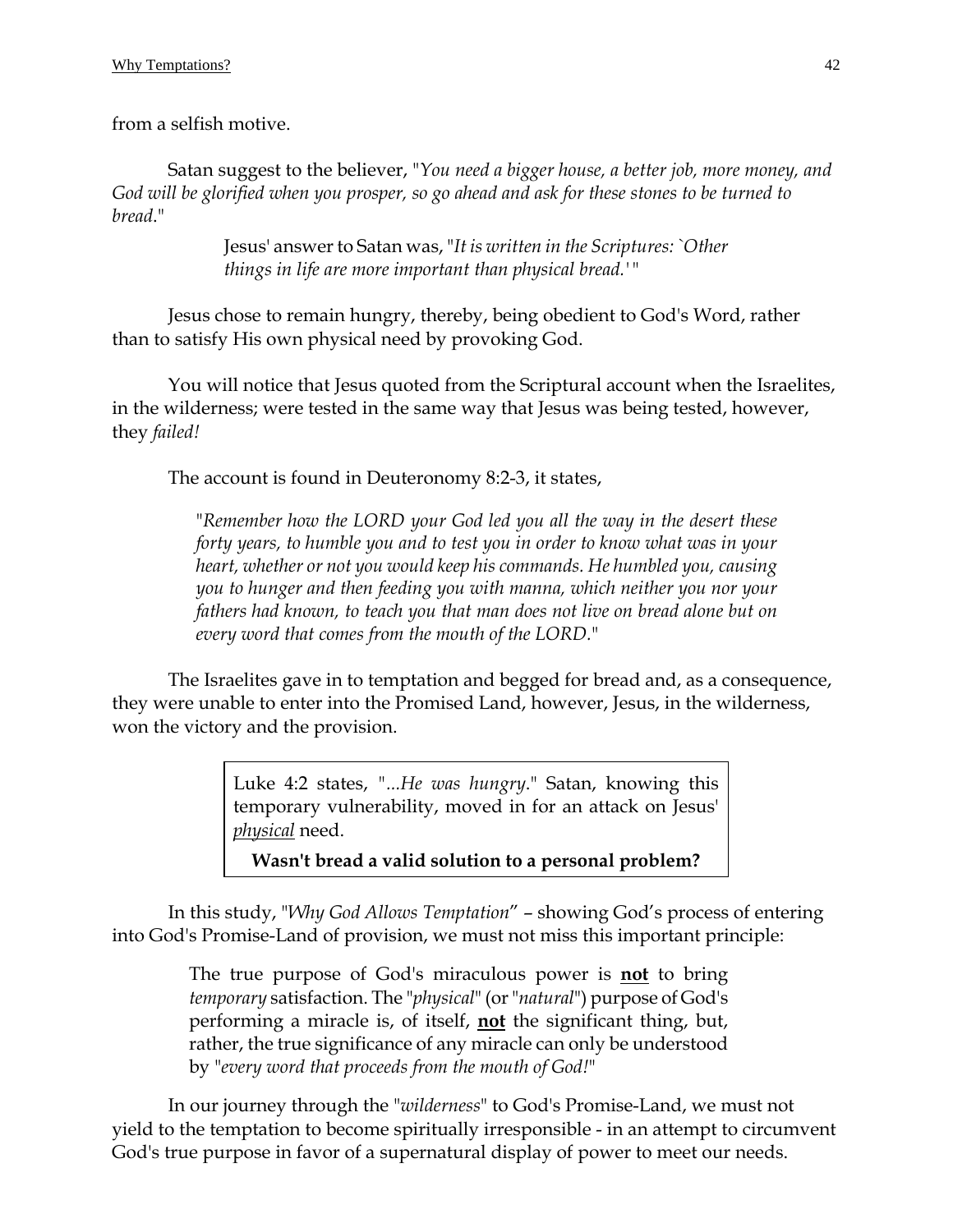#### **THIS IS A VERY REAL DANGER!**

Remember this: "*Miracles, in themselves, are not what is significant, but, rather, their significance lies in a knowledge and understanding of Divine truth!*" God, of course, performs miracles today, however, the question is, not "*does*" God perform miracles today, but "*why*" does God perform miracles?

God's promises are not given in order for the believer to see how far he can stretch them, but, rather, they are given, so that, while in the normal course of the believer's Christian living, he is in a situation of extreme circumstance, then his extremity becomes God's opportunity to supply his needs.

Let me illustrate:

 Let's say that a certain highway has a sharp curve at the point where there is a deep precipice, so the Highway Department has placed a fence along the curve in order to protect anyone driving along that stretch of road.

 What is one supposed to do? Are they to get as large a truck as possible, fill it with a heavy load, and then drive it at a high speed into the retaining wall just to try and see if the "*promising possibilities*" of the fence is true or not?

 No, of course not! The fence is put there to protect anyone from any *unusual* circumstances, and, in the event that someone is driving along that road and a tire blows, bouncing the off the retaining fence, the fence **will** prevent the car from going over the precipice!

#### **WHAT ARE MIRACLES?**

A miracle is a "*supernatural*" phenomenon occurring that is contradictory to the normal laws of nature. God does not perform miracles **just to satisfy a physical need one might have!** Of course, wheat grown in the field to provide bread is a *miraculous* working of God, however, because this is within God's "*natural,*" established, laws of nature, is not considered a "*miracle*."

The book of Hebrews speaks of our spiritual growth. The main message of this book of Hebrews is our development of a Christ-like character.

> Hebrews 2:3 states, "*How shall we escape if we ignore* . . . [neglect, disregard, lay aside, pay no attention to] . . . *such a great salvation?"* (That is, this spiritual development that God seeks to work out in our life). The verse continues, "*This salvation, which was first announced by the Lord, was confirmed to us by those who heard Him."* Verse 4 states, "*God also testified to it by signs, wonders and various miracles, and gifts of the Holy Spirit distributed according to His will."*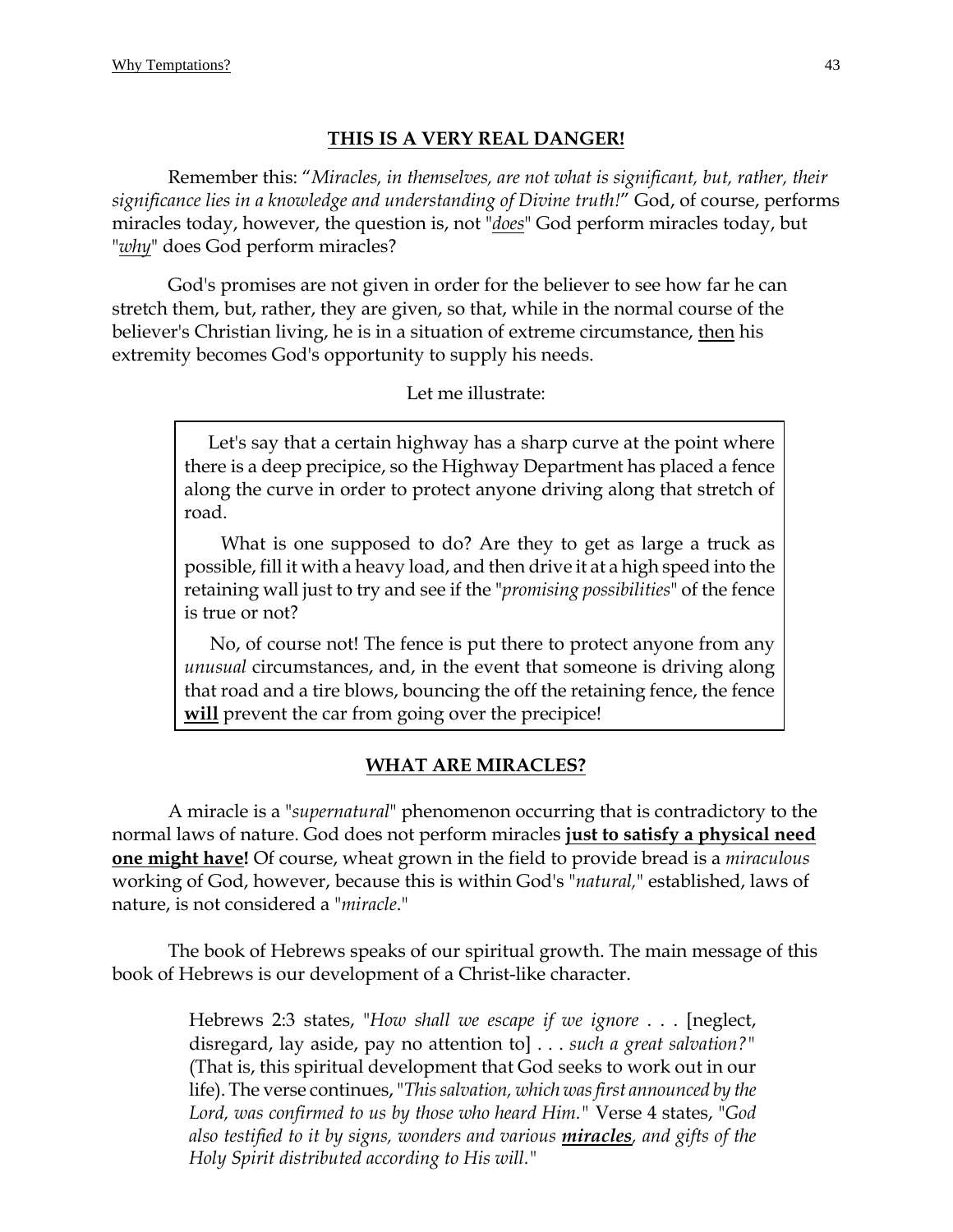Miracles were to fulfill God's *purpose*, to demonstrate God's *purpose*, not His power.

Satan's first temptation to Jesus in the wilderness was to draw His attention to His "*physical*" need – (bread). This loses sight of His Father's purpose and kingdom.

> Satan would be delighted if the believer would get so interested in miracles and a display of God's power, that he loses sight of God's purpose and kingdom!

Another interesting fact is found in Hebrews 11, where the great "*heros*" of faith are mentioned, one looks in vain to find even a few miracles mentioned in their lives. What one does see is that their faith was tested in their ability to endure cruel afflictions. They did not even "*see*" the results of their faith in this life, or even any evidence of the receiving the promises **in this life!** 

Hebrews 11:36-40 states, "*Some faced jeers and flogging, while still others were chained and put in prison. They were stoned ; they were sawed in two; they were put to death by the sword. They went about in sheepskins and goatskins, destitute, persecuted and mistreated - the world was not worthy of them. They wandered in deserts and mountains, and in caves and holes in the ground. These were all commended for their faith, yet none of them received what had been promised. God had planned something better for us so that only together with us would they be made perfect."* 

God does perform miracles today in supplying needs, however, He is not at our beck and call to perform miracles on demand. He has a purpose behind each one, and that is the advancement of His kingdom.

# **2 b SATAN HAS ANOTHER MEANS OF HIS TEMPTATION**<br> **OF JESUS, AND THAT WAS TO PUT "***MATERIAL THINGS***" OF THIS EARTH AHEAD OF ONE'S WORSHIP OF GOD**

Speaking of the second *temptation* of Jesus, Luke 4:5-7 states, "*The devil led Him up to a high place and showed Him in an instant all the kingdoms of the world. And said to Him, `I will give you all their authority and splendor, for it has been given to me, and I can give to anyone I want to. So if you worship me, it will all be Yours."*

Who and what a man worships is the final test of his heart.

Satan knew Jesus' appointed role as Messiah and ultimate ruler of the world, however, he also knew that Jesus had to go by the "*way of the cross,*" the way of suffering, rejection and death. Therefore, in this second temptation, Satan offered Jesus a *compromise,* an easy way out.

This was no *easy* temptation for Jesus to face. He was alone in the wilderness, tired, hungry and not conscious of the presence of His heavenly Father. Satan appeared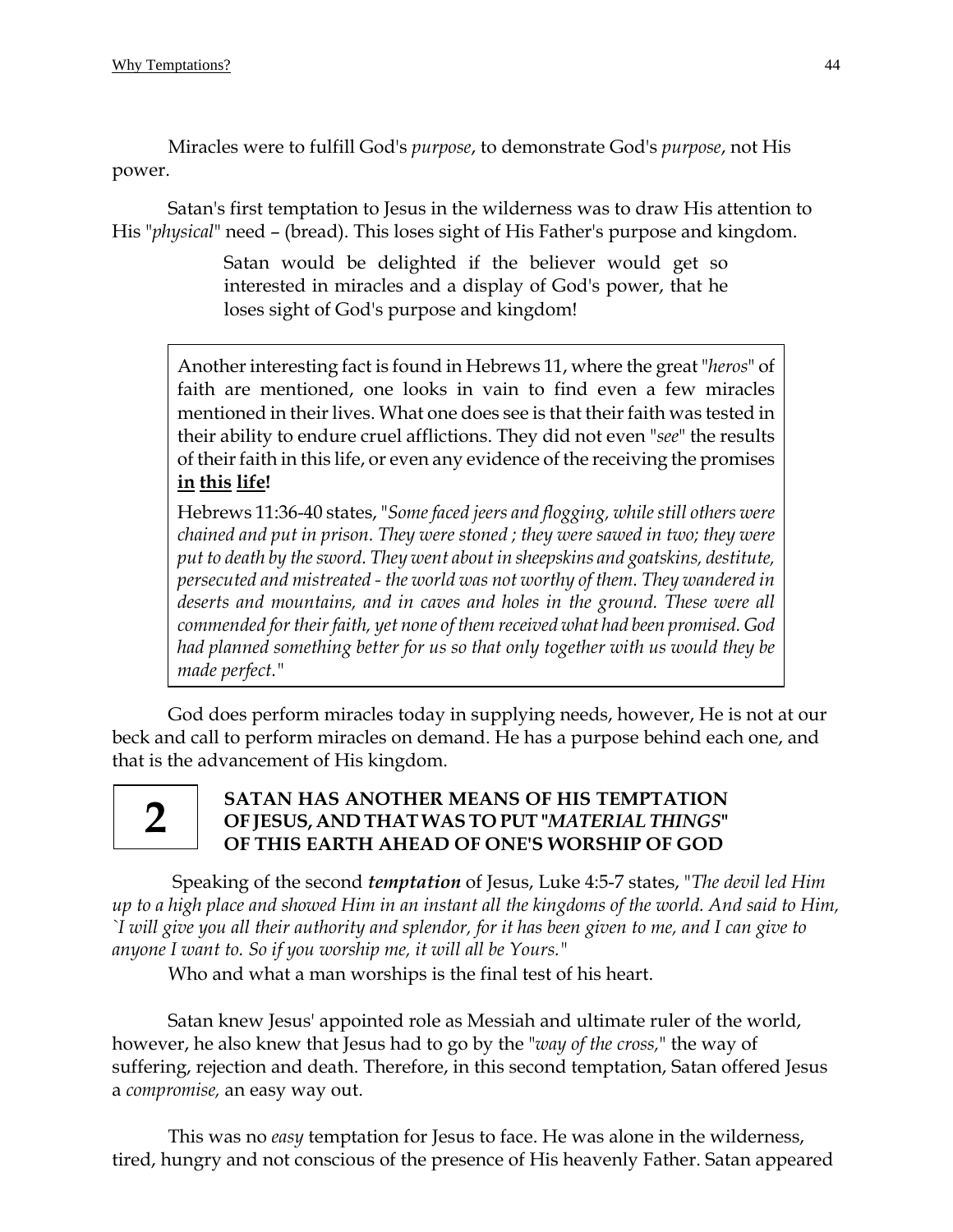in all his power, beauty and light and he made this temptation as appealing as he possibly could. *Doesn't Satan always?*

Jesus' reply to this second temptation was, "*It is written: Worship the Lord your God and serve Him only"* (Luke 4:8). **Again**, replying to this second temptation, Jesus refers to the Scripture record of the Israelites in the wilderness.

> This passage is found in Exodus 20:2-3, and reads, "*I am the Lord your God, who brought you out of Egypt out of the land of slavery. You shall have no other gods before Me*."

In the context of this passage of Exodus 20, Israel was exposed to temptation when they no longer "*sensed*" God's presence with them, and so, they disobeyed God's command to worship Him *only* and to have *no other* gods before Him, and they worshiped the golden image of a calf.

#### *They failed and lost God's provision, however, Jesus obeyed God's Word and won the believer's provision!*

This second temptation of Jesus in the wilderness was a valid offer Satan made to Jesus because Satan **is** the "*prince of this world,*" the "*god of this world*" the "*prince and power of the air*," and "*the whole world lieth in wickedness*." Satan does have limited ownership of this earth. - (Dominion of this earth was given to Adam and Eve by God, however, they turned it over to Satan when they decided to obey him) - This Satan offers to Jesus if He would bow down and worship Him.

#### *All the pull of Satanic magnetism was there in this temptation!*

Satan can "*trip up*" the believer in his journey into God's Promise-Land by getting him to focus his attention on things other than God's kingdom. If we would posses our Promise Land we must put God first in our life and worship Him only!

Jesus did not get involved in some philosophic discussion, nor ask for any opportunity to "*think it over*." Without any compromise, Christ responded instantly and straightforward. His answer was clear, total and final. He said, "*No, Get thee behind Me, Satan; for it is written, `Thou shalt worship the Lord thy God, and Him only shalt thou serve.'*"

In this second temptation, Satan was saying, "*The way to gain the kingdoms of the world is to worship him,*" however, Jesus answered, '*The path to real fulfillment is to turn your life over to the Living God!*"

We see in these temptations of Jesus in the wilderness:

**1.** Satan attacks the believer in the realm of attempting to **use God** for his own personal, physical, needs.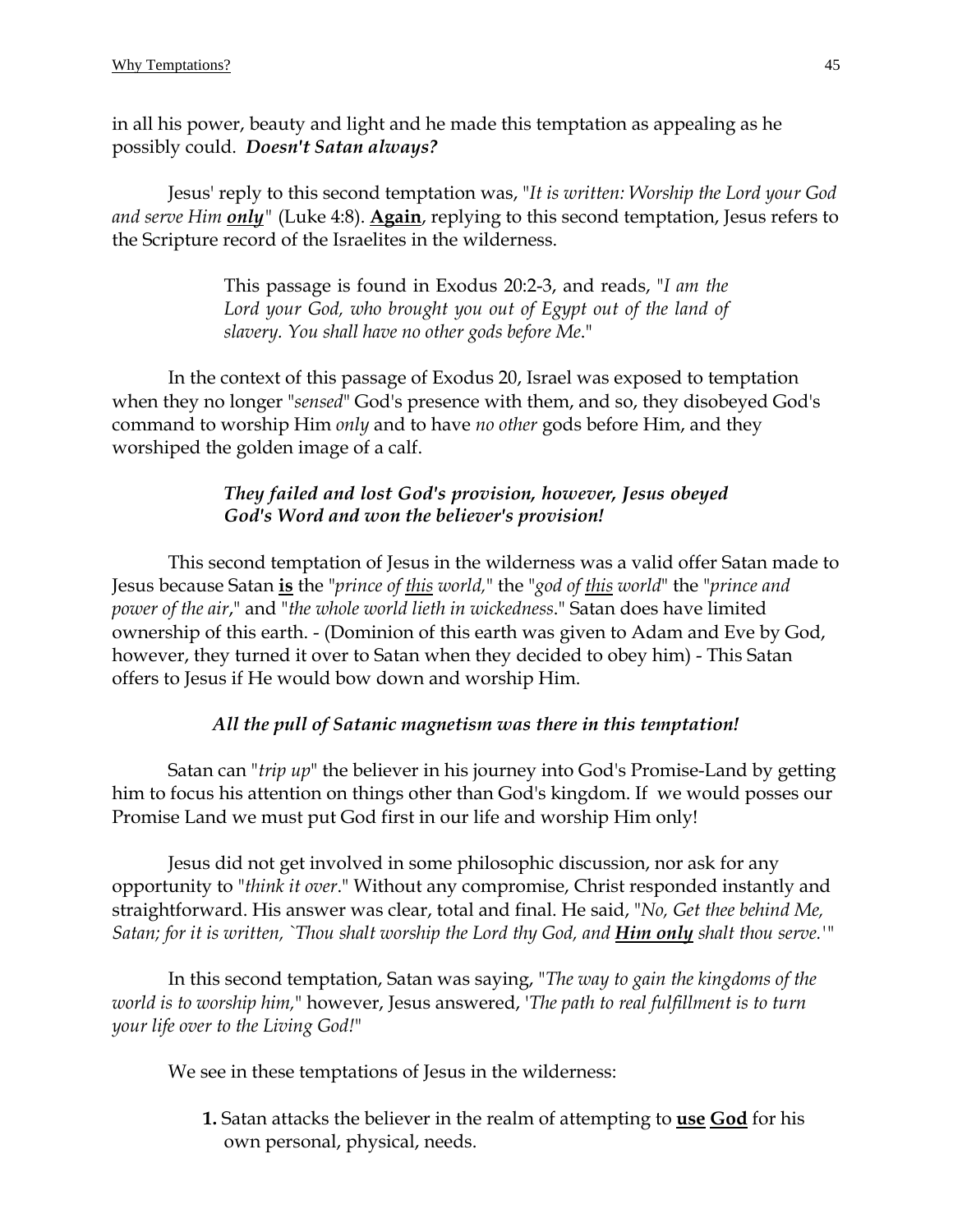**2.** And, Satan attacks the believer in the area of "*worshipping* " material things around him, instead of putting God first in his life.



# **We, now, come to a third temptation of Satan: 3**

Luke 4:9-12, "*The devil led Him to Jerusalem and had Him stand on the highest point of the temple. `If You are the Son of God,' he said, `throw Yourself down from here. For it is written: He will command His angels concerning you to guard you carefully; they will lift you up in their hands, so that you will not strike your foot against a stone.' Jesus answered, `It says: Do not put the Lord your God to the test.'"* 

Satan takes his Scriptural reference out of context. This is perhaps the most subtle and dangerous form of temptation for sincere believers . . . *the suggestion that there is Scriptural authority for the proposed action!*

Satan suggested to Jesus that He do something spectacular to demonstrate His supernatural power and impress people! For Jesus to jump off the high pinnacle of the Temple roof and be carried to the pavement below by God's angels could certainly launch His mission on earth in a spectacular way.

#### **What was wrong with this suggestion?**

Thousands of people were gathered in the Temple courtyard and would probably be in a "*religious*" state of mind. They, certainly would be deeply impressed, to say the least.

This temptation seemed to be on such a high spiritual plane!

#### **WAS THE PROMISE SATAN QUOTED A VALID PROMISE?**

The Scripture Satan quoted comes from Psalms 91:11, where God does promise protection and help to those in impossible circumstances. This 91st Psalm, certainly, has been a source of solace to many in time of need, so what is so wrong with Satan's suggestion?

The problem was this; *Satan takes a valid promise of God and moves it into the realm of the spectacular!* Satan tempted Jesus by saying, "*Make a grandstand play . . . become a `superstar' by making a lasting impression. This is the way (the key) to success in ministry*."

There is a big difference in, "*resting in the Lord*" as the Source of his ultimate confidence, and exploiting God's promises in an attempt to show how strong one's faith is. This second frame of mind will damage one's own soul and hurt the faith of others.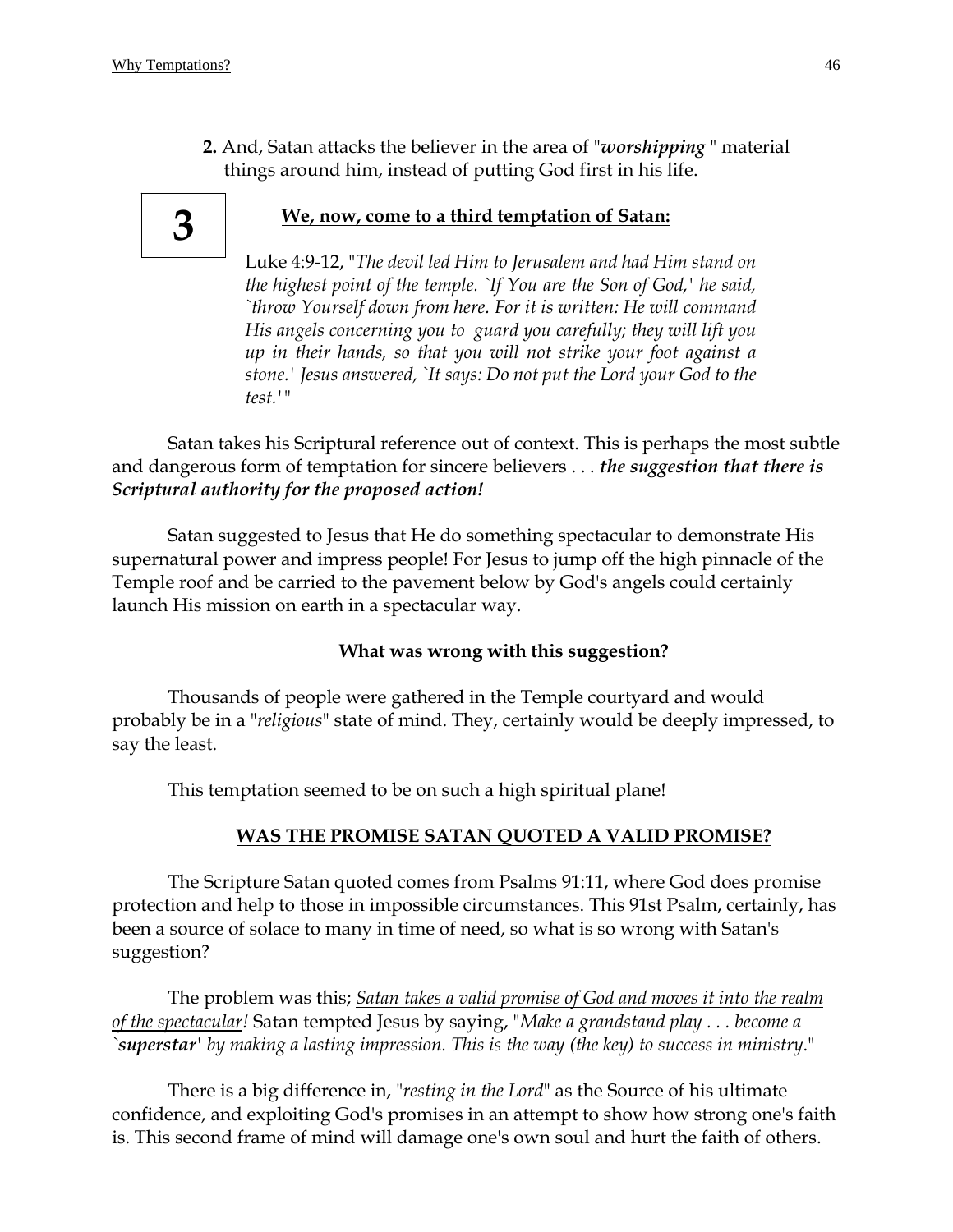God will "*supply my needs according to His riches in Christ Jesus,"* but **only God's omniscience knows my needs!**

This third temptation of Satan was for Jesus to do a spectacular, unusual, unnatural . . . and quite unnecessary . . . act!

God does provide miraculously, however, for instance, when Jesus fed the five thousand, He didn't do it in a spectacular or unnatural manner. He *could* have turned the stones on the hillside into bread, but, instead He quietly took the loaves and fishes, thanked God for them, and proceeded to divide them among the hungry.

The whole process appeared so natural and simple that those who watched hardly realized a miracle was taking place.

The point is, our human nature just naturally is drawn to the sensational and we must guard against this tendency for the spectacular, directing our desire to see God move in our lives. Satan would rob us of the true move of God by attempting to get us to substitute it with some dramatic event.

The drama of the glitter, glimmer and sparkle that occupies center stage of the secular world can effect the believer's attitude toward God's work and how he feels God should work. He can be, if he is not careful, be drawn toward the spectacular in the demonstration of God's power.

Sincere believers can be drawn into fanaticism of one kind or another, claiming isolated Scripture texts as God's direction for their actions. They look for strange and unusual so-called "*miracles*" as signs of spirituality.

> How can the believer tell whether or not an "*urge to do something*" which appears to be "*spiritual*" comes from God, Satan, or is just his own desire?

> > Questions to ask concerning miracles:

- **1.** Is it in line with God's total program as revealed in the Scripture? Does it reflect God's character of love and justice?
- **2.** Is it spectacular, unusual or unnatural? If so, be careful because God most often works in simple, natural and intelligible ways.
- **3.** Has God prepared you for it? God does not usually act on the spur of the moment, His Word and intentions are unchanging and eternal. When God wants you to do something, He will prepare you over a period of time, through Scripture, circumstances and impressions. When the time for action comes, you will recognize that God has led you.
- **4.** Is it necessary? This may seem to be a superfluous question, however,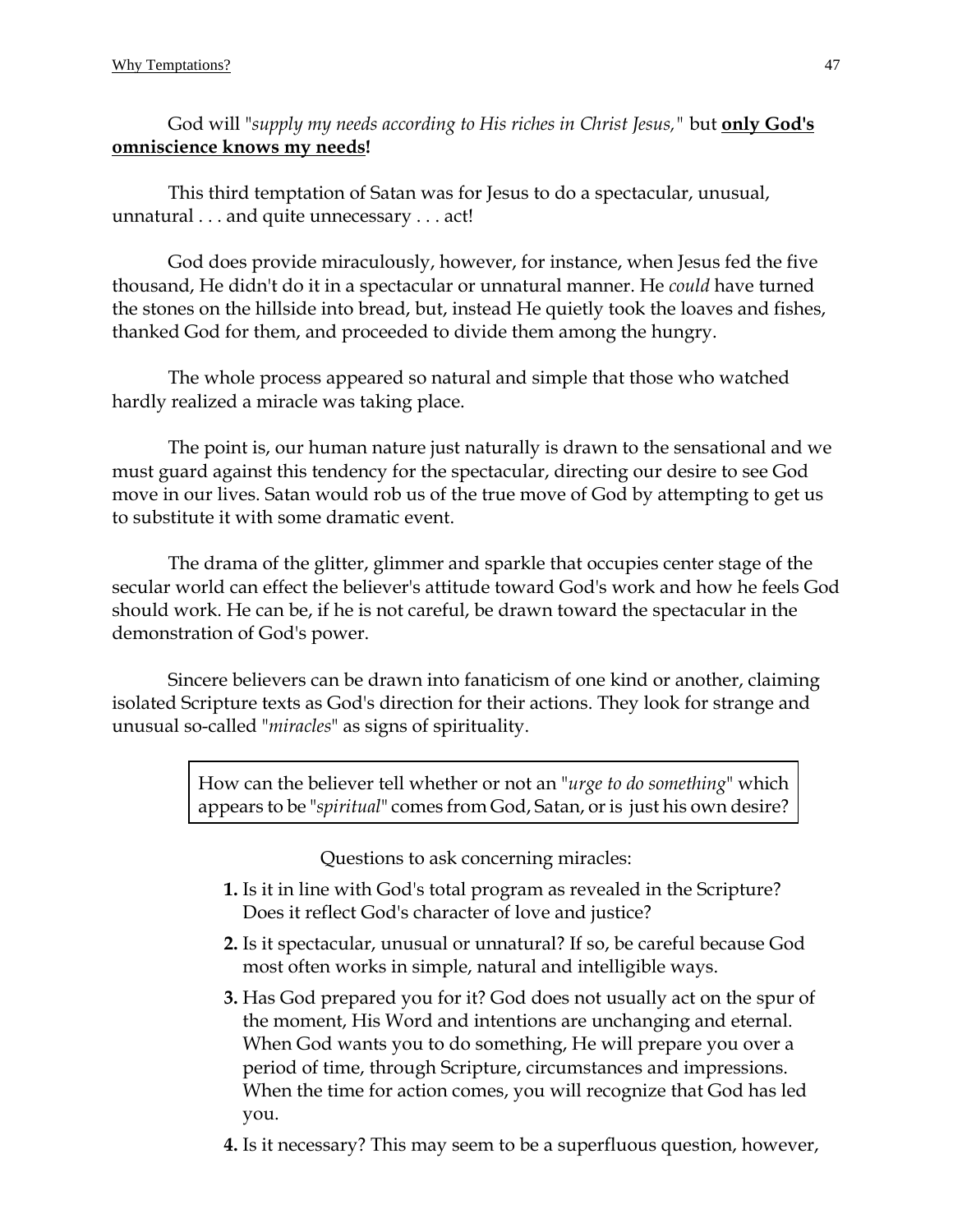the temptation to engage in unnecessary activities "*for the Lord*" (?) is a common one.

When Jesus answered this, Satan's third temptation, He said, "*Do not put the Lord you God to a foolish test*." He again refers to a Scriptural record where the Israelites were in the wilderness. In the passage of Scripture which Jesus refers to, is where the Israel had been warned not to put God to a foolish test (to "*tempt*" Him), and, again, Israel failed; they asked for a sign that was not God's will - something more spectacular and sensational than what God's plan was - and they "*provoked*" God and lost their provision as a result of it.

> Remember, God's dealings with Israel are our example to learn from - 1 Corinthians 10:6

Jesus was tempted *in the same realms* as the children of Israel, however, Jesus won! Where they lost, **He won!** Throughout the temptations, Jesus did what they had been instructed to do. He stood on the "*promises*" of God without the conscious awareness of God's presence. When we are tempted, we must do likewise!

> In considering this third temptation of Satan to attempt to get Jesus to rely on the spectacular to impress people, let me add something else

It seems many have ceased to believe in the power of prevailing prayer and absolute trust in God to do His work through us, and are depending on public relation promotion! Some have even hired public relation firms, to tailor their image for the news media, to impress the multitudes. Isn't this falling into Satan's temptation of attempting, through the spectacular, to do the work of God?

Jesus' name is famous and known around the world today. He does have "*fame*," not because He "*cast Himself off the Temple*," but, rather, because He gave Himself to fulfill the purpose of God for His life, that of going to the cross and dying for the world. And, that is the **only** way anyone will ever find true fulfillment!

The New Testament is full of calls for diligence and carefulness, lest Christians get the reputation of being fools whose foolishness is based on a false view of Scripture. Some have excused their laziness and irresponsibility by saying, "*They are living by faith,*" however, that it is not faith they are exercising, but, rather, they are "*tempting the Lord God*" . . . expecting some spectacular display of God's power to meet their needs.

God give us wisdom and discernment to know the difference between "*faith*" and just plain old human "*presumption*."

• Faith will produce marvelous results in the lives of people!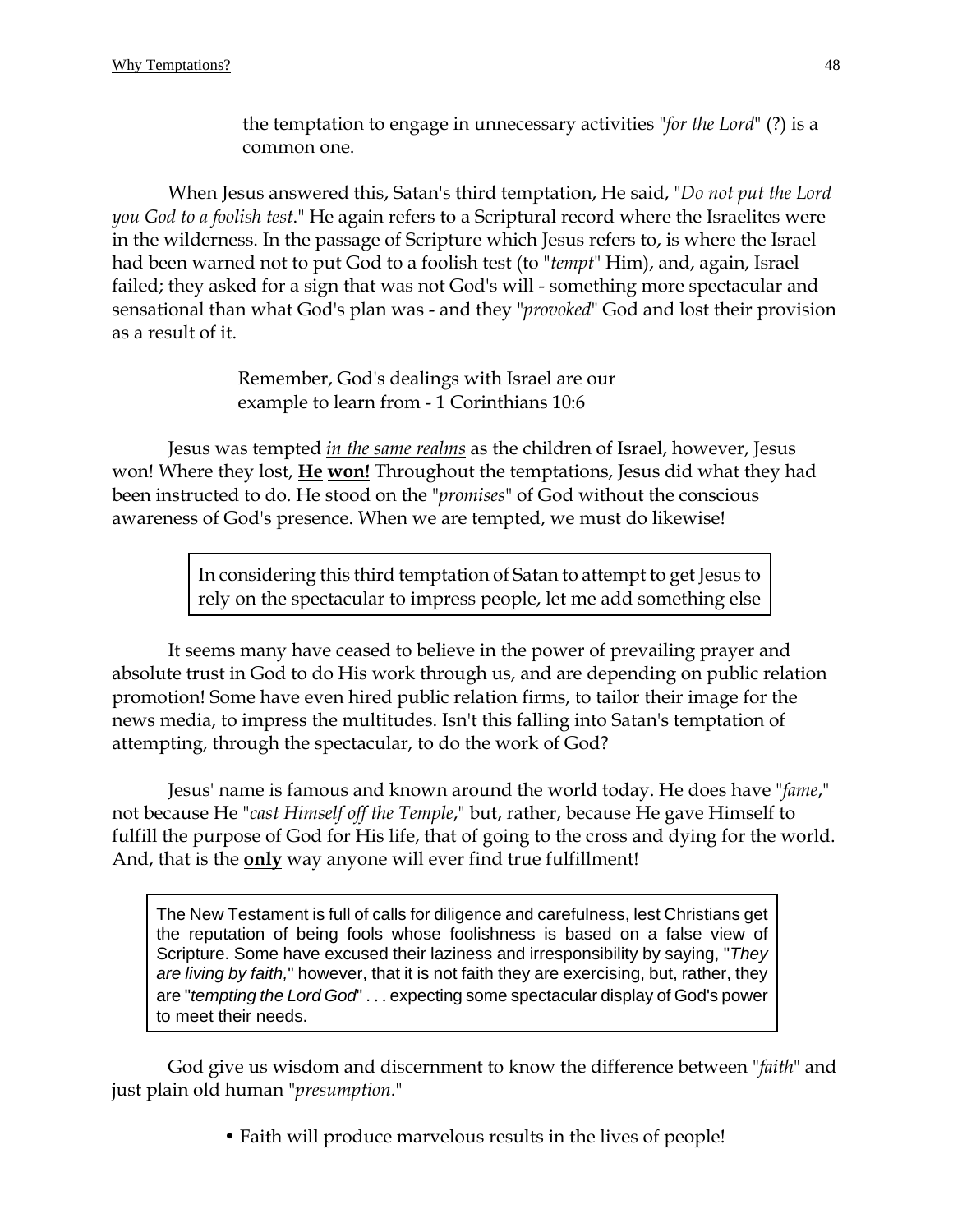• Presumption will produce nothing but spiritual disaster!

The reason for the obscurity and deficiency of spiritual discernment, is due to a lack of knowledge of God's Word - His true promises!

#### **1. GOD'S PROMISES MUST NEVER BECOME A SUBSTITUTE FOR FAITHFULNESS**

God's Word tells us, "*All things are yours*." Can that then mean, we can take anything from anyone we want? Of course not, God says we must "*work to support ourselves and our families*," and we are also told we must be industrious.

God has also promised to "*feed the birds*," however He does not drop the food in their next, they must go out and scratch for it.

#### **2. OUR INTERPRETATION OF GOD'S PROMISES MUST BE CONSISTENT WITH THE WHOLE OF SCRIPTURE**

It is possible to revere the promises of God, more than the God Who gave them! One can lose sight of the Person because his eyes are filled with His gifts.

A.B. Simpson, founder of the Christian and Missionary Alliance, wrote,

Once it was the blessing, now it is the Lord Once it was the feeling, now it is the Word; Once His gift I wanted, now the Giver own; Once I sought for healing, now Himself alone, Once `twas painful trying, now `tis perfect trust Once a half salvation, now the uttermost! Once `twas ceaseless holding, now He holds me fast Once `twas constant drifting, now my anchor's cast.

Once `twas busy planning, now `tis trustful prayer; Once `twas anxious caring, now He has the care; Once `twas what I wanted, now what Jesus says, Once it was constant asking, now `tis ceaseless praise

Once it was my working, His it hence shall be; Once I tried to use Him, now He uses me; Once the power I wanted, now the Mighty One; Once for self I labored, now for Him alone.

Once I hoped in Jesus, now I know He's mine; Once my lamps were dying, now they brightly shine; Once for death I waited, now His coming hail; All my hopes are anchored safe within the veil.

The only way through the "*problem*" (your wilderness, or temptation) is total reliance on God and His Word (the promises). There is no other assurance of help!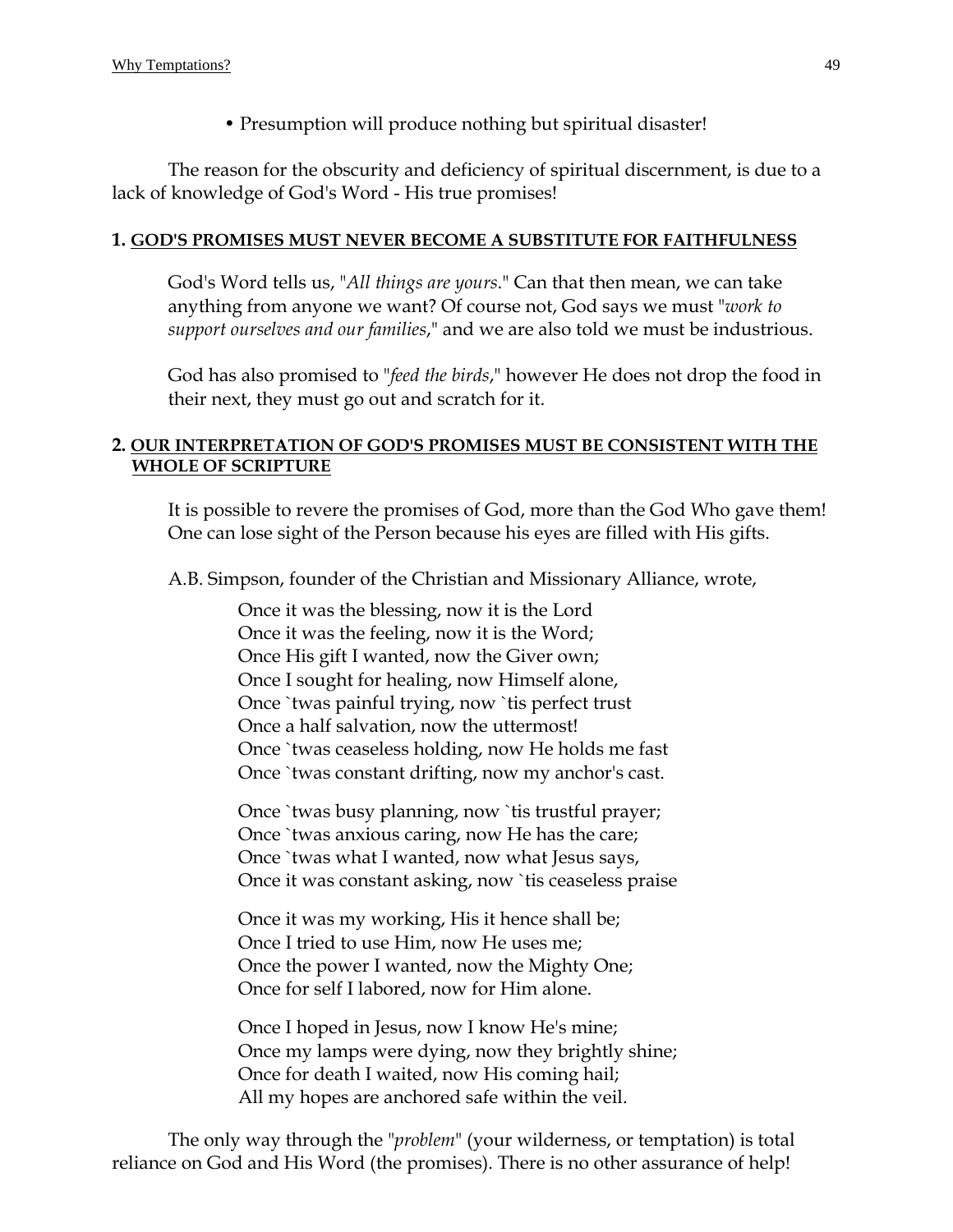God's Word is sufficient! It is, therefore, essential that we be sure of what god has told us in the first place.

Nothing is more tragic than the Christian who stands on "*a*" word of God, taken out of context and twisted by the master deceiver (Satan).

When Satan left Jesus in the wilderness, **God sent angels to care for Him**! [Jesus had been in the wilderness without a sense of the presence of God.] When the angels came to care for Him - the sense of God's concern, love and presence *returned*. Luke 4:14 states, "*then Jesus returned to Galilee, full of the Holy Spirit's power . . .* "

> Note: In Luke 4:1, Jesus is full of the Holy Spirit . . . Who led Him into the wilderness to be tempted of the devil, now, after the time of testing, He was full of the Holy Spirit's power (verse 14).

> Now, Jesus was ready to enter into the *provision* . . . the ministry God had for Him. He was on the "*victory side*" of the *problem*, and could announce to the world that He had come to fulfill what the Scripture promised - (Luke 4:16-21).

#### **WHERE IS THE POWER JESUS PROMISED US TODAY?**

Where is the ability to meet the need of the oppressed, the sick, the blind and the brokenhearted?

Power, as a *promise*, isn't the same as power in action! Between the *Promise* and the realization of power comes the *Principle* and the *Problem*.

#### **VICTORY IN THE PROBLEM TRANSFORMS THE PROMISE INTO POWER**

If we lack power, it isn't because God has withheld His promise or broken His Word, but, rather, it is because we have not come through our problems *victoriously!* 

The "*power*" promised is dissipated by repeated laps around the mountain.

Jesus withstood the temptations in the wilderness *and* because He did, *the way is open for us to do the same!*

We can, also, stand on the "*Principle*" of God's "*Promise*," and be prepared to receive the fullness of the power of the Holy Spirit.

The power is promised to us, not in our own strength, **but in Christ's**

#### **THE SERPENTS IN THE WILDERNESS**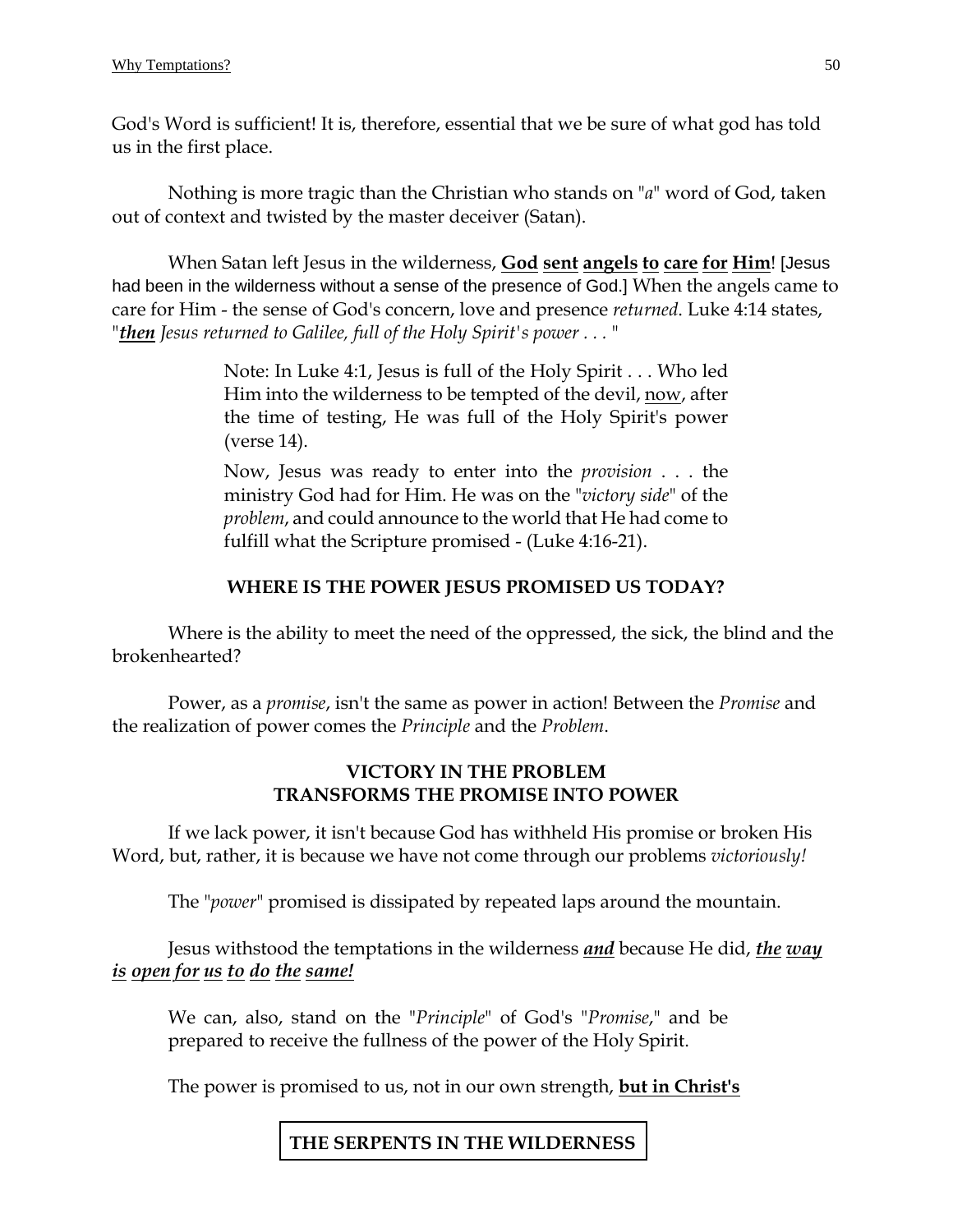Temptation in the wilderness serves the purpose of exposing what is really in the believer's heart and is necessary before we can have an honest and satisfactory relationship with God and reach the maturity by which we enter into the provisions of the Promise-Land!

Remember Deuteronomy 8, when God tells Israel why He led them through the wilderness?

"*Remember how the LORD your God led you all the way in the desert these forty years, to humble you and to test you in order to know what was in your heart, whether or not you would keep His commands . . . Otherwise, when you eat and are satisfied, when you build fine houses and settle down, and when your herds and flocks grow large and your silver and gold increase and all you have is multiplied, then your heart will become proud and you will forget the LORD your God, who brought you out of Egypt, out of the land of slavery. He led you through the vast and dreadful desert, that thirsty and waterless land, with its venomous snakes and scorpions. He brought you water out of hard rock. He gave you manna to eat in the desert, something your fathers had never known, to humble and to test you so that in the end it might go well with you. You may say to yourself, `My power and the strength of my hands have produced this wealth for me.' But remember the LORD your God, for it is He who gives you the ability to produce wealth, and so confirms his covenant, which He swore to your forefathers, as it is today"* 

Deuteronomy 8:2, 12-18.

Jesus taught His disciples to pray, "*Don't bring us into temptation, but deliver us from the Evil One*" (Matthew 6:13).

God *does* lead us into temptation in order to reveal what is in our heart. Our prayer should be, "*Oh, God, let there be* nothing *in my heart that would cause You to put me to the test*." If there is any unconfessed sin, or Satan's thoughts of temptation that we allow to stay, Satan has an open door.

God allows a "*Ways and Means Committee*" in the wilderness, especially assigned to bring out our weaknesses. In Israel's situation, God allowed "*serpents*" to tempt the children of Israel in the wilderness and lead them to perish there. As one studies God's Word, he will realize that the areas of Israel's temptation are major areas where we will be tested to a greater or lesser degree.

1 Corinthians 10:1-5 states, "*For I do not want you to be ignorant of the fact, brothers, that our forefathers were all under the cloud and that they all passed through the sea. They were all baptized into Moses in the cloud and in the sea. They all ate the same spiritual food and drank the same spiritual drink; for they drank from the spiritual rock that accompanied them, and that rock was Christ. Nevertheless, God was not pleased with most of them; their bodies were scattered over the desert.* 

Let's take a look at these various temptations mentioned in the children of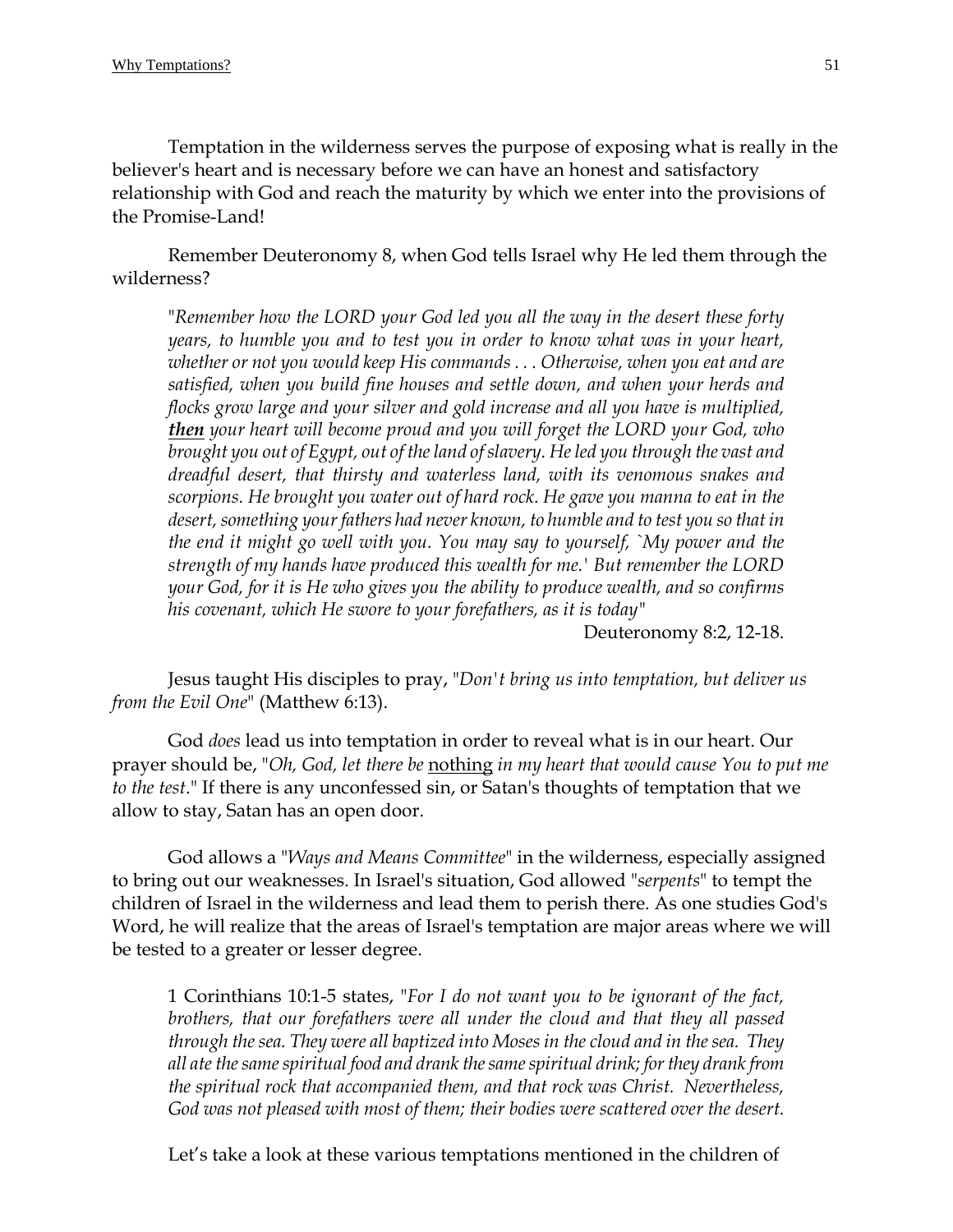Israel's life and see how they may apply to our Christian walk.

**1.** 

1 Corinthians 1:6, "*Now these things occurred as examples to keep us from setting our hearts on evil things as they did.* 

The children of Israel craved meat, although they were being fed adequately every day with manna from heaven. They complained until God became angry. To teach them a lesson, God sent an over abundance for them to eat -- until they became nauseous.

A desire, or craving, for anything other than God, amounts to rejection of Him and, to teach us that God may allow an over abundance of what the believer craves.

[What an effective cure -- to get sick on what one craves for]

Until we are cured of all inordinate desires for anything other than God and His purposes, we will live a life of continual double-mindedness and dissatisfaction.

It just may be that, like the children of Israel, God may provide the opportunity for us to satisfy that desire, expose it to where we will either:

1. Give in to the desire and suffer continued laps in the problem, or

2. Confess it, resist it, and choose to give his full allegiance to what God wants for us – then, we will be ready to receive the provision.

**2.** 

1 Corinthians 10:7, "*Do not be idolaters, as some of them were; as it is written: `The people sat down to eat and drink and got up to indulge in pagan revelry.'"* 

"*Idolatry*" is lust, or desire, that has come to maturity. This serpent poses a more serious threat than the first serpent. We are told to "*love the Lord your God with all your heart and with your entire being and will all your might*" Deuteronomy 6:5.

God, knowing the weakness in the hearts of the children of Israel, permitted them to be exposed to temptation. He had commanded them to love and worship Him only and to keep from making any molten images. **Then**, God withdrew from their conscious awareness of His presence through the person of His spokesman. He had Moses go up on the mountain. Immediately, the weakness in the children of Israel's hearts came to the surface with full force and they implored Aaron to make them a golden image of a calf to worship.

The molten calf represented the image of Egypt's god -- the bull, "*Osiris*." These ex-slaves cherished the dream of Egypt in their hearts, and whenever they were confronted with a temptation in the wilderness, their first impulse was to go back to the flash-pots they had left behind. This calf was no small thing, it was a sign of Egypt, showing that the children of Israel had withdrawn their allegiance from the invisible Jehovah and was placing it in Osiris to keep from being slain by the Egyptian army.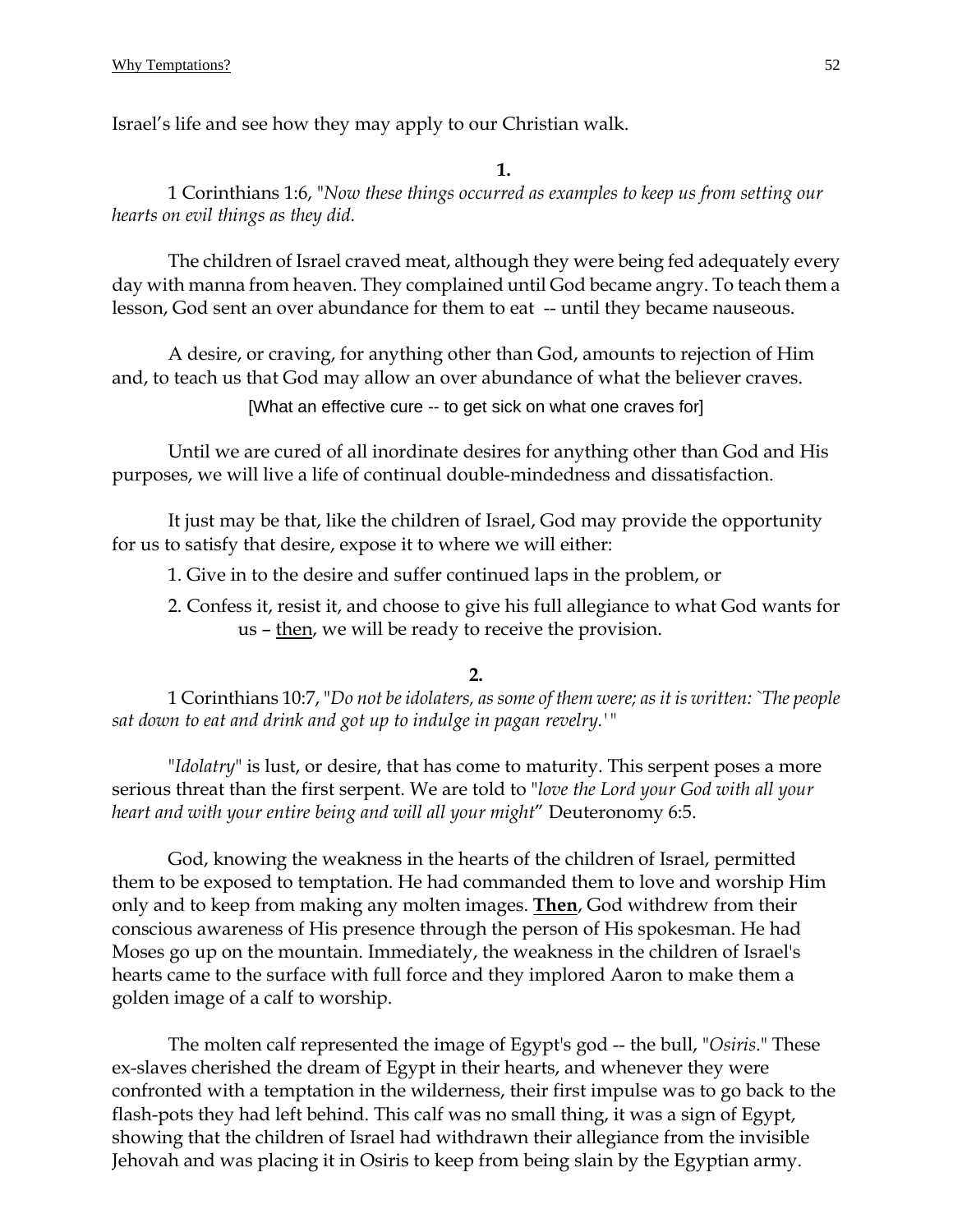#### IDOLATRY INVOLVES ALLEGIANCE TO *ANYTHING* OTHER THAN GOD!

Idolatry starts out innocently enough. In the heart is a temptation to identify with something other than Go and God permits us to be tempted with opportunities because to go on with *divided loyalty* is a frustration, both to us and to God.

Jesus said, "*No one who puts his hand to the plow and looks back* (to the things behind) *is fit for the kingdom of God*" Luke 9:32.

God requires full allegiance, or, we will be left with empty promises and consequently lose the spiritual provision - and the joy - God has promised.

**3.** 

1 Corinthians 10:8, "*We should not commit sexual immorality, as some of them did - and in one day twenty-three thousand of them died.* 

This phrase "*sexual immorality,*" ("*fornication,*" in the King James Translation) is an all-inclusive word, meaning all types of sexual sins, perversion and promiscuity.

Israel ignored God's command and committed sexual sins with the women of Moab. God's anger was aroused and a plague struck down 23,000 of Israel's number.

**4.** 

1 Corinthians 10:9, "*We should not test the Lord, as some of them did--and were killed by snakes.*"

The Israelites complained in the wilderness and said they hated "*the insipid manna*" which God had provided for them and, as a result, God sent poisonous snakes among them and many were bitten and died.

We test God's patience when we demand more than the adequate supply God has given. We test, or tempt, the Lord when we are not satisfied with what God has provided for our life and we cry out for something else that we think would be better than what God has provided for us.

We test God when we ask for a "*sign*" from Him after God has already made something clear, or, we ask God to prove His power when God has already shown enough to establish faith. Our faith must be based upon God's *promises*. To put God "*to the proof*" is an expression of doubt and dissatisfaction in our heart.

**5.** 

1 Corinthians 10:10, "*And do not grumble, as some of them did--and were killed by the destroying angel.*"

The Israelites' complaints had hardened into open rebellion and a revolt was started against Moses and God slew the rebels.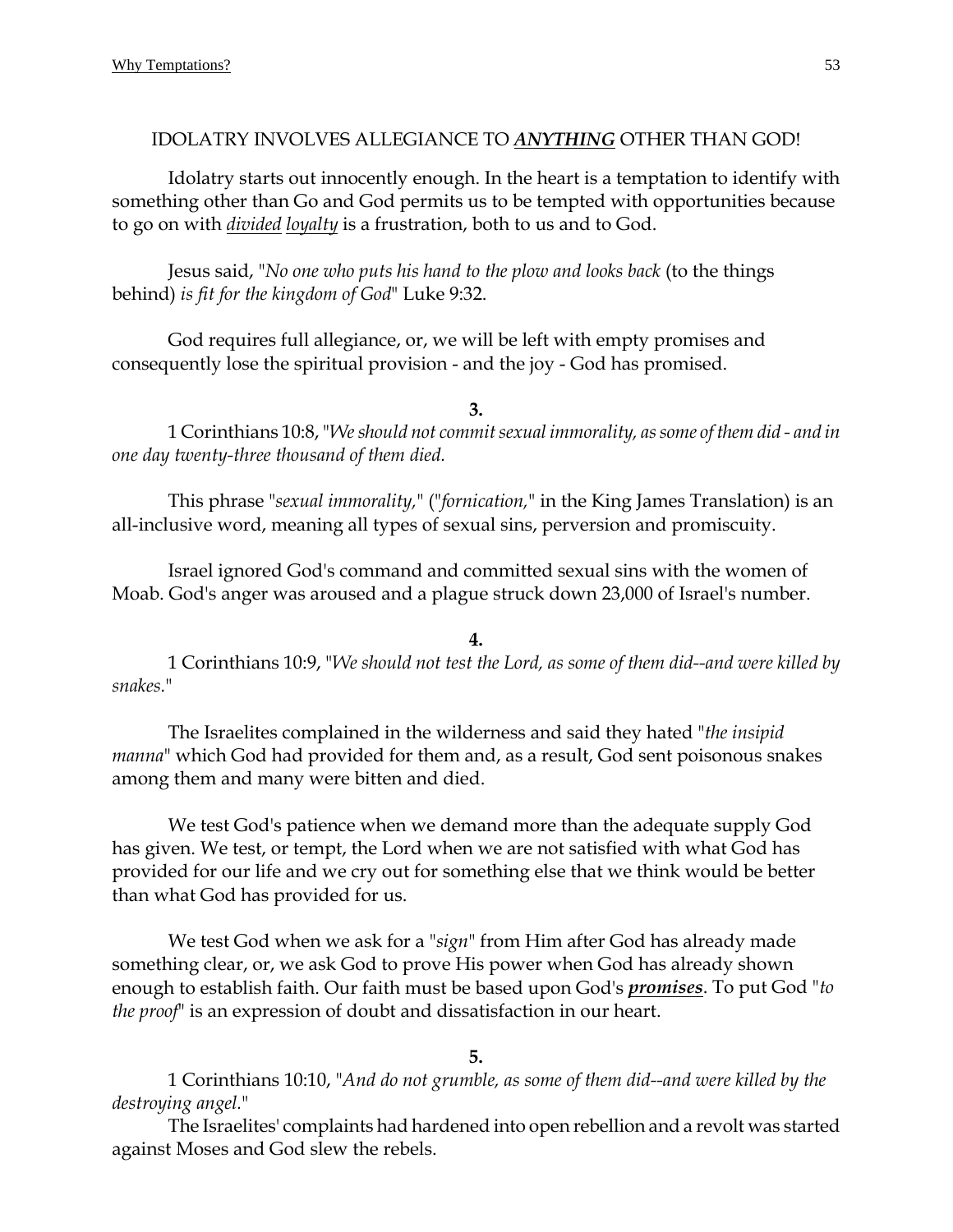Murmuring is perhaps the most dangerous of all the serpents in the wilderness. *A habit of complaining becomes a constant attitude of discontent!* Many complain about circumstances, and that is bad enough, but "*murmuring*" is directed against God.

The murmurer is a pessimist! No matter how things are, he always expects the worst. He feels he has been treated unfairly by God -- life, his wife, neighbors, his boss and so on. This negative attitude is demonstrated by a constant stream of criticism directed at everyone and everything.

1 Corinthians 10:11, "*These things happened to them as examples and were written down as warnings for us, on whom the fulfillment of the ages has come.*"

Every believer will face these five temptations . . . *lust, idolatry, fornication, tempting God* and *murmuring* . . . in the wilderness of his problems!

There is the danger of thinking that our personal situation is somehow unique and, therefore, exempt from God's rules and principles, however, God's Word assures us that this just isn't so!

> 1 Corinthians 10:12-13, "*So, if you think you are standing firm, be careful that you don't fall! No temptation has seized you except what is common to man. And God is faithful; He will not let you be tempted beyond what you can bear. But when you are tempted, He will also provide a way out so that you can stand up under it.*"

#### **THERE IS NO UNIQUE SITUATION THAT PROVIDES AN EXCEPTION TO THE RULES IN GOD'S DEALINGS WITH US!**

The situations that we go through have been faced by others, and are known by God.

1 Corinthians 10:13, teaches, " . . . *no temptation is irresistible. You can trust God to keep the temptation from becoming so strong that you can't stand up against it, for He has promised this and will do what He says!*"

**Temptation is never meant to break us**, but, rather, it is means to bring out in us what needs to be exposed. We *can* stand up against any temptation - (That is God's promise!) - even if the problem appears to be overwhelming. The strength of Jesus Christ can take us through to victory!

When things get rough, we are provided with an escape! ". . . *He* (God) *will show you how to escape temptations power so that you can bear up patiently against it*" (verse 13).

> **The only way to the "***Promise-Land***" is to come successfully through the "***Problem***" on faith in God's "***Promise***" alone!**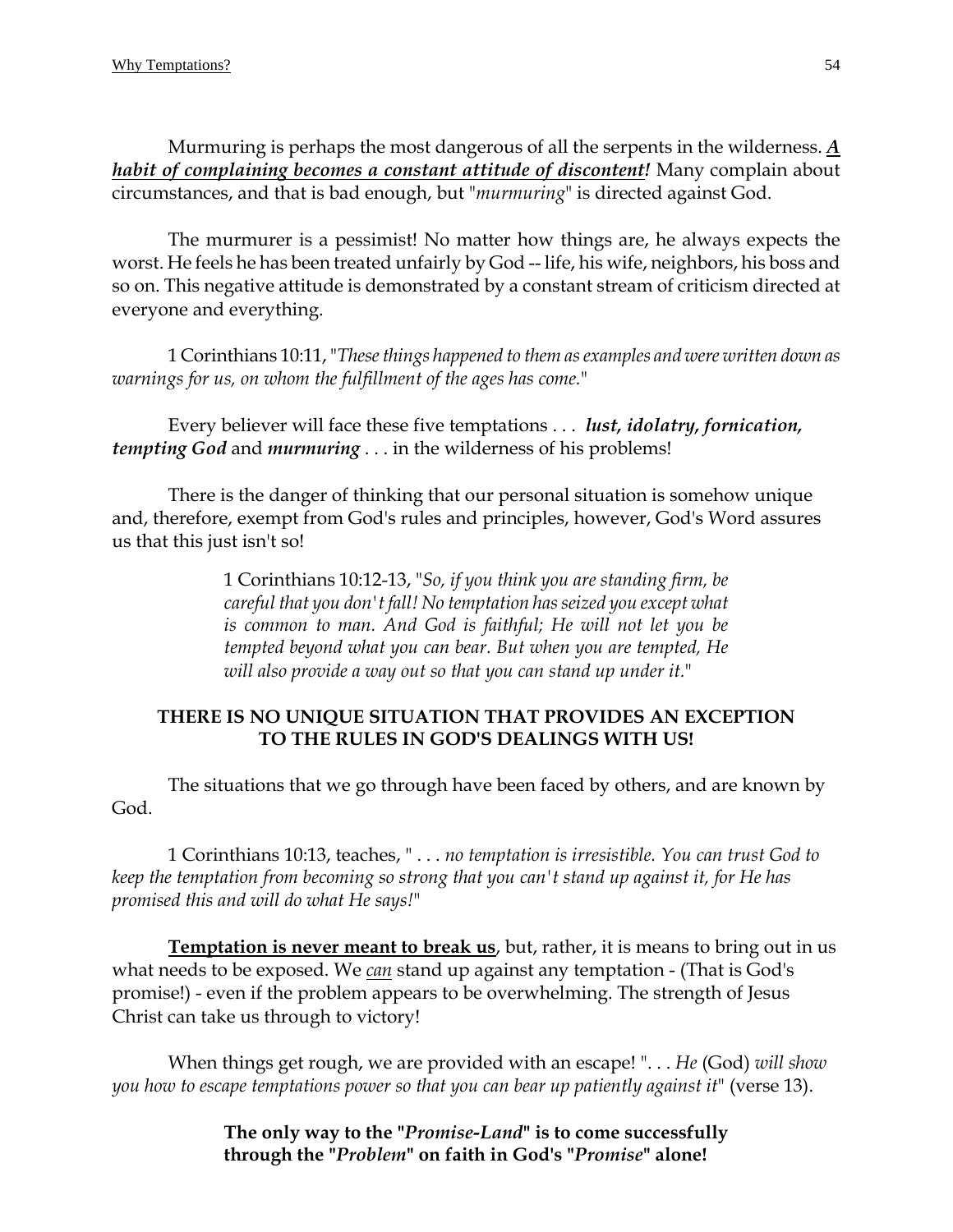The "*Principle*" is to yield our self completely to Christ. The "*Promise*" is that Christ will supply the strength that will take us through the *"Problem*."

Christ is the only One who ever gained complete victory in temptation, and that victory is ours when we are properly related to Him!

#### **HOW TO POSSESS THE LAND**

When the Israelites finally left the wilderness and crossed over the River Jordan into the Promised Land, they faced a reality that we, as "*spiritual children of God*" tend to forget.

#### **THE LAND WAS TILL IN POSSESSION OF THE ENEMY!**

There were enemy nations, giants and fortified cities in the land! We may enter the Promise-Land, however, that does not mean that we are in full possession of it!

Instant possession of the "*Promise-Land,*" or immediate spiritual maturity, is *impossible!* Of course, God would be capable of giving "*spiritual maturity*" **at once**, however, the reason God does not is because if He did we would be destroyed. Listen to what Moses said to the children of Israel:

> "*When the LORD your God brings you into the land you are entering to possess and drives out before you many nations - seven nations larger and stronger than you - Do not be terrified by them, for the LORD your God, who is among you, is a great and awesome God"* [Deuteronomy 7:1,21].

Our "*Promise-Land*" is, also, is **only** "*a little at a time*" because we must have time to grow in the ability to possess it!

Peter had to learn the necessity of "*possessing the Promise-Land - little by little*." He thought himself ready to enter the land and possess it all, **IMMEDIATELY**! The result: He fell flat on his face!

For three years he has been a disciple of Jesus. The Master Teacher had given him solid training in the "*principles of God.*" Jesus, on the evening of His betrayal, stated a promise to His followers . . . "*Because you have stood by Me in My trials, I confer on you a kingdom, just as My Father conferred one on Me, so that you may eat and drink at My table in My kingdom and sit on thrones, judging the twelve tribes of Israel"* Luke 22:28-30

Jesus was explaining what was about to happen after He returns to earth, however, it also has reference to the believer's "*reigning in life*" in the Promise-Land of today - **right now - in this life!**

Note the verses that follow. Jesus continues to speak . . . "*Simon, Simon, Satan has*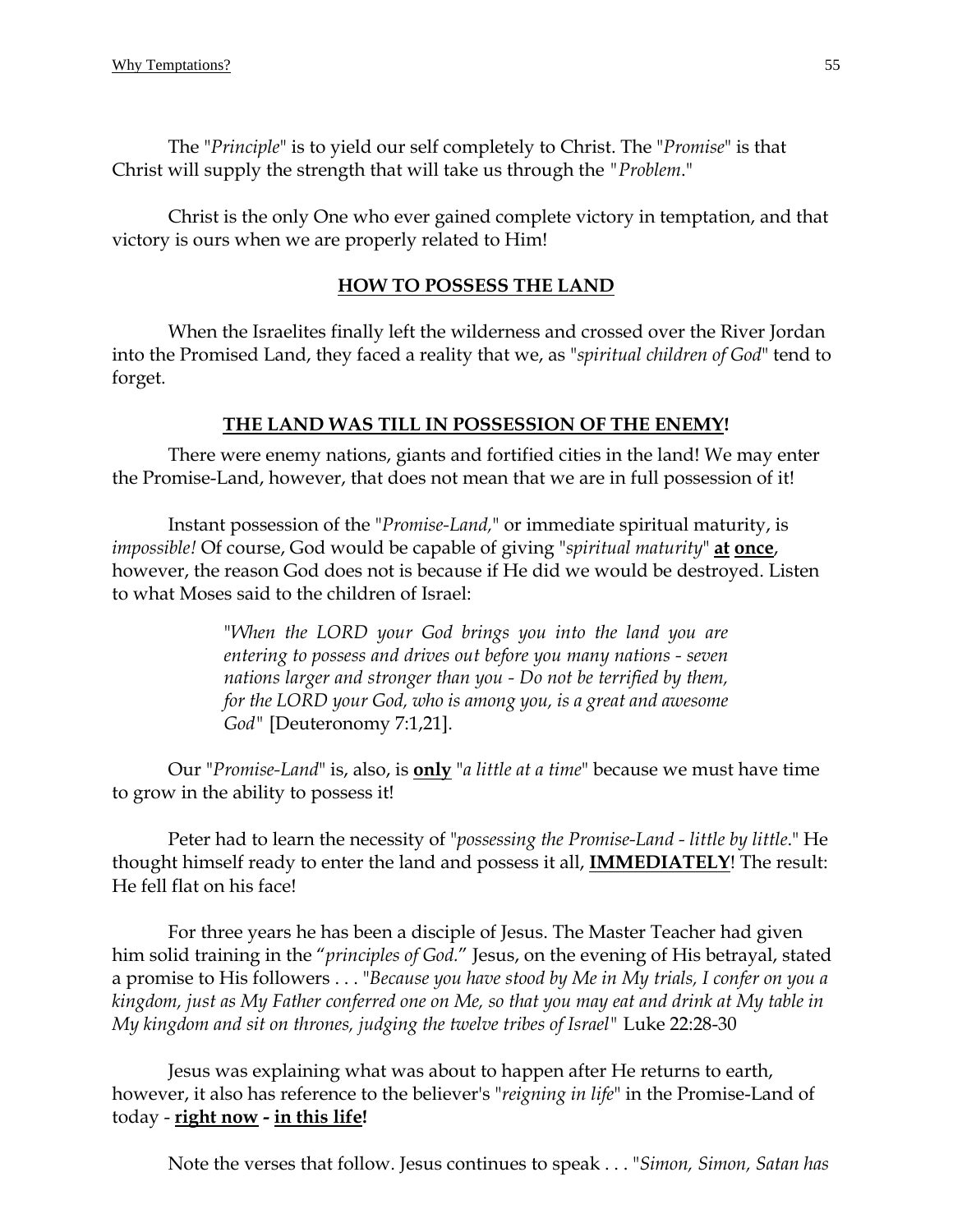*asked to sift you as wheat. But I have prayed for you, Simon that your faith may not fail. And when you have turned back, strengthen your brothers"* Luke 22:31-32.

Jesus said that Satan would be permitted to come near Simon because he needed to be exposed to temptation. In Simon's heart was something that had to be put to the test before he could enter the Promise-Land!

After Peter had been tested, he would be able to strengthen and build up the faith of his brothers in Christ. If Peter was to become what Jesus wanted him to be, he had to be exposed to the problem - his "*wilderness*."

The believer must go through the same "*testing.*" Jesus is pleading the believer's cause and praying that his faith will not fail, however, Jesus does not pray that the believer be "*kept from*" the problem.

> In training our children, we need to teach them about life and about making choices between right and wrong, because there will come a time when they will be exposed to temptation and have to make choices on their own.

> As parents, we, sometimes, watch as our children get into situations where we know they will be tested, however, we cannot always decide the outcome, we only pray, as Jesus prayed for Peter, that their faith will not fail.

Listen to Peter's reaction to Jesus' statement . . . "*But he replied, `Lord, I am ready to go with you to prison and to death.'"* 

Peter's pride and self-sufficiency responded by saying, in essence, "*I am Your most loyal disciple, I really don't need Your prayers*." Peter assumed he was ready for any trial because he felt strong and spiritually capable to meet whatever might come along.

Back to 1 Corinthians 10 . . .

"*So, if you think you are standing firm, be careful that you don't fall!*" 1 Corinthians 10:12

When we "*feel*" strong in our self and are no longer fully dependant upon Christ for our strength . . . we forget our need of Christ's strength . . . we will stumble!

Jesus knew what lay ahead for Peter, and He continues . . . "*Jesus answered, `I tell you, Peter, before the rooster crows today, you will deny three times that you know Me.'*"

Peter sincerely felt he was ready to go to jail or be killed for the Lord, he was eager and anxious to "*prove*" his loyalty, however, *he failed!*

Isn't it true, we often want to go out and do something heroic to further the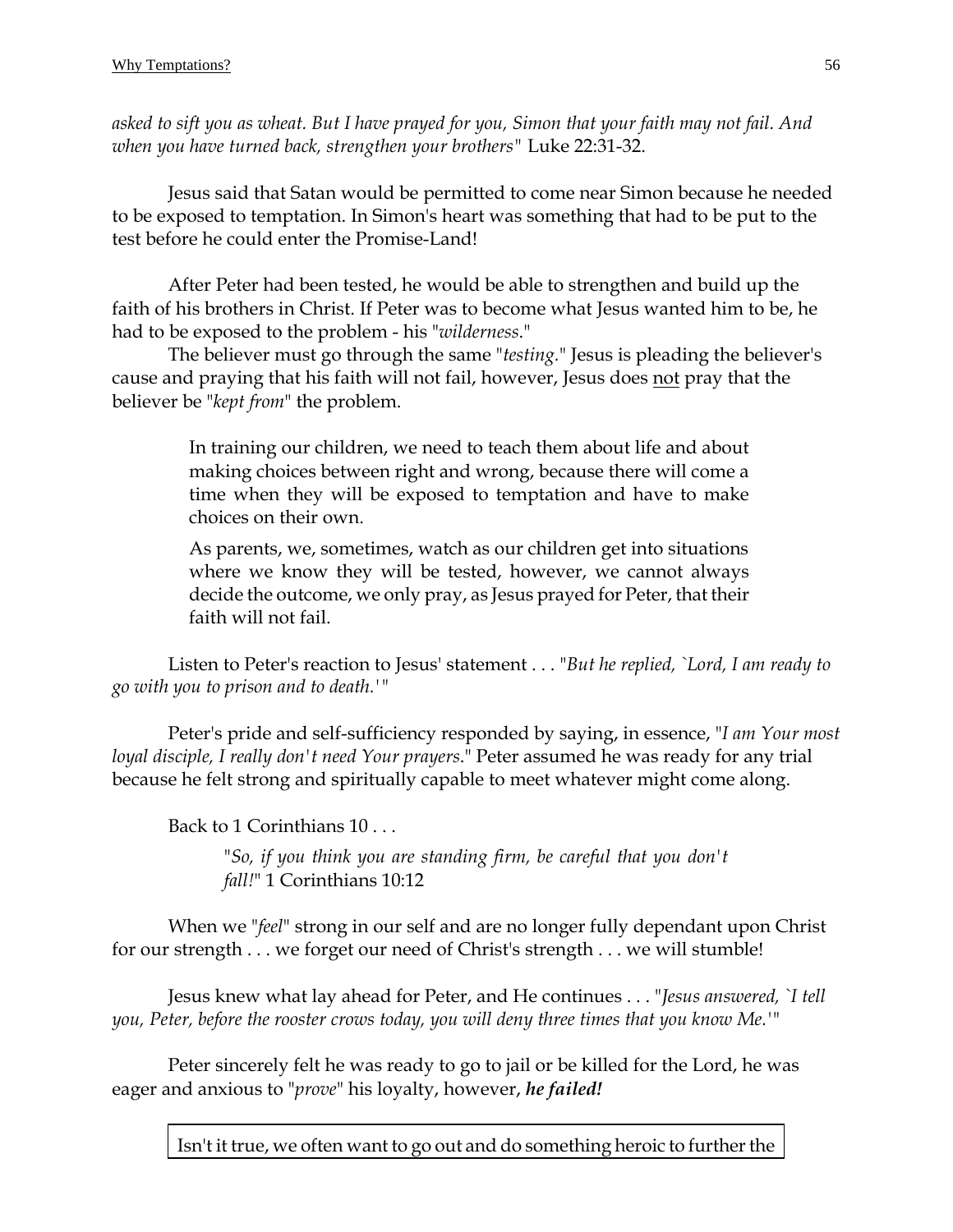kingdom of God? We accelerate our "*will-power"* and engage in frantic activities "*for the Lord*," however, that is not the way God does things.

God does call some believers sometimes to do what appears to be dangerous . . .to risk their lives on a mission field or some other daring act . . .but, not until they have learned "*yielded obedience*" in the small things of daily stewardship.

Peter wanted an "*outward*" battle with a recognizable enemy, but Jesus warned him of the battle "*within*" his heart.

Luke 22:56-62 tells of the events that followed Jesus' arrest and early morning trial. A servant girl noticed Peter in the light of the fire, and said . . . "*This man was with Jesus*." Peter denied it. "*Woman,*" he said, "*I don't even know the man*." After a while someone else looked at him and said, "*You must be one of them*." "*No sir, I am not!*" Peter replied. About an hour later someone else flatly stated, "*I know this fellow is one of Jesus' disciples, for both are from Galilee*." But Peter said, "*Man, I don't know what you are talking about!*" And as he said the words, a rooster crowed. At the moment Jesus turned and looked at Peter. Then Peter remembered what He had said, "*Before the rooster crows tomorrow morning, you will deny Me three times*." And Peter walked out of the courtyard, crying bitterly.

There was no condemnation, but only compassion and understanding in Jesus' loving eyes. However, Peter saw himself in those eyes, stripped of all pretense, totally unworthy of his Lord's trust. He also realized that Jesus had known all along of his weakness, and had loved him in spite of it.

Peter died a thousand deaths that morning, crying tears of repentance, emptying his spirit of the boasting, brashly, of his own strength. Peter had fallen, **but his faith did not fail!**

Peter may have remembered the words from Psalm 37:23-24, which states,

*"If the LORD delights in a man's way, He makes his steps firm; though he stumble, he will not fall, for the LORD upholds him with His hand*"

Peter had "*a disposition*" to do God's will. He did not perish in the problem (his wilderness). This temptation had been necessary to expose the pride and self-sufficiency that had to go before Peter could become totally dependant upon God.

The "*old*" Peter wanted to rush in and possess the entire Promise-Land at once, however, the "*new*" Peter knew the need for "*steady growth*" in the faith. He had learned how to strengthen and build up the faith of his brothers so that they would not make the same mistakes he had made.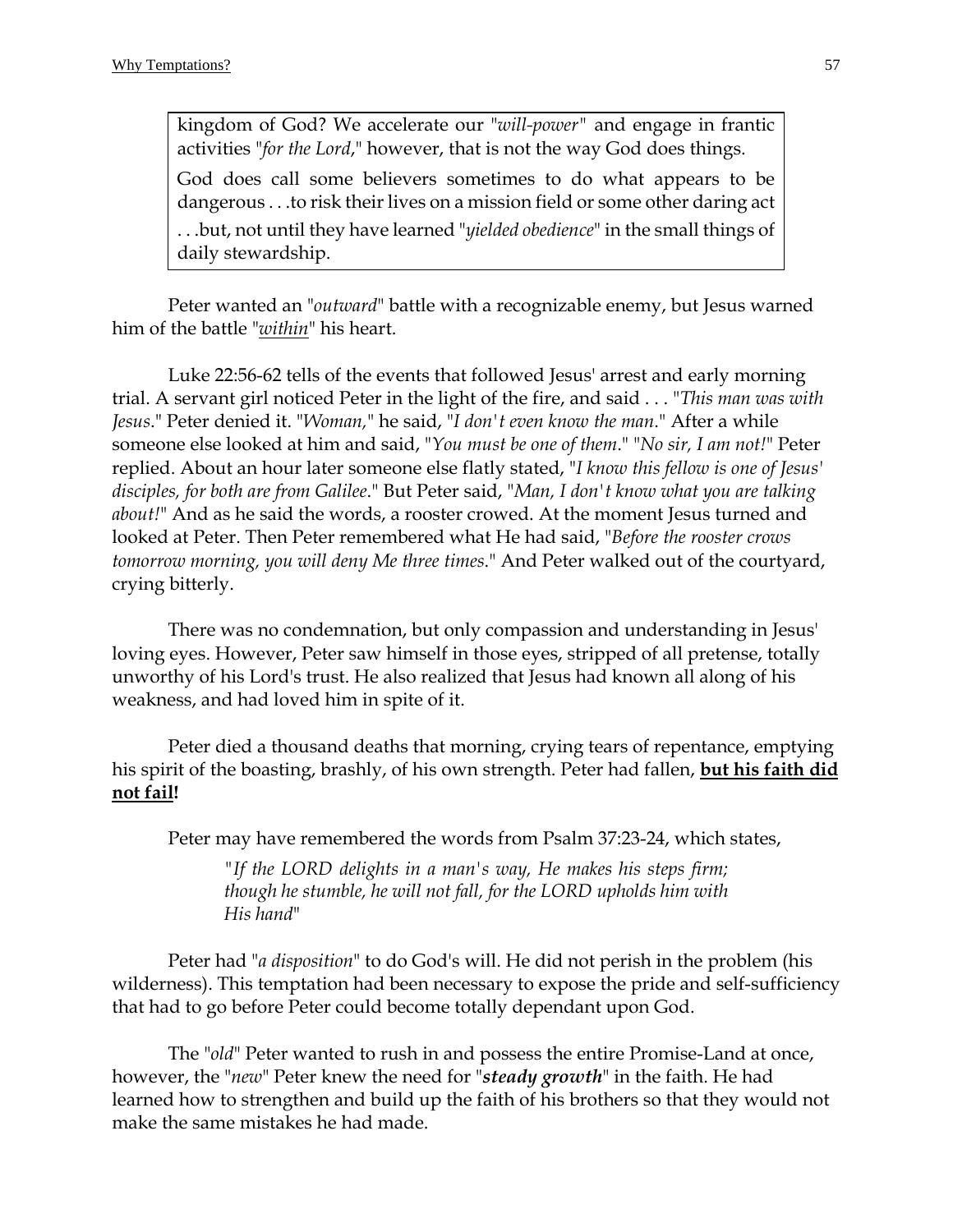Peter, writing to the converts of the first century some years later, says . . .

"*Simon Peter, a servant and apostle of Jesus Christ, To those who through the righteousness of our God and Savior Jesus Christ have received a faith as precious as ours . . . Through these He has given us His very great and precious promises, so that through them you may participate in the divine nature and escape the corruption in the world caused by evil desires." 2 Peter 1:1,4.* 

#### **THIS IS OUR** "*PROMISE-LAND*!"

. . . and Peter tells us how it is to be possessed - "*little by little!*"

# Christ-like Characteristics

Peter tells us in verses 5 through 7, of 2 Peter, of nine Christ-like characteristics which must be cultivated - in order to possess the Promise-Land. We will become partakers of the "*divine nature*" of Christ by . . .

#### **1. DILIGENCE**

We must be persistent, stick to it, work at it. And remember, that it isn't our own work, but rather, persistence is clinging to Christ who works *in* us. Use diligence to exercise *faith.*

#### **2. FAITH**

We must employ every effort to exercise faith. Settle in our heart the essence of faith as given in Hebrew 11:1, " *. . . faith is the assurance (the confirmation, the title deed) of things [we] hope for, being the proof of things [we] do not see, and the conviction of their reality - faith perceiving as real fact what is not revealed to the senses*." - Amplified

Faith exercised will develop in our *virtue*.

#### **3. VIRTUE**

Virtue means doing it right. We should not take a short cut.. Virtue is excellence, true goodness, uprightness, resolution and Christian energy. We are to practice virtue to develop *knowledge*.

#### **4. KNOWLEDGE**

We lean to know God better and discover what He wants us to do. He is to seek out God's will for us, which comes from a study of the Bible. We are not to spend our life being spoon-fed by others, but, rather, learn how to study God's Word - [with a good Bible dictionary and concordance] - We must grow up in our personal knowledge of God, His ways and His Word. In practicing what we know about God's ways and wants for us, we develop *self-control*.

#### **5. SELF-CONTROL**

What causes one to lose control? The answer is, it is one's stubborn self-will.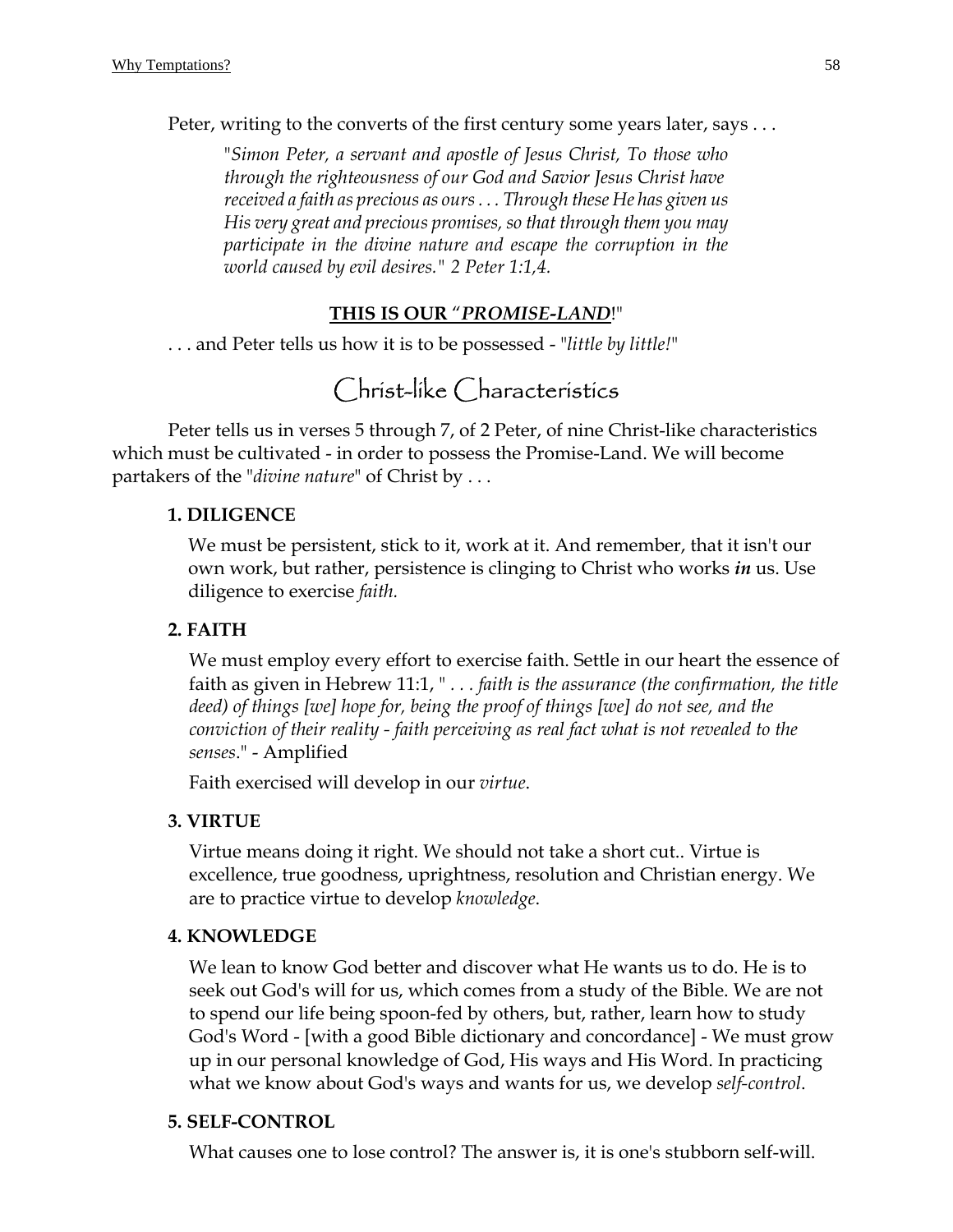We get angry when *our will* is opposed, *our* comfort disturbed, *our* opinion questioned. The problem is always our giant-sized ego. How can we practice self-control? Certainly, not by gritting our teeth and saying, "*I won't get angry any more!*" Our self will be controlled when we put aside our own desires, die to our ego, and let Jesus control us. When our self is controlled by Christ, we will learn the real meaning of the word, "*self-control*." When this happens, we will develop *patience*.

#### **6. PATIENCE**

Patience is steadfast endurance in all circumstances and only develops as it is practiced. Practicing steadfast patience leads to *godliness*.

#### **7. GODLINESS**

This word, "*godliness,*" is a word with many implications. An important one is impartiality or justice. God is totally just and impartial. We can measure our godliness by the way we treat our enemies. Do we love them like we do our friends? If we were God and had some rain to give, on whom would we send it? Would we send rain on the just *and* the unjust? The ability to be impartial is a mark of godliness. As we practice godliness, we develop *brother affection*.

#### **8. BROTHERLY AFFECTION**

We are to put aside the old reactions to people we dislike. We yield our self to Christ. We are to let Christ's affection, Who loves all men as brothers, flow through us. Practicing brotherly affection will develop *Christian love*.

#### **9. CHRISTIAN LOVE**

Christian love is the final step on our ladder of preparation to possess the Promise-Land. Christian love is "*agape-love,*" the highest form of love - a reasoning, intentional, deliberate, spiritual devotion for others. This is not an emotional feeling - variable as the wind - but a steady, unchanging affection.

The natural love, which most humans are capable of, is always directed toward something or someone they like, they are attracted too, and approve of. "*Agape-love*" is the nature of God's love. God loves us when we are ugly, wrong and rebellious. Admittedly, it is impossible for us to love like that - *unless* Christ lives and loves in him. With Christ's love within our, we can **will** to love as God direct us, regardless of our feelings.

When we find our self confronted with someone we don't *feel* loving towards, we can confess our lack of love, resist our human feelings, yield our self to Christ, and ask that He make us able to love.

Agape-love makes it possible to experience unfailing love in marriage. No marriage need ever die for lack of love. If love appears to have cooled, the answer is confession, repentance, and a willingness to stand on God's principle. The problem may be rough, but God's provision is secured by Christ.

Jesus commanded us to love - even our enemies. He would not have done so if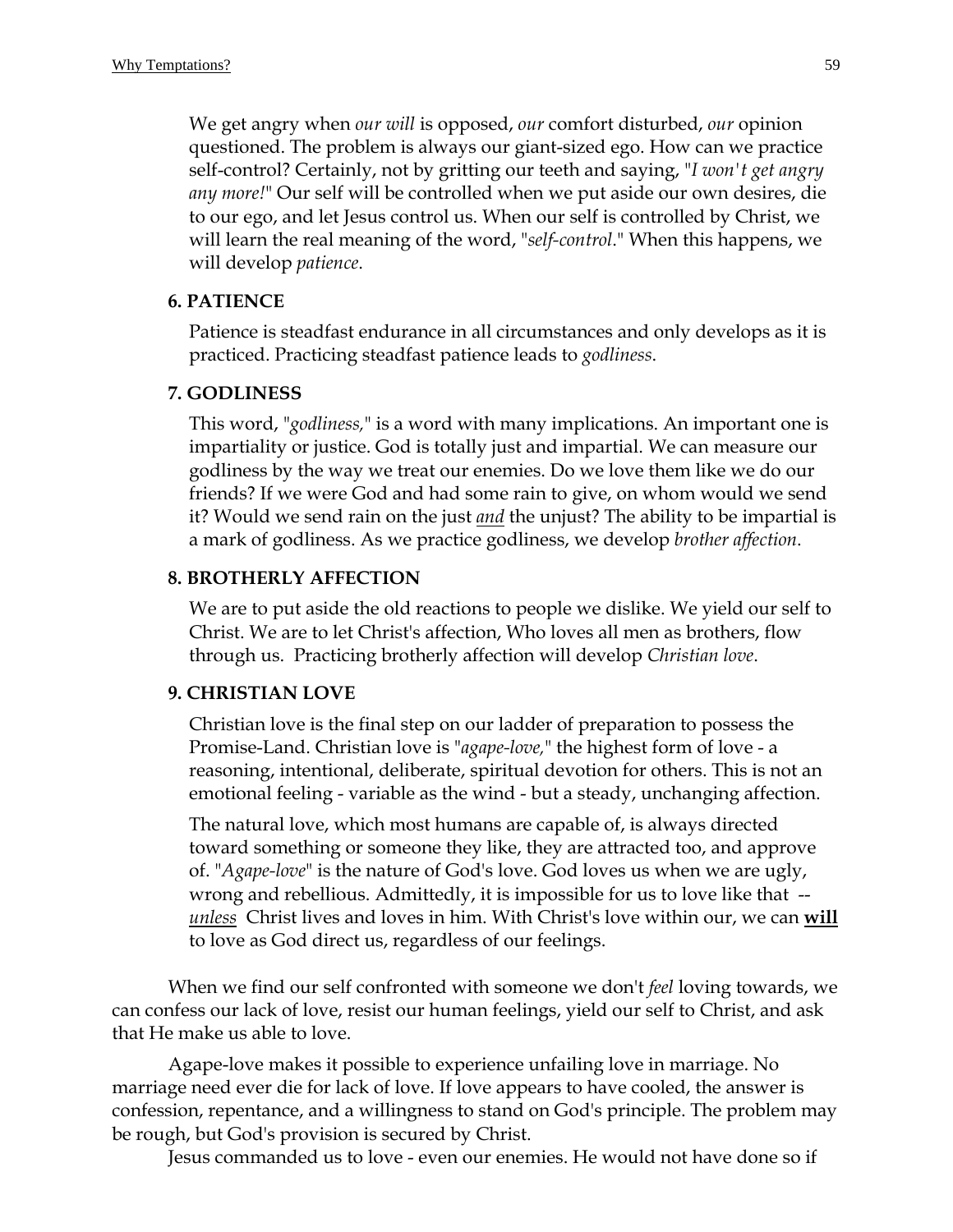the provision was not already available.

#### **These nine principles are linked together progressively, and we need them to possess the Promise-Land.**

Peter concludes his thoughts with the following encouragements and promises . . .

"*For if you possess these qualities in increasing measure, they will keep you from being ineffective and unproductive in your knowledge of our Lord Jesus Christ. But if anyone does not have them, he is nearsighted and blind, and has forgotten that he has been cleansed from his past sins. Therefore, my brothers, be all the more eager to make your calling and election sure. For if you do these things, you will never fall, and you will receive a rich welcome into the eternal kingdom of our Lord and Savior Jesus Christ*." 2 Peter 1:8-11

When we possess the Promise-Land, we will be fruitful and useful to the Lord, and will live a strong, good life.

Christ desires for us to strive for these "*nine additions*" to our faith in Christ. If we do not "*possess their Promise-Land,*" we are short-sighted -- wandering in the wilderness.

God's intention is to bring all of us into the Promise-Land – and any believer who does not accept this opportunity is foolish!

> Peter says, "*So*, *dear brothers, work hard to prove that you are really*  among those God has called and chosen, and then you will never *stumble or fall away!"* 2 Peter 1:10

The word here for "*never*" has the meaning, "*positively, absolutely, guaranteed never!*"

Peter knew what it meant to fall; he had learned what it takes to keep from falling.

> *When we allow Christ to develop these nine principles in our life, we will never, ever fall!*

Temptations will come! However, if there is nothing in our heart that will cause us to stumble, the temptation is only to sift us and prepare us to possess the Promise-Land.

> "*And God will open wide the gates of heaven for you to enter into the eternal kingdom of our Lord and Savior Jesus Christ*." 2 Peter 1:11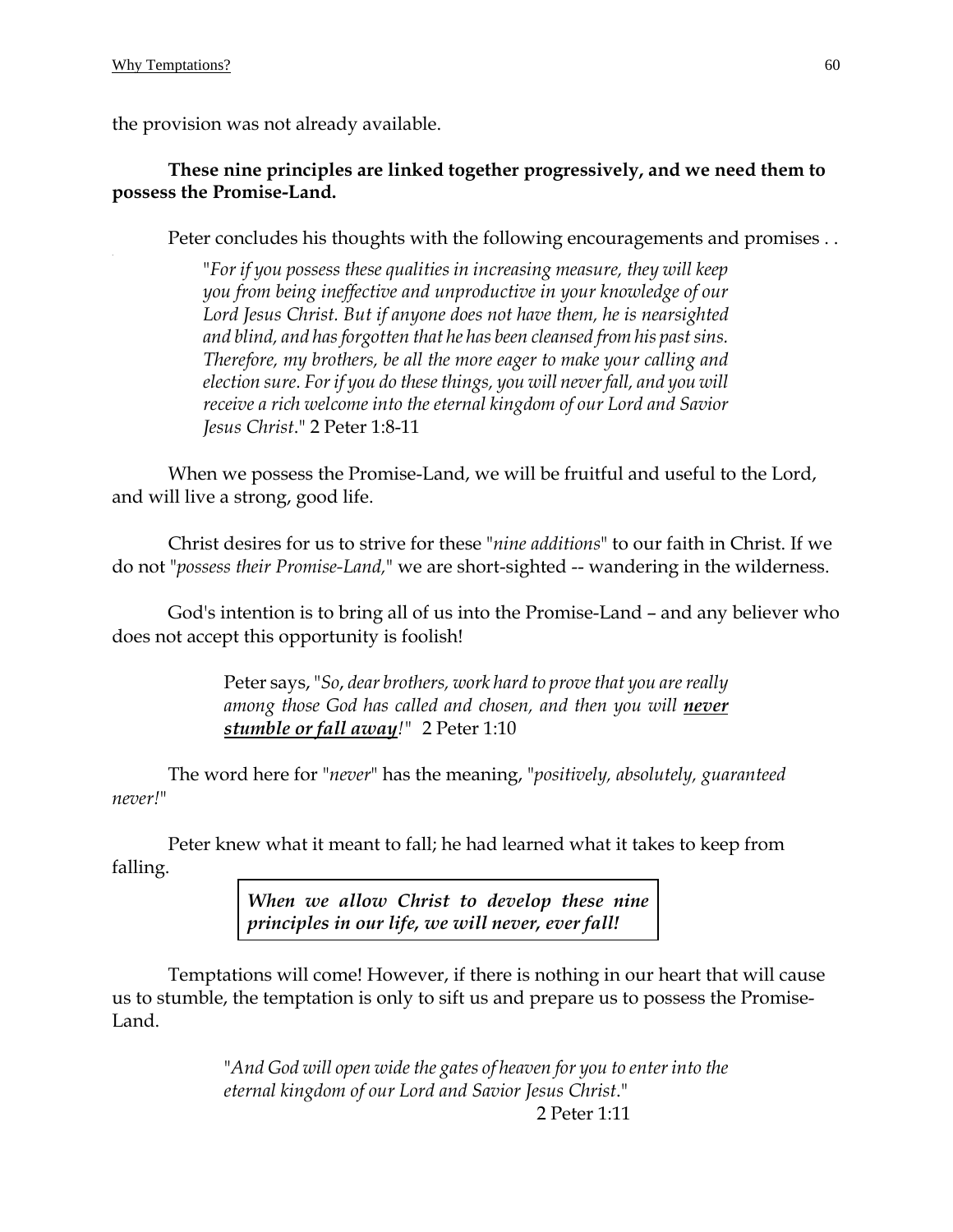## **Our Own Personal Battle**

Like the children of Israel, when we enter into the Promised Land, we will find ourselves face to face with formidable adversaries. They have no intention of relinquishing their possessions without a bitter struggle. God has promised to drive our enemies out before us, little by little, but our participation and personal conduct in the battle will determine the outcome.

Our example is God's dealings with the Israelites. The story of how they came to possess their Biblical Promised Land, little by little, demonstrates the same principle over and over again: (1) When they obeyed God and trusted Him completely, He always won the battle for them, (2) when they relied on their own strength, they lost. Joshua and Jehosphaphat were two leaders who led their armies to victory by obeying and trusting God.

The story of the Battle of Jericho is told in Joshua, chapter 6. God told Joshua to commandeer his forces and march around the fortified city seven times – once a day for seven days. On the eighth day they were to march around the city seven times and in the seventh time around the priests were to blow their trumpets and the people were to give a loud shout – and they walls would come tumbling down. That is exactly what happened! Archeologists have dug at the site of old Jericho and found the remains of an old city wall that apparently fell "*down into the ground*" by some powerful force. What happened at Jericho is verifiable fact, not an old myth or fairy tale.

Later, Jehoshaphat and his men faced the multitudes of the armies of Moad, Ammon, and Mount Seit. But God told them, "*Don't be afraid! Don't be paralyzed by this mighty army! For the battle isn't yours, but God's!*" (2 Chronicles 20:25)

God instructed Jehoshaphat to place his choir band of singers and musicians in full view of the enemy forces, and while they sang praises to Jehovah, God turned the enemy armies against each other until they had completely destroyed each other. The children of Israel didn't receive a scratch.

The battle was God's, but the outcome depended on the conduct of the children of Israel during the fighting. Had they doubted God's words of instruction and involved themselves in the fighting, God could not have kept them from harm. *God can only fight our battles if we follow His instructions and trust Him for the outcome*.

Our preparation for the battles God has promised to win for us consists of learning to get our own selves out of the way so that we can rely totally on God.

As we look back over the wilderness, over the problems and the temptations, we recognize that it is all part of the preparation for the battles to possess our Promise Land.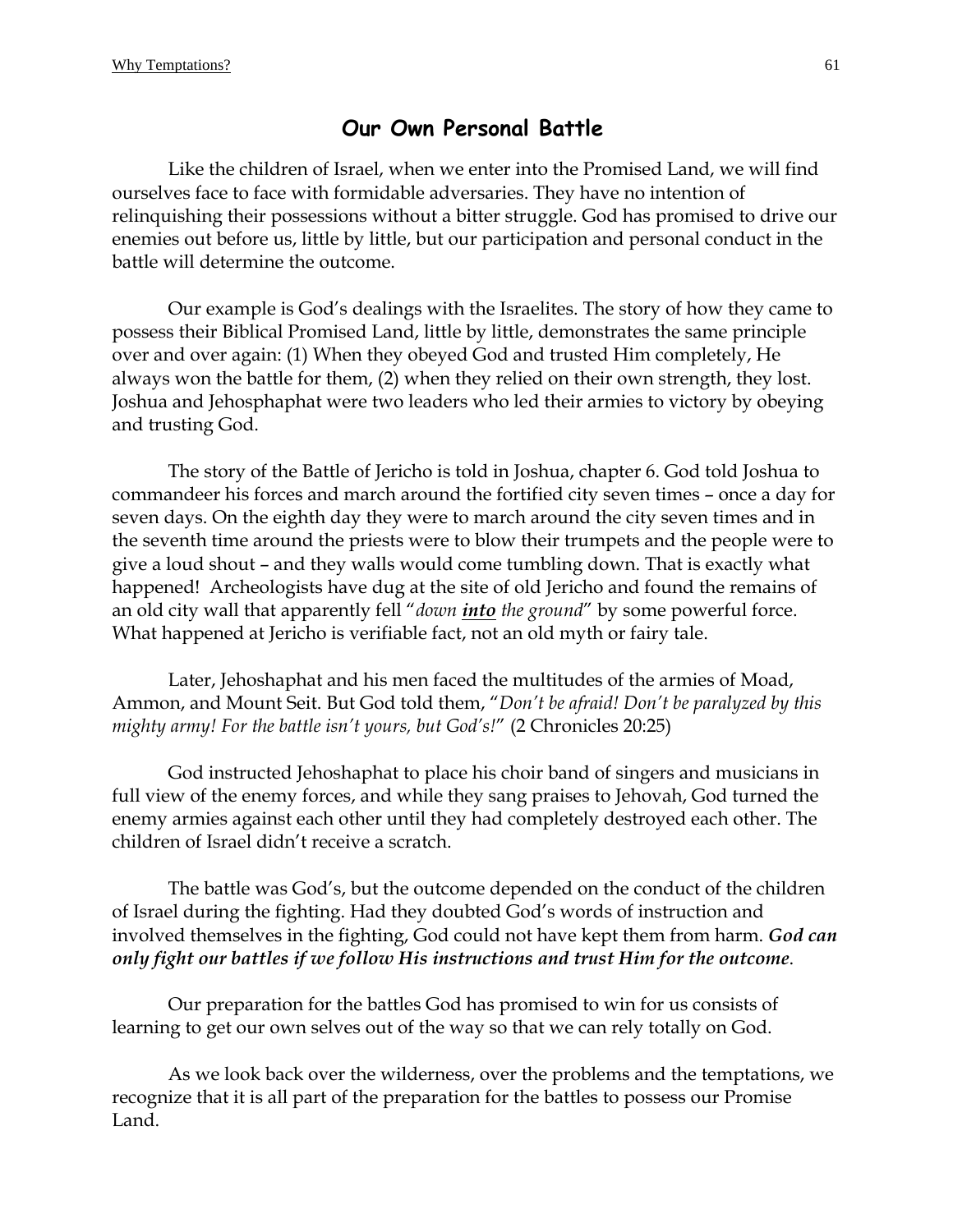When a young person is recruited for the military service, he first must to a boot camp – no doubt anxious, not knowing what is expected of him. He gets his verbal and written instructions first. Then comes the exercises to develop his physical endurance, his ability to handle weapons, and to conduct himself under simulated battle conditions. By the time he is through with training, he's eager to see some action and test in practice the principles he has been taught.

The young Christian is a recruit in the army of the Lord. The terminology of warfare is much used throughout the Bible to emphasize the very real battle between the forces of good and evil in our world. The Christian life is to be on the front lines, although the battle isn't ours – but God's!

Our preparations for battle start with the verbal and written instructions from God's Word. We need to know what is expected of us, and how God works. Then the rough part of the training comes when we move into problems and temptations to develop our endurance and test what we have learned.

God continues to offer opportunities for growth. He feeds us and strengthens us daily with His Word. Whenever we are presented with fresh teaching and messages, we should be on the alert to drink them in and make them a part of our equipment for we may be certain that we are going to need them as we move forward to battle. When we understand the principle and know what is expected for us, we can move with eager anticipation into the subsequent phases of our training.

The Apostle James experienced the joy of being prepared for battle in his day. He shares this word with us:

> "*Consider it wholly joyful, my brethren, whenever you are enveloped in or encounter trials of any sort or fall into various temptations*" (James 1:2 – Amplified).

> "…*for when the way is rough, your patience has a chance to grow. So*  let it grow and don't try to squirm out of your problems. For when *your patience is finally in full bloom, then you will be ready for anything, strong in character, full and complete*" (Verses 3 & 4 – Living Bible)

We are ready for battle when we have gone through problems and temptations that have stripped us of our self-dependency and taught to depend solely on God for strength.

Another of the apostles of the Early Church, Paul, left us some challenging words on battle preparation:

> "… *I want to remind you that your strength must come from the Lord's mighty power within you. Put on all of God's armor so that you will be able to stand safe against all strategies and tricks of Satan. For we are not fighting against people made of flesh and blood, but against persons without bodies--the evil rulers of the unseen world,*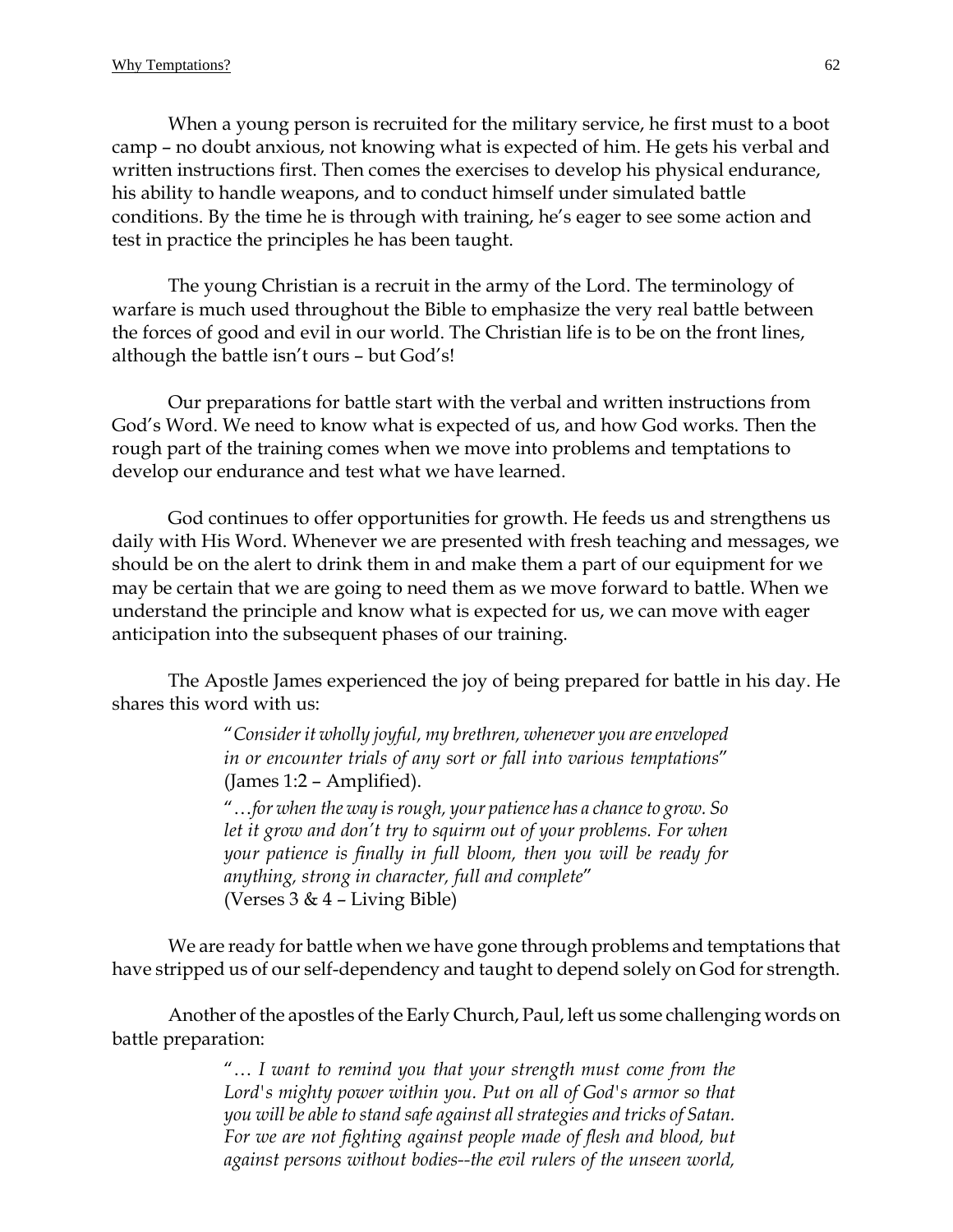*those mighty satanic beings and great evil princes of darkness who rule this world; and against huge numbers of wicked spirits in the spirit world*" (Ephesians 6:10-12 – Living Bible).

Today the world is witnessing increasing evidence of how real the powers of darkness are, and what formidable enemies they can be. Those who have fought the desperate battle against drug addiction, alcoholism, or homosexuality, to mention only three areas where the powers of darkness are at work, have discovered that it is impossible to be victorious in their own strength. If the battles are to be won at all - they must be won by God!

The forces of darkness are actively at work in rebellion, crime, marriage breakups, sickness, and many other ills from which we suffer. But here, as in temptation, *the outcome hangs in the delicate balance between the individual, God, and the forces of evil*. Jesus Christ has already won the battle for us. Satan is defeated! But in each situation, the outcome depends on personal response. If one chooses to resist evil and yield totally to God, Christ will fight and win the battles for us.

Paul has some further advice for us with some specifics for getting ready to meet the enemy.

> "*So use every piece of God's armor* – [Don't use any of your own] – *to*  resist the enemy whenever he attacks, and when it is all over, you will *still be standing up.*- [The Greek word used her for "*standing*" is a military term, meaning "*to stand as a conqueror*"] – *But to do this, you will need the strong belt of truth and the breastplate of God's approval. Wear shoes that are able to speed you on as you preach the Good News of peace with God. In every battle you will need faith as your shield to stop the fiery arrows aimed at you by Satan. And you will need the helmet of salvation and the sword of the Spirit--which is the Word of God*" (Ephesians 6:13-17 – Living Bible).

Everything we need to stand in the battle is provided for us. We don't have to be clever or strong or super-spiritual. We only need to rely on Jesus Christ. We are to be happy when we find our self moving into a battle, because the outcome will reveal one of two things: If we stand, it shows that we have absorbed what we need of the Christlife to receive our provision of victory; if we fall we can be happy, as well – because the battle has revealed what is really in our heart and what we need for facing the next battle! It is a great deal better to discover any weaknesses so that they may be adjusted, rather than to have it revealed in eternity! If there is anger, resentment, or pride in our heart, and this is keeping us from claiming our rightful possession of the Promise Land – wouldn't it be better to find out about it now?

God allowed Joshua to lose a battle in order to show him that there was a hidden sin in his camp. Once that sin was exposed and removed, God led Joshua into battle with the same enemy and gave him victory. The story is recorded in Joshua, chapters 7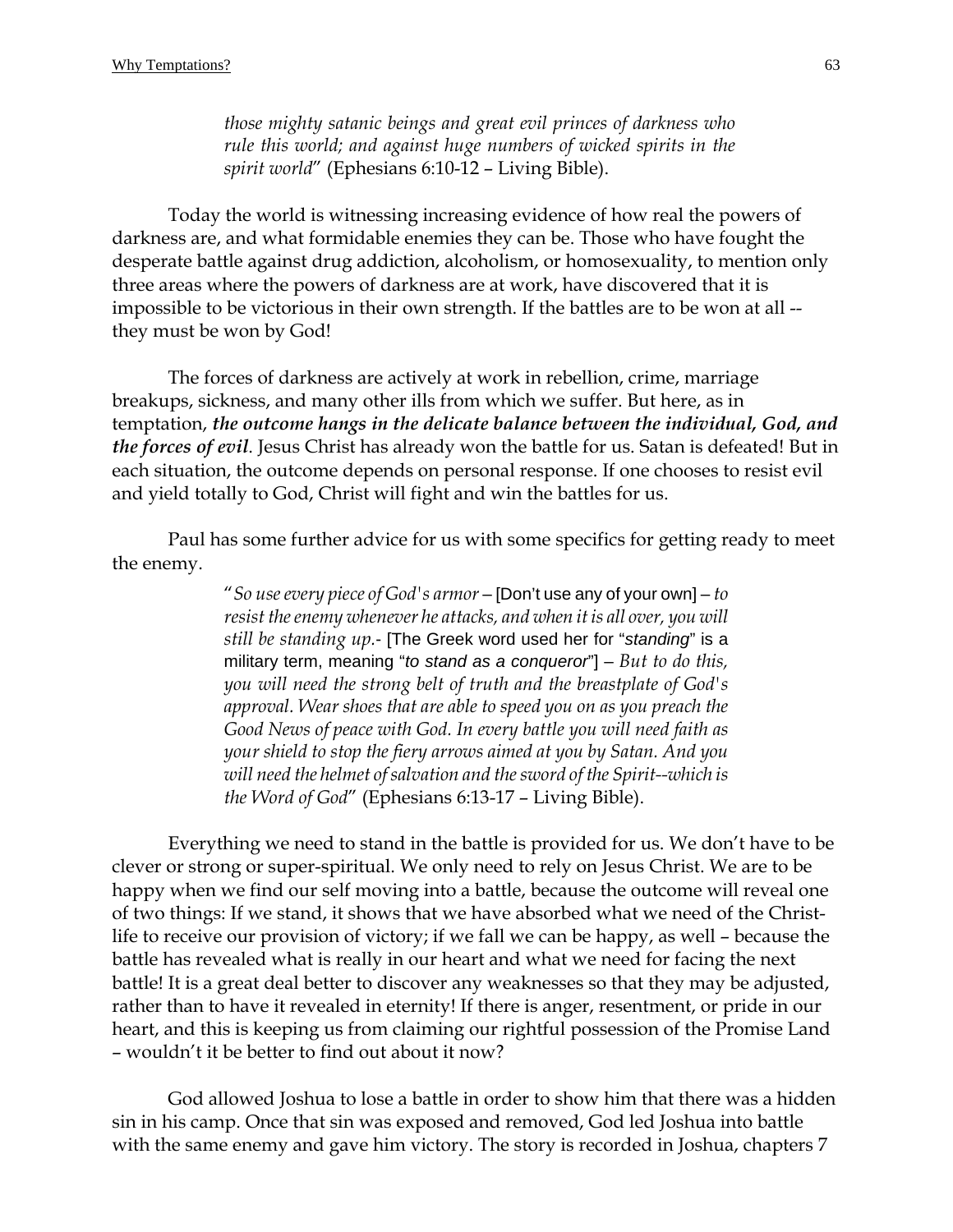and 8.

After the battle at Jericho, God gave the children of Israel specific instructions not to keep any battle loot for themselves. One of Joshua's men, Achan, couldn't resist a beautiful robe, stole it, and hid it in the ground under his tent.

Later Joshua sent some of his men, to spy on the city of Ai -- the second city after Jericho in their route to capture their Promise Land. They returned with the report that it was a small city and wouldn't take more than two or three thousand of them to destroy it. In fact, the said, "*There's no point in all of us going there*" (Joshua 7:4).

The children of Israel, confident after their easy victory at Jericho, marched up against Ai, "…*and they were soundly, defeated…The Israeli army was paralyzed with fear at this turn of events. Joshua and the elders tore their clothing and lay prostrate before the Ark of the Lord until evening, with dust on their heads*" (Joshua 7:4-6).

Joshua had gone into battle unaware of the hidden sin in his camp. But he had also made a mistake himself. He had neglected to consult God before going up against this new enemy. If we would turn to God before a battle and pray, "*Lord, let there not be any hidden sin in me that will cause You to have to lead me into temptation – reveal that hidden sin now*," then God is able to show us any trouble point without putting us through a losing battle.

Realizing immediately that God had permitted the defeat in order to show him something, Joshua turned in repentance and God told him about Achan's sin. The culprit was brought into the open and he and his entire family destroyed. Then God said to Joshua:

> "…*Don't be afraid or discouraged take the entire army and go to Ai, for it is now yours to conquer. I have given the king of Ai and all his people to you. You shall do to them as you did to Jericho and her king, but this time you may keep the loot and the cattle for yourselves*" (Joshua 8:1-2).

Why had God made the ruling against taking loot at Jericho when He allowed it at Ai? The answer to that question seems to be because He knew the weakness, spirit of disobedience, and greed in Achan. He permitted the temptation to bring the weakness out into the open. Once the weakness was exposed and repented of, God told Joshua not to be discouraged or afraid.

When we suffer defeat in battle, we should realize that God permits it to show us a weakness that He wants to replace with His strength. We should not be discouraged or afraid, because God never reveals our weakness in order to condemn us. He simply gives us opportunity to rid ourselves of our old nature so that we may replace it with the divine nature He has promised us.

Therefore, we can rejoice in our defeats and failures, knowing that the ultimate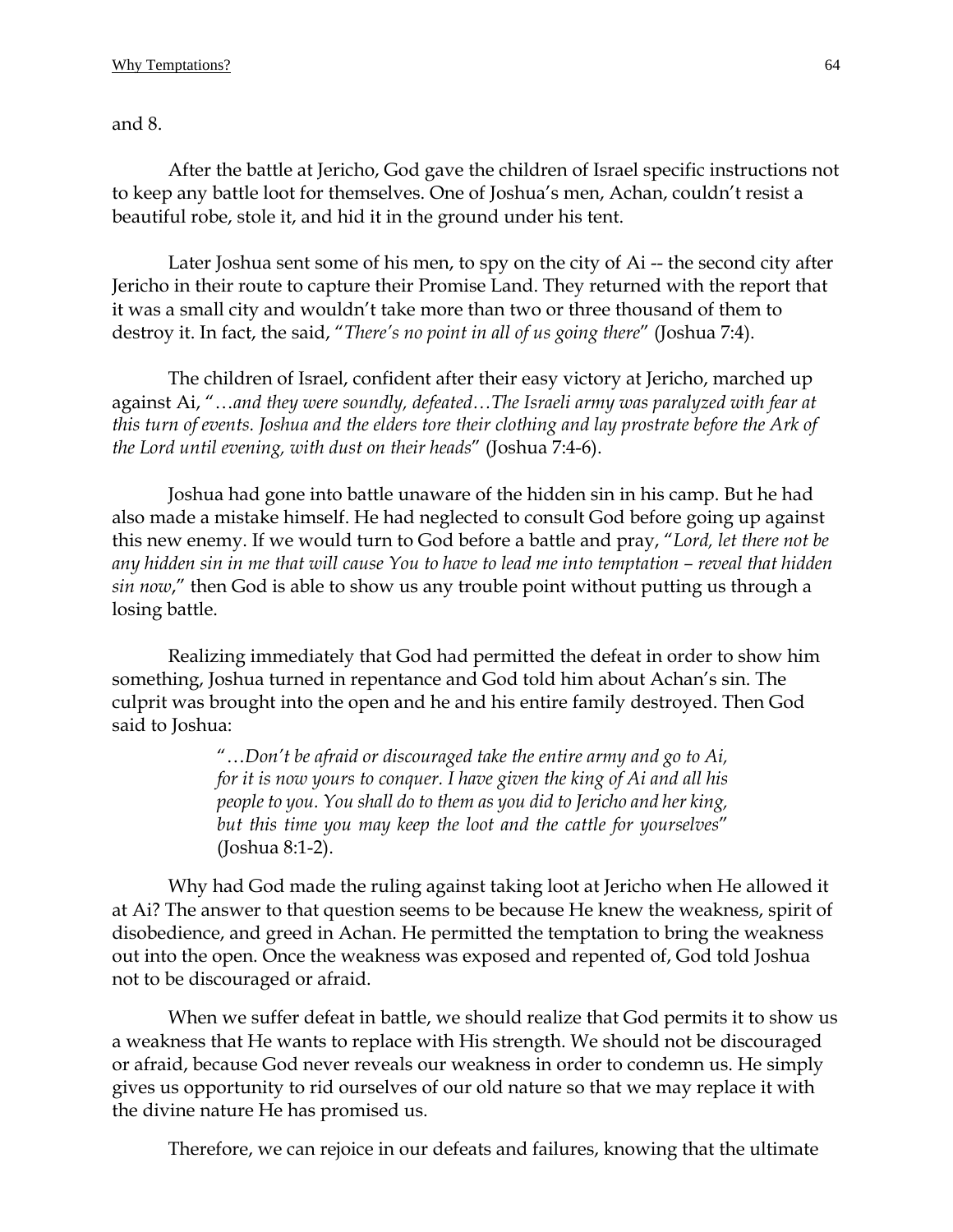end God desires for us is good. We often can learn as much (if not more) from a failure as from a success.

Defeats serve as a reminder – (as it did in the case of Joshua and his men) – that all is not well in the camp. We may roll along fairly smoothly, oblivious to our own tendencies to self-willed rebellion, until we stumble and fall in a battle. We should thank God right then and there for reminding us that we need Him. A defeat or failure is designed to bring us back to God. If we are not certain what caused the trouble, we must say as David did:

> "*Search me, O God, and know my heart; test my thoughts. Point out anything You find in me that makes You said, and lead me along the path of everlasting life*" (Psalm 139:23-24).

First, we must return to God; second, we must confess that we are at fault. Even when we do not know our specific mistake, we must, like Joshua, repent. For we know that if we had followed given instructions and relied totally on the life and strength of Christ, victory would have been assured. Christ cannot fail. When we fail, it is because of our wrongdoing at some point.

Repentance leads to renewal. Hear David as he prayed following his discovery of wrongdoing:

> "*I admit my shameful deed--it haunts me day and night…You saw it all, and your sentence against me is just…Sprinkle me with the cleansing blood and I shall be clean again. Wash me and I shall be whiter than snow. And after you have punished me* – [after my defeat] – *give me back my joy again…Create in me a new, clean heart, O God, filled with clean thoughts and right desires*" (Psalms 51:3-10, Living Bible).

A clean heart and a new nature is part of the Promise Land. Little by little God exposes and renews our hearts. We couldn't take a complete overhaul at once. One by one, the compartments where there is selfishness – fear – greed – lust – idolatry – jealousy and other trouble spots, will be brought out into the open, cleansed, and renewed. This gives place to the new nature – love – joy – peace – kindness – patience – goodness – faithfulness – and self-control!

We need to look at our failures as opportunities for growth, bringing us closer to God. We need to pick our self up and say, "*Sorry I missed it again, Lord. Show me – teach me – change me*." As we learn to trust ourselves less -- and Christ more, and as we learn to come to Him *before* the battle starts, we can be assured of increasing victories.

God will give us wisdom if we ask for it. He wants us to go into battle fully prepared as to how to conduct ourselves . . .

> "*If you want to know what God wants you to do, ask him, and he will gladly tell you, for he is always ready to give a bountiful supply of*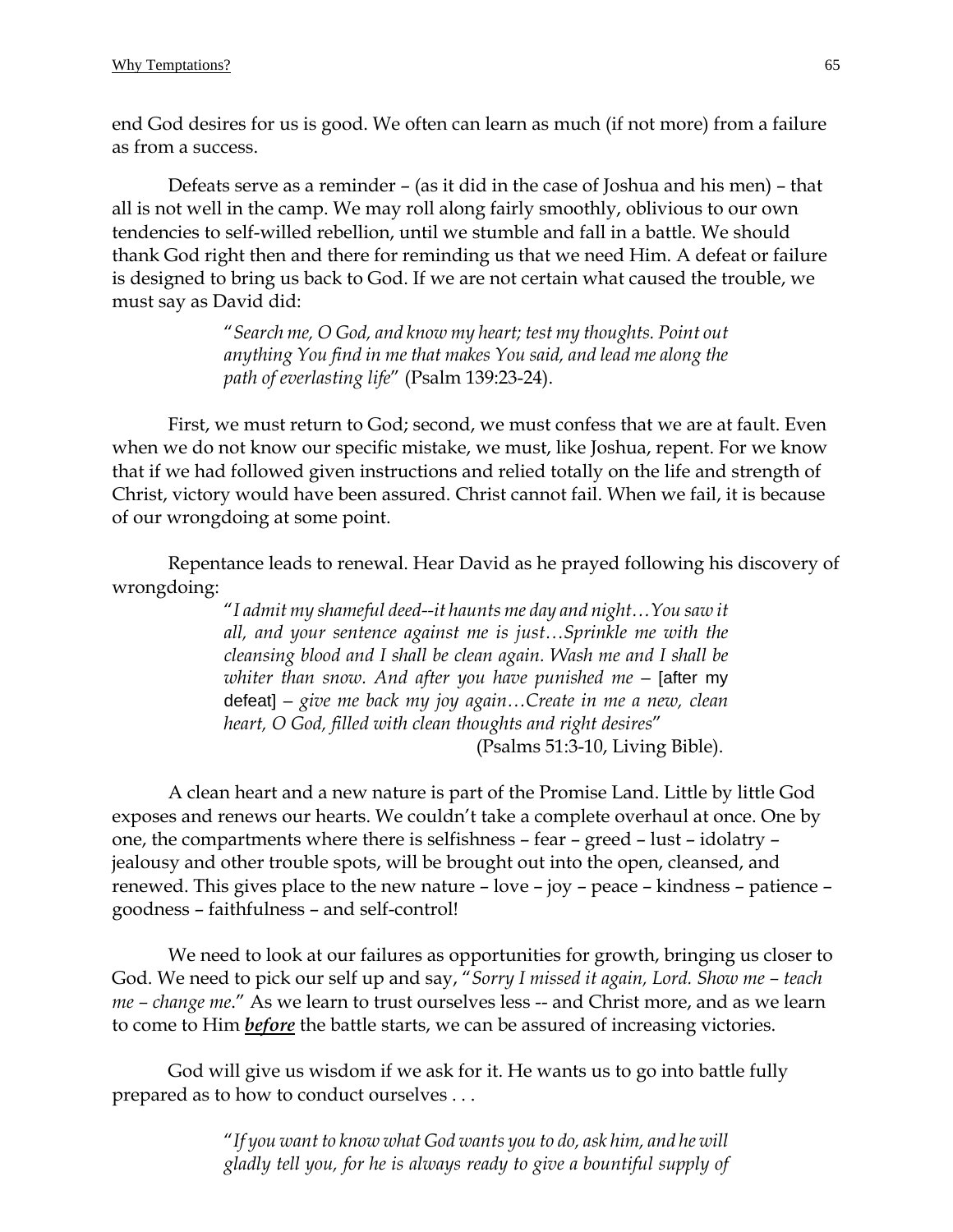*wisdom to all who ask him; he will not resent it. But when you ask him, be sure that you really expect him to tell you, for a doubtful mind will be as unsettled as a wave of the sea that is driven and tossed by the wind; and every decision you then make will be uncertain, as you turn first this way and then that. If you don't ask with faith, don't expect the Lord to give you any solid answer*" (James 1:5-7 – Living Bible).

What could be more specific than these words? When we have learned how to turn the promise of wisdom into provision, we can come to God and say, "*Lord, I see I am getting into a battle. I don't want to squirm out of it. I want to go through it in Your strength and I want You to tell me how to conduct myself while I am in the problem*." God will give us wisdom when we ask for it. That is a provision.

*But*, we must apply the principle of faith through the problem. We must *believe* that God can and will supply the wisdom. The problem will present us with the temptation to doubt and waver, and the outcome will be decided by us. We must resist the doubting and wavering and yield ourselves to Him who can supply the faith to take us through to provision and victory.

*After* victory in the battle we will reign as kings in life.

"*Happy is the man who doesn't give in and do wrong when he is tempted, for afterwards he will get as his reward the crown of life that God has promised those who love Him*" (James 1:12 – Living Bible).

The provision is ours – the Promised Land with cities we didn't build – wells we didn't dig – and orchards we didn't plant. There we are to experience financial security – marital joy – resting in God care. This is the place of rest where we can do all things through Christ who strengthens us. There will be enemies and problems, but we are reigning over them in the peace and strength Christ affords.

In the midst of a trial, or temptation, we can say with James, "*Consider it wholly joyful…whenever you are enveloped in or encounter trials of any sort or fall into various temptations*" (James 1:2 – Amplified Bible).

Nothing can keep Christ's love from us. When we have trouble or calamity, when some seeming irresistible temptation comes our way – *nothing* will ever be able to separate us from the love of God demonstrated by our Lord Jesus Christ when He died for us (Romans 8:35-39). This is *provision* – and it is our to claim.

As Christians – God's "*spiritual children of Israel*" today – we are not meant to be permanent wilderness-wanderers. God wants us to lay claim to the provision provided for us in our Promised Land. He wants us to recognize *why* He led us into the wilderness and *where* He wants to take us.